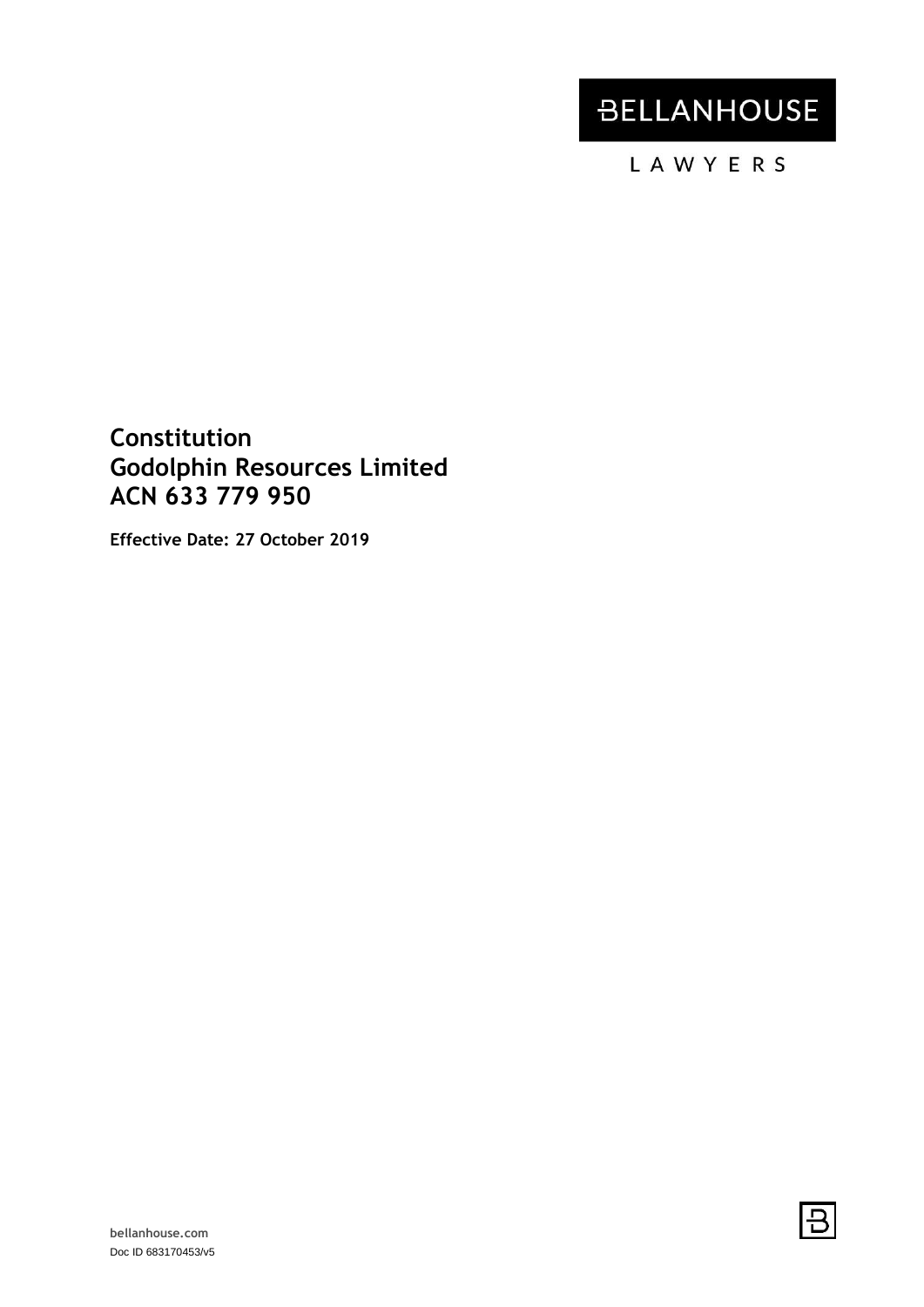# **Table of Contents**

| 1.            |                                                                |
|---------------|----------------------------------------------------------------|
| 1.1           |                                                                |
| 1.2           |                                                                |
| 1.3           |                                                                |
| 1.4           |                                                                |
| 1.5           |                                                                |
| 1.6           |                                                                |
| 1.7           |                                                                |
| 1.8           |                                                                |
| 2.            |                                                                |
| 2.1           |                                                                |
| 2.2           |                                                                |
| 2.3           |                                                                |
| 2.4           |                                                                |
| 2.5           |                                                                |
| 2.6           |                                                                |
| 3.            |                                                                |
| 4.            |                                                                |
| 4.1           |                                                                |
| 4.2           |                                                                |
| 4.3           |                                                                |
| 4.4           |                                                                |
| 4.5           |                                                                |
| 4.6           |                                                                |
| 4.7           | Written notice to security holder of holding lock or refusal 8 |
| 4.8           |                                                                |
| 4.9           |                                                                |
| 4.10          |                                                                |
| 5.            |                                                                |
| 5.1           |                                                                |
| 5.2           |                                                                |
| 5.3           |                                                                |
| 5.4           |                                                                |
| 5.5           |                                                                |
| 6.            |                                                                |
| 6.1           |                                                                |
| 6.2           |                                                                |
| 6.3           |                                                                |
| 6.4           |                                                                |
| 6.5           |                                                                |
| 6.6           |                                                                |
| 6.7           |                                                                |
| 6.8           |                                                                |
| 6.9           |                                                                |
| 6.10          |                                                                |
| 6.11          |                                                                |
| 6.12          |                                                                |
| 332530 A docx | $\mathsf{p}_{\mathsf{and}}$                                    |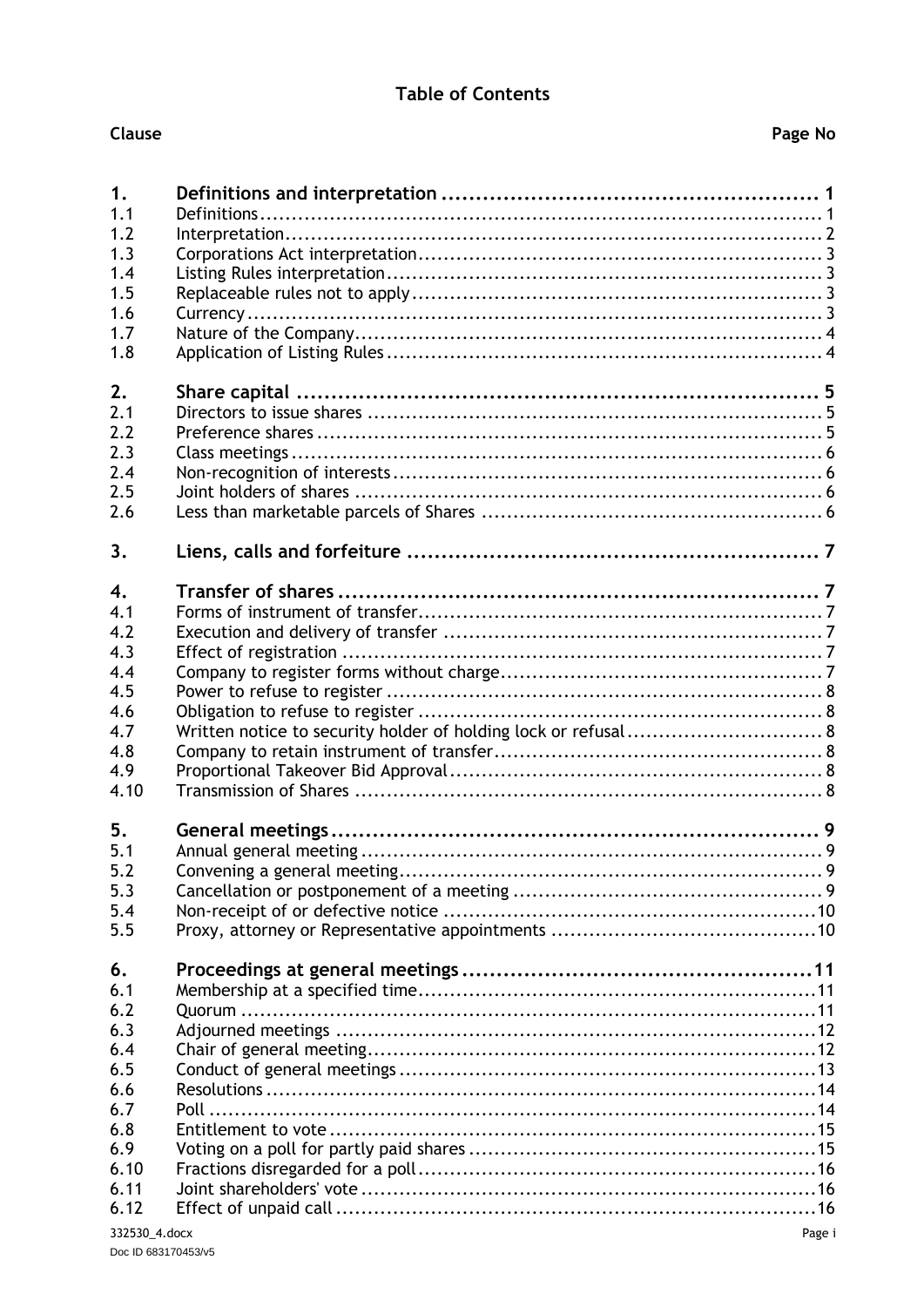# **Table of Contents**

| Clause       | Page No |
|--------------|---------|
| 6.13<br>6.14 |         |
| 6.15<br>6.16 |         |
| 6.17         |         |
| 7.<br>7.1    |         |
| 7.2          |         |
| 7.3<br>7.4   |         |
| 7.5<br>7.6   |         |
| 7.7          |         |
| 7.8<br>7.9   |         |
| 7.10<br>7.11 |         |
| 7.12         |         |
| 7.13<br>7.14 |         |
| 8.           |         |
| 8.1<br>8.2   |         |
| 8.3<br>8.4   |         |
| 8.5          |         |
| 8.6<br>8.7   |         |
| 8.8<br>8.9   |         |
| 9.           |         |
| 9.1<br>9.2   |         |
|              |         |
| 10.<br>10.1  |         |
| 10.2<br>10.3 |         |
| 10.4         |         |
| 10.5<br>10.6 |         |
| 10.7<br>10.8 |         |
| 10.9         |         |
| 10.10        |         |
| 11.<br>11.1  |         |
| 11.2<br>11.3 |         |
|              |         |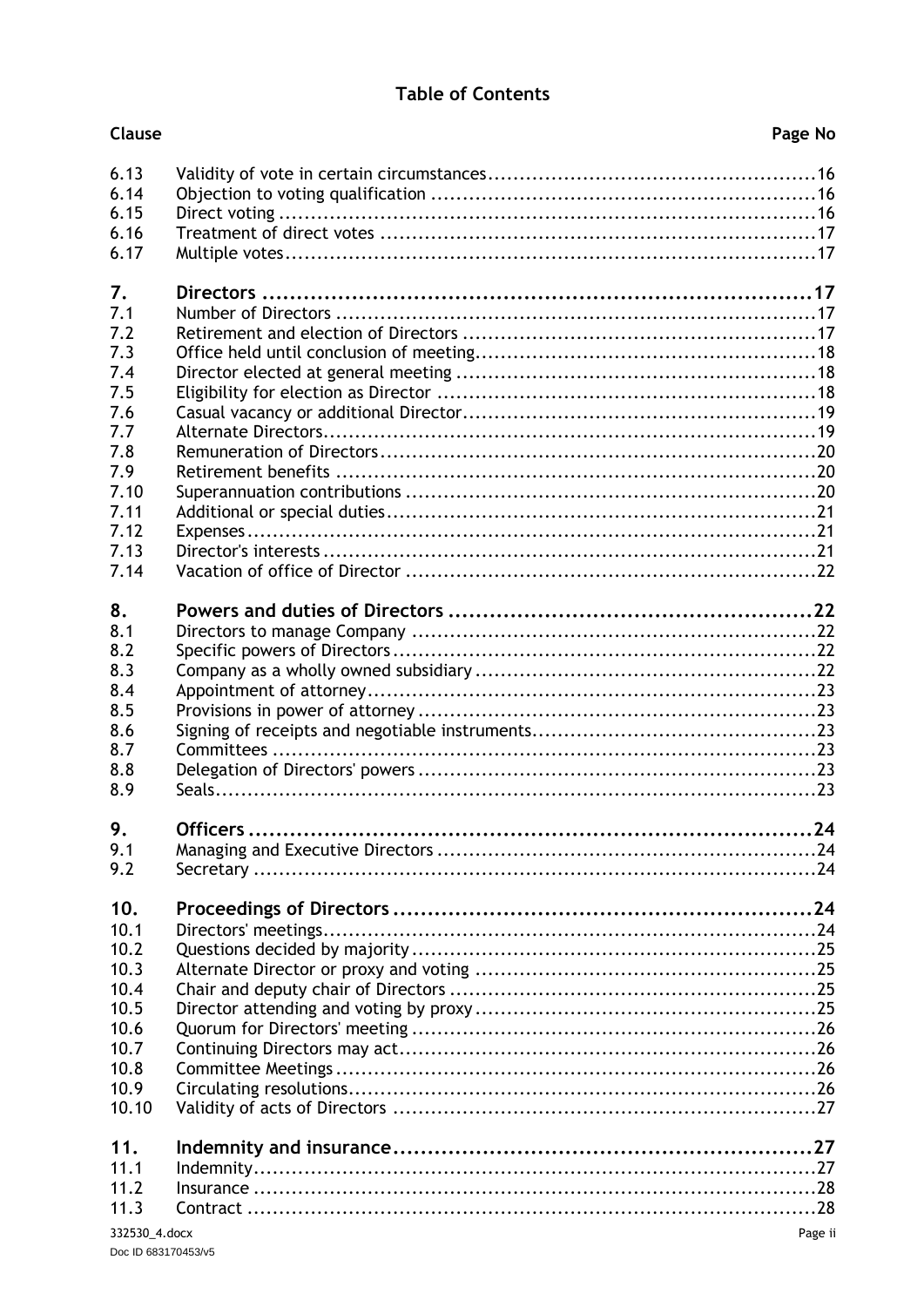# **Table of Contents**

| <b>Clause</b> | Page No |
|---------------|---------|
| 12.           |         |
| 12.1          |         |
| 12.2          |         |
| 13.           |         |
| 13.1          |         |
| 13.2          |         |
| 13.3          |         |
| 13.4          |         |
| 13.5          |         |
| 13.6          |         |
| 13.7          |         |
| 13.8          |         |
| 13.9          |         |
| 13.10         |         |
| 13.11         |         |
| 13.12         |         |
| 13.13         |         |
| 13.14         |         |
| 14.           |         |
| 14.1          |         |
| 14.2          |         |
| 14.3          |         |
| 14.4          |         |
| 14.5          |         |
| 14.6          |         |
| 14.7          |         |
| 14.8          |         |
| 15.           |         |
| 15.1          |         |
| 15.2          |         |
| 15.3          |         |
|               |         |
|               |         |
|               |         |
|               |         |
|               |         |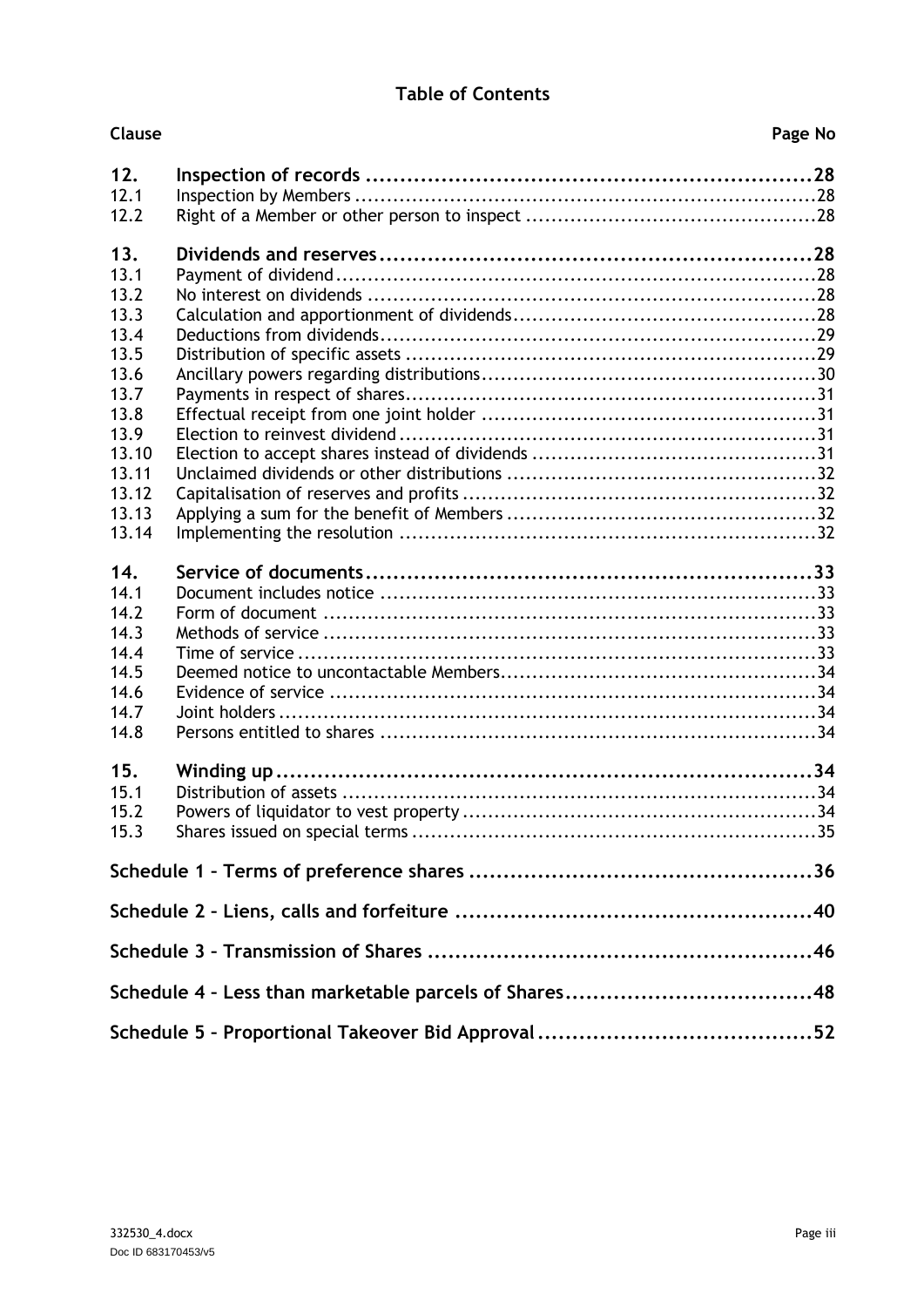# <span id="page-4-0"></span>**1. Definitions and interpretation**

# <span id="page-4-1"></span>**1.1 Definitions**

In this Agreement the following terms shall bear the following meanings:

**Alternate Director** means a person appointed as an alternate director under article [7.7\(a\).](#page-22-2)

**Applicable Law** means the Corporations Act, the Listing Rules and the ASX Settlement Operating Rules.

**ASX** means ASX Limited (ACN 008 624 691) or, where the context requires, the Australian Securities Exchange operated by it.

**Committee** means a committee of Directors constituted under article [8.7.](#page-26-3)

**Company** means Godolphin Resources Limited (ACN 633 779 950), as that name may be changed from time to time.

**Constitution** means this constitution, and a reference to an article or a schedule is a reference to an article or a schedule of this constitution.

**Corporations Act** means the *Corporations Act 2001* (Cth).

**CS Facility** has the same meaning as prescribed CS facility in the Corporations Act.

**CS Facility Operator** means the operator of a CS Facility.

**Director** means a person holding office as a director of the Company, and where appropriate includes an Alternate Director.

**Directors** means all or some of the Directors acting as a board.

**Executive Director** means a person appointed as an executive director under article [9.1\(a\).](#page-27-5)

**Issuer Sponsored Holding** means a holding on an electronic sub-register maintained by the Company in accordance with the Listing Rules.

**Listing Rules** means, in relation to a Stock Exchange, the rules of that Stock Exchange governing trading in securities quoted on that Stock Exchange, in force from time to time which apply while the company is a listed company, each as amended or replaced from time to time, except to the extent of any express written waiver by that Stock Exchange.

**Managing Director** means a person appointed as a managing director under article [9.1\(a\).](#page-27-5)

**Member** means a person entered in the Register as a holder of shares in the capital of the Company.

**Official List** has the meaning given to it in the Listing Rules.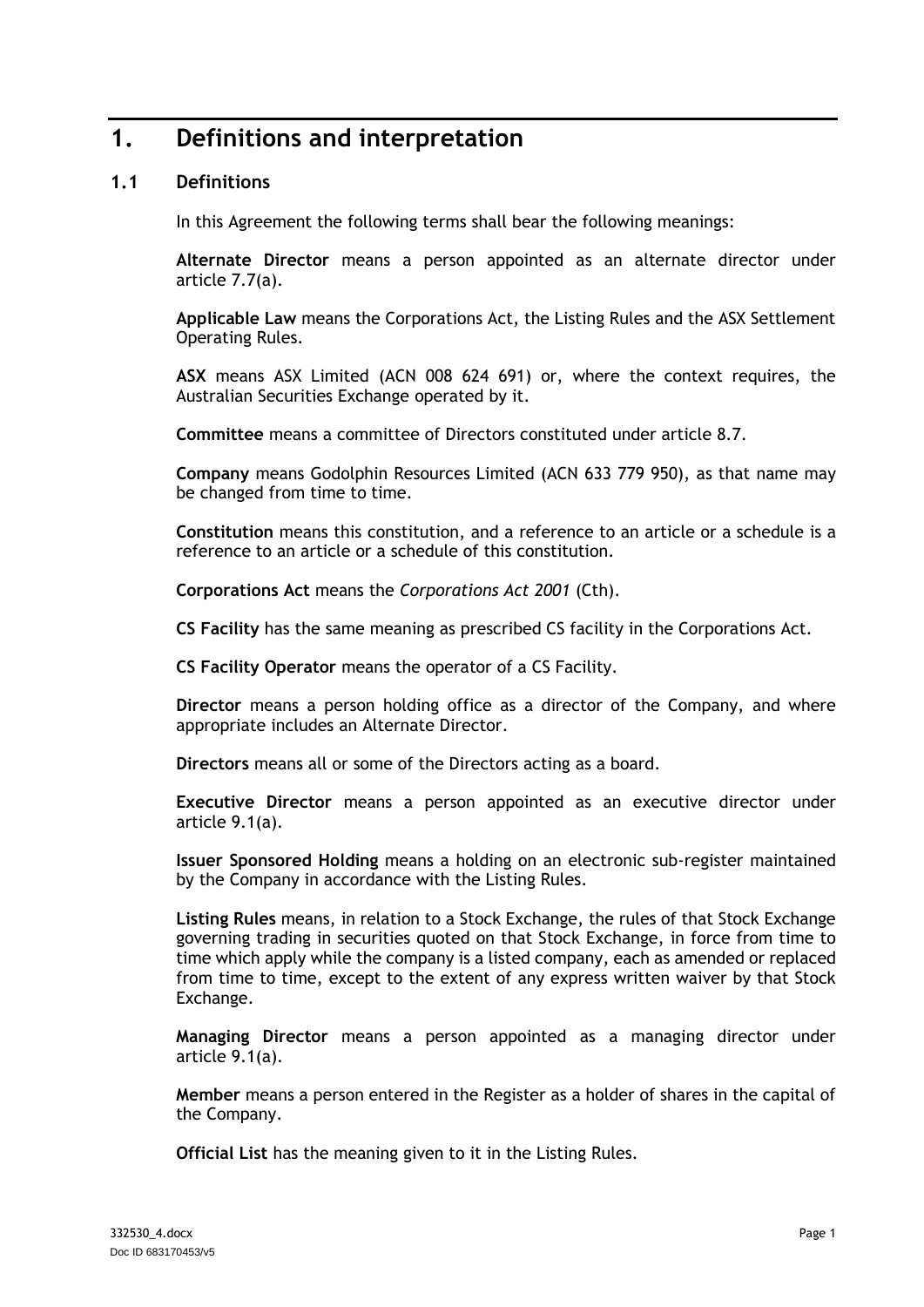**Operating Rules** means the operating rules of a CS Facility regulating the settlement, clearing and registration of uncertificated shares as amended, varied or waived (whether in respect of the Company or generally) from time to time.

**Prescribed Interest Rate** means the rate determined by the Directors for the particular purpose or generally under this Constitution, including any revised rate or new determination, and in the absence of a determination means a rate of 12% per annum*.*

**Register** means the register of Members of the Company under the Corporations Act and, if appropriate, includes a branch register.

**Registered Office** means the registered office of the Company.

**Representative** means a person appointed to represent a corporate Member at a general meeting of the Company in accordance with the Corporations Act.

**Restricted Securities** has the meaning given to it by the Listing Rules.

**Restriction Agreement** means a restriction agreement in a form prescribed by the Listing Rules or otherwise approved by a Stock Exchange.

**Secretary** means a person appointed under article [9.2](#page-27-2) as a secretary of the Company and where appropriate includes an acting secretary and a person appointed by the Directors to perform all or any of the duties of a secretary of the Company.

**Stock Exchange** means any stock exchange on which shares in the capital of the company are quoted from time to time, which for the avoidance of doubt and without limitation may include ASX.

### <span id="page-5-0"></span>**1.2 Interpretation**

Headings are for convenience only and do not affect interpretation. Unless the contrary intention appears, in this Constitution:

- (a) the singular includes the plural and vice versa;
- (b) words importing any gender include all other genders;
- (c) a reference to a document includes any variation or replacement of it;
- (d) the meaning of general words is not limited by specific examples introduced by "including", "for example", "such as" or similar expressions;
- (e) a reference to "person" includes an individual, a body corporate, a partnership, a joint venture, an unincorporated association and an authority or any other entity or organisation;
- (f) a reference to dollars, \$ or A\$ is a reference to the currency of Australia;
- (g) a reference to "law" includes common law, principles of equity and legislation (including regulations);
- (h) a reference to any legislation includes regulations under it and any consolidations, amendments, re-enactments or replacement of any of them;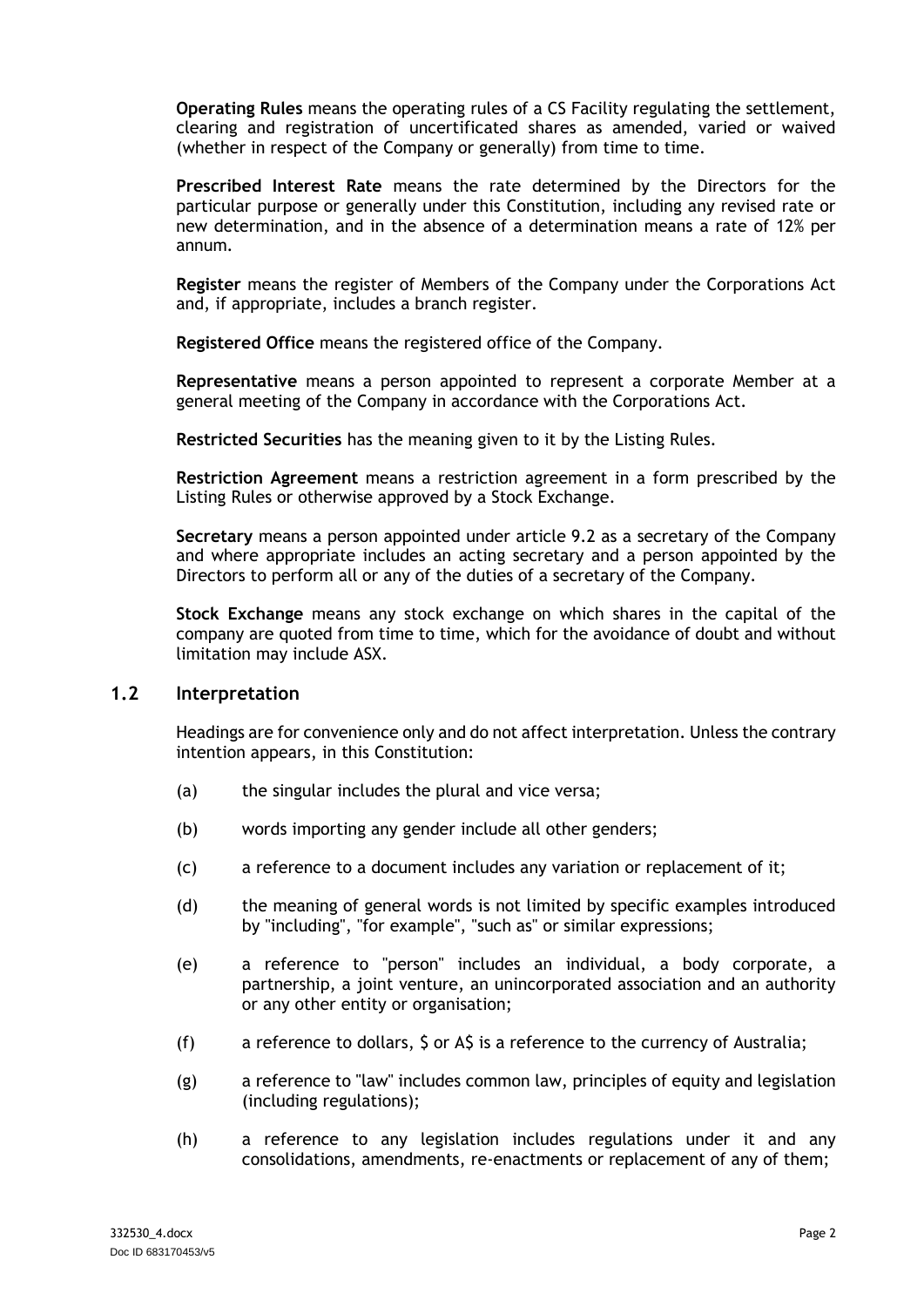- (i) a reference to "regulations" includes instruments of a legislative character under legislation (such as regulations, rules, by-laws, ordinances and proclamations);
- (j) a reference to a group of persons is a reference to any 2 or more of them jointly and to each of them individually;
- (k) a power, an authority or a discretion given to a Director, the Directors, the Company in general meeting or a Member may be exercised at any time and from time to time;
- (l) a reference to "writing" or "written" includes printing, typing and other modes of reproducing words in a visible form including any representation of words in a physical document or in an electronic communication or form or otherwise;
- (m) a chair appointed under this Constitution may be referred to as a chairperson, chairwoman or as chair, as appropriate; and
- (n) a reference to a person being "present" at a meeting includes participating using technology approved by the Directors in accordance with this Constitution.

### <span id="page-6-0"></span>**1.3 Corporations Act interpretation**

In this Constitution unless the contrary intention appears:

- (a) a word or expression defined or used in the Corporations Act has the same meaning when used in this Constitution in a similar context; and
- (b) "section" means a section of the Corporations Act.

#### <span id="page-6-1"></span>**1.4 Listing Rules interpretation**

In this Constitution, unless the contrary intention appears the expressions "Trading Platform", "takeover bid" and "Issuer Sponsored subregister" have the same meaning as in the Listing Rules.

### <span id="page-6-2"></span>**1.5 Replaceable rules not to apply**

The provisions of the Corporations Act that apply as replaceable rules are displaced by this Constitution and do not apply to the Company.

#### <span id="page-6-3"></span>**1.6 Currency**

The Directors may:

- (a) differentiate between Members as to the currency in which any amount payable to a Member is paid (whether by way of or on account of dividends, repayment of capital, participation in surplus property of the Company or otherwise);
- (b) determine to pay a distribution in a currency other than Australian dollars and the amount payable will be converted from Australian dollars in any manner, at any time and at any exchange rate as the Directors think fit; and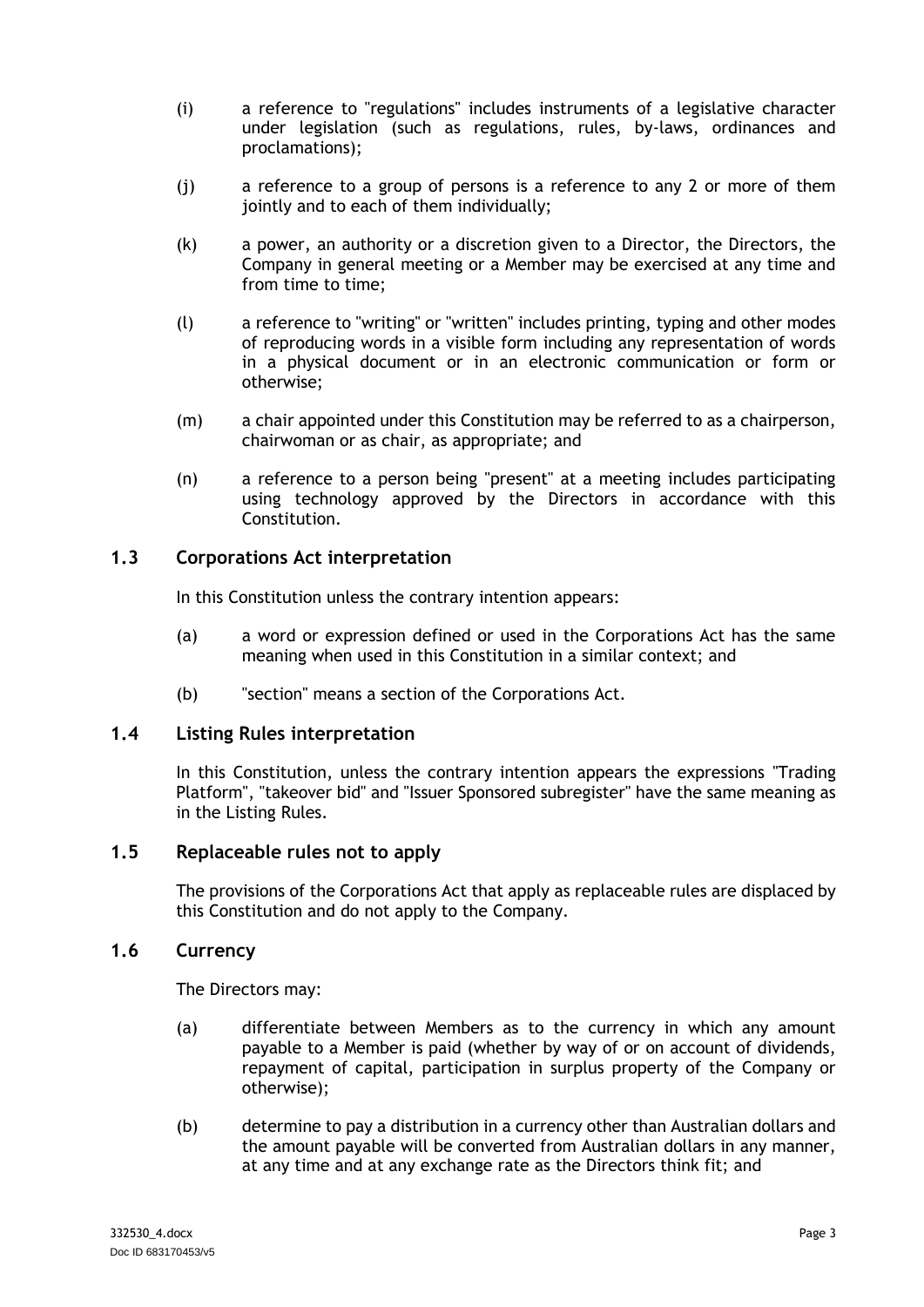(c) in deciding the currency in which a payment is to be made to a Member, have regard to the registered address of the Member, the register on which a Member's shares are registered and any other matters as the Directors consider appropriate.

Payment in another currency of an amount converted under this article is as between the Company and a Member adequate and proper payment of the amount payable.

# <span id="page-7-0"></span>**1.7 Nature of the Company**

The Company is a public company limited by shares.

#### <span id="page-7-2"></span><span id="page-7-1"></span>**1.8 Articles of this Constitution**

- (a) Unless the Applicable Law provides that the Constitution may contain a provision contrary to the Applicable Law, the Articles of this Constitution are subject to the Applicable Law such that any Article of this Constitution that is inconsistent with or contrary to the Applicable Law will be read down to the extent of the inconsistency with the Applicable Law.
- (b) If an Article is inconsistent with or contrary to the Applicable Law and is not capable of being read down to the extent of the inconsistency under Article [1.8\(a\),](#page-7-2) the relevant Article will be severed from this Constitution.
- (c) If at any time any provision of this Constitution is or becomes illegal, invalid or unenforceable in any respect under the law of any jurisdiction, that does not affect or impair:
	- (i) the legality, validity or enforceability in that jurisdiction of any other provision of this Constitution; or
	- (ii) the legality, validity or enforceability under the law of any other jurisdiction of that or any other provision of this Constitution.

### **1.9 Provisions required by Listing Rule 15.11.1**

If the Company is admitted to the Official List of ASX, the following clauses apply:

- (a) notwithstanding anything contained in this Constitution, if the Listing Rules prohibit an act being done, the act shall not be done;
- (b) nothing contained in this Constitution prevents an act being done that the Listing Rules require to be done;
- (c) if the Listing Rules require an act to be done or not to be done, authority is given for that act to be done or not to be done (as the case may be);
- (d) if the Listing Rules require this Constitution to contain a provision and it does not contain such a provision, this Constitution is deemed to contain that provision;
- (e) if the Listing Rules require this Constitution not to contain a provision and it contains such a provision, this Constitution is deemed not to contain that provision; and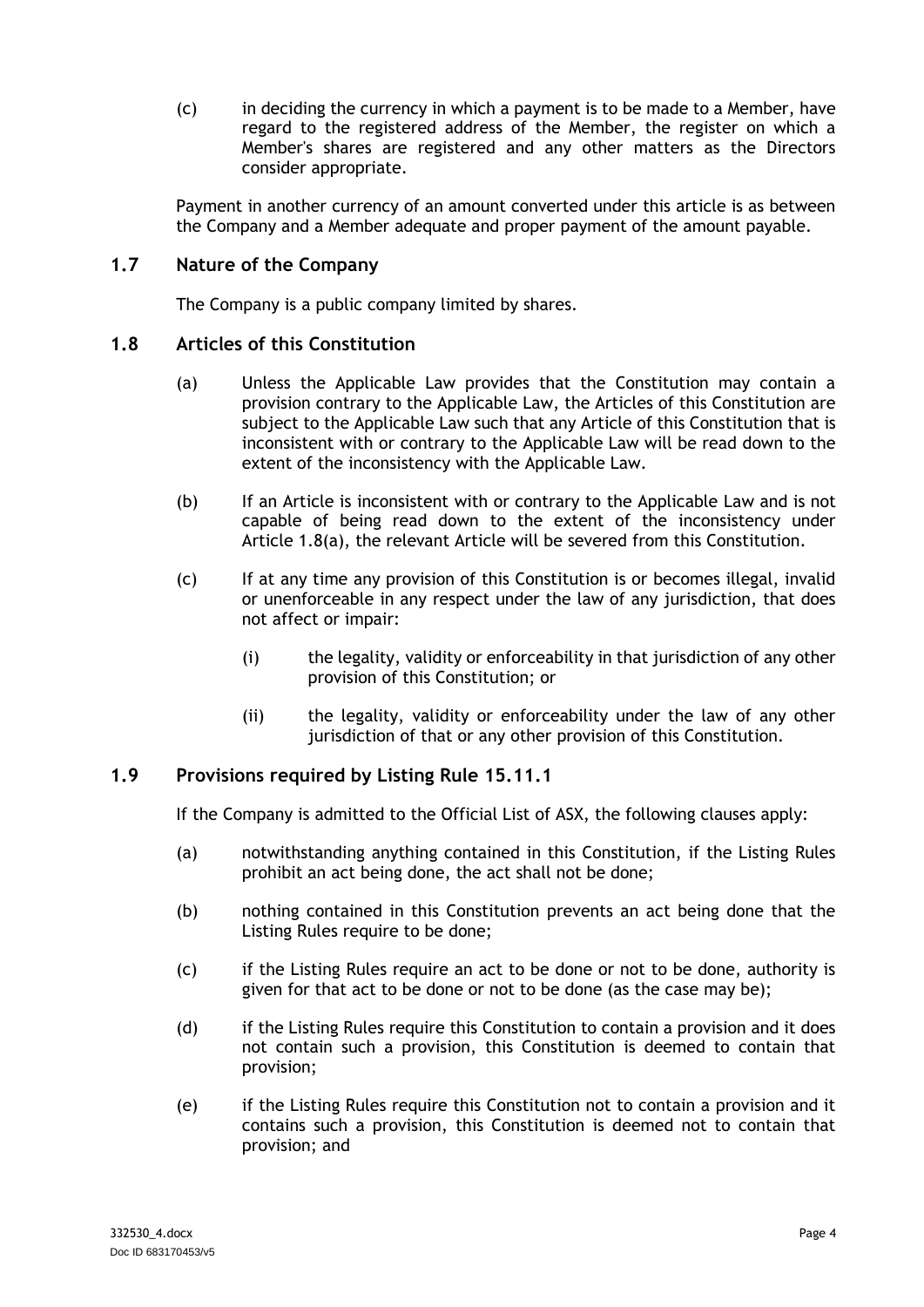(f) if any provision of this Constitution is or becomes inconsistent with the Listing Rules, this Constitution is deemed not to contain that provision to the extent of the inconsistency.

# <span id="page-8-0"></span>**2. Share capital**

# <span id="page-8-1"></span>**2.1 Directors to issue shares**

The issue of shares in the Company is under the control of the Directors who may:

- (a) issue, allot and cancel or otherwise dispose of shares in the Company;
- (b) grant options over unissued shares in the Company;
- (c) reclassify or convert shares; and
- (d) settle the manner in which fractions of a share, however arising, are to be dealt with,

subject to the Corporations Act, the Listing Rules and any special rights conferred on the holders of any shares or class of shares.

### <span id="page-8-2"></span>**2.2 Preference shares**

- (a) The Company may issue preference shares and issued shares may be converted into preference shares provided that the rights of the holders of the preference shares with respect to the repayment of capital, participation in surplus assets and profits, cumulative or non-cumulative dividends, voting and priority of payment of capital and dividends in relation to other shares or other classes of preference shares are:
	- (i) as set out in [Schedule](#page-39-0) 1; or
	- (ii) as approved by a resolution of the Company in accordance with the rights of holders of preference shares issued by the Company other than pursuant to [Schedule](#page-39-0) 1, but in accordance with the Corporations Act, are determined by the terms of issue of those preference shares and the relevant resolution of the Company, and are not determined by or affected by the rights set out in [Schedule](#page-39-0) 1.
- (b) Subject to the Corporations Act and the Listing Rules, the Company may issue preference shares which are, or at the option of the Company are, liable to be redeemed or to be converted into other shares on such conditions and in such a manner as the Directors decide under the terms of issue of the preference shares.
- (c) Subject to the Corporations Act and the Listing Rules, the Company may issue any combination of fully paid, partly paid or unpaid preference shares.
- (d) Despite this article [2.2](#page-8-2) and [Schedule](#page-39-0) 1, the Company may not issue a preference share that confers on the holder rights that are inconsistent with those specified in the Listing Rules, except to the extent of any waiver or modification of the Listing Rules by the relevant Stock Exchange.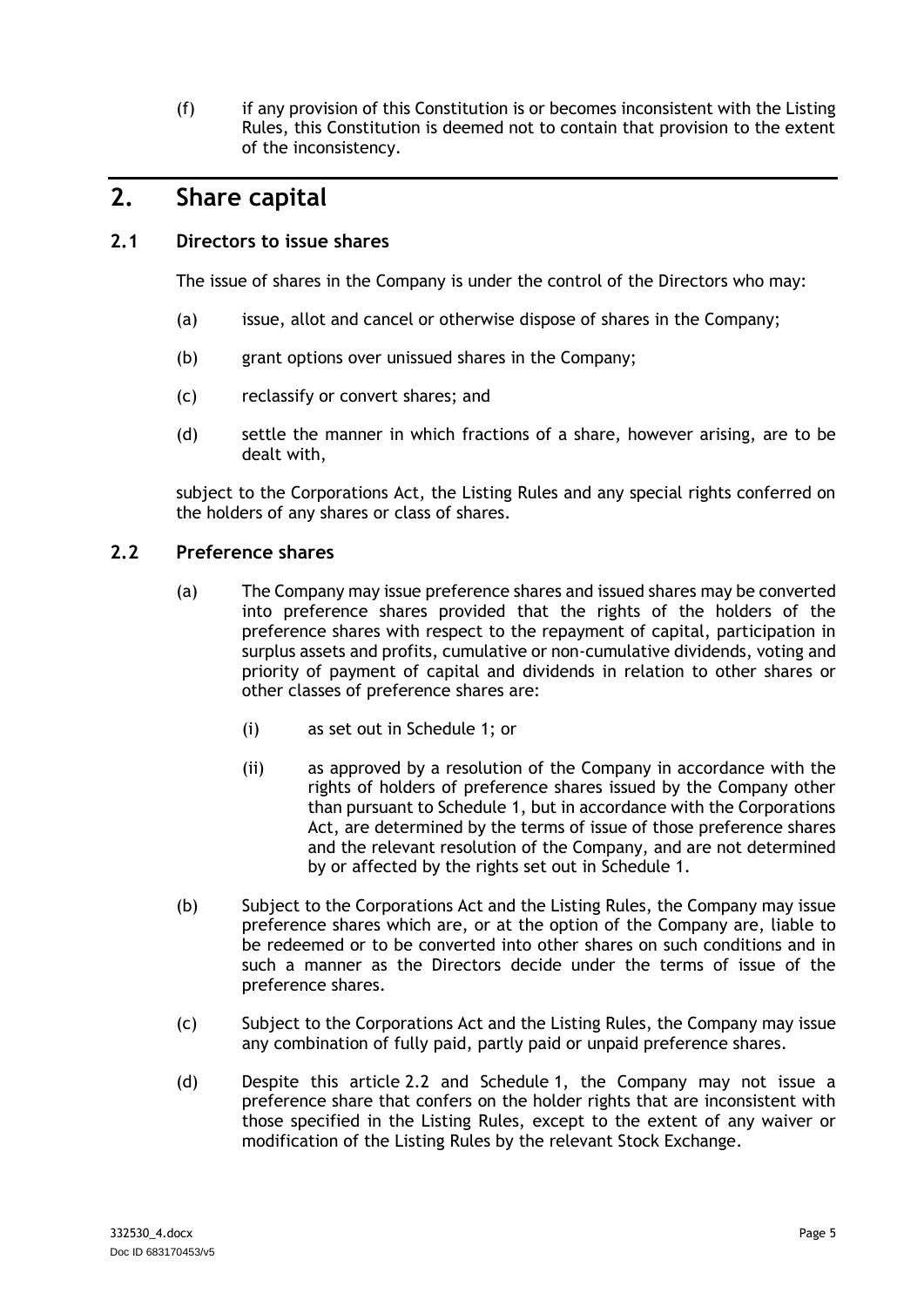# <span id="page-9-0"></span>**2.3 Class meetings**

The provisions of this Constitution relating to general meetings apply so far as they are capable of application and with any necessary changes to every separate meeting of the holders of a class of shares except that:

- (a) a quorum is constituted by at least 2 persons who, between them, hold or represent one-third of the issued shares of the class (unless only one person holds all of the shares of the class, in which case that person constitutes a quorum); and
- (b) any holder of shares of the class, present in person or by proxy, or attorney or Representative, may demand a poll.

### <span id="page-9-1"></span>**2.4 Non-recognition of interests**

Except as required by law, the Company is not required to recognise:

- (a) a person as holding a share on any trust; or
- (b) any other interest in any share or any other right in respect of a share except an absolute right of ownership in the registered holder,

whether or not it has notice of the trust, interest or right.

#### <span id="page-9-2"></span>**2.5 Joint holders of shares**

Where 2 or more persons are registered as the joint holders of shares then they are taken to hold the shares as joint tenants with rights of survivorship.

However, the Company is not bound:

- (a) to register more than 3 persons as joint holders of a share; or
- (b) to issue more than one certificate or holding statement for shares jointly held.

#### <span id="page-9-3"></span>**2.6 Restricted Securities**

While the Company is on the official list of ASX, the Company must recognise and comply with the Listing Rules with respect to Restricted Securities.

Without limiting the obligation to comply with the Listing Rules:

- (a) a holder of Restricted Securities must not dispose of, or agree or offer to dispose of, the Restricted Securities during the escrow period applicable to the Restricted Securities except as permitted by the Listing Rules or ASX;
- (b) if the Restricted Securities are in the same class as quoted securities, the holder will be taken to have agreed in writing that the Restricted Securities are to be kept on the Company's issuer sponsored sub-register and are to have a holding lock applied for the duration of the escrow period applicable to those securities;
- (c) the Company will refuse to acknowledge a disposal (including registering a transfer), assignment or transfer of Restricted Securities during the escrow period except as permitted by the Listing Rules or the ASX;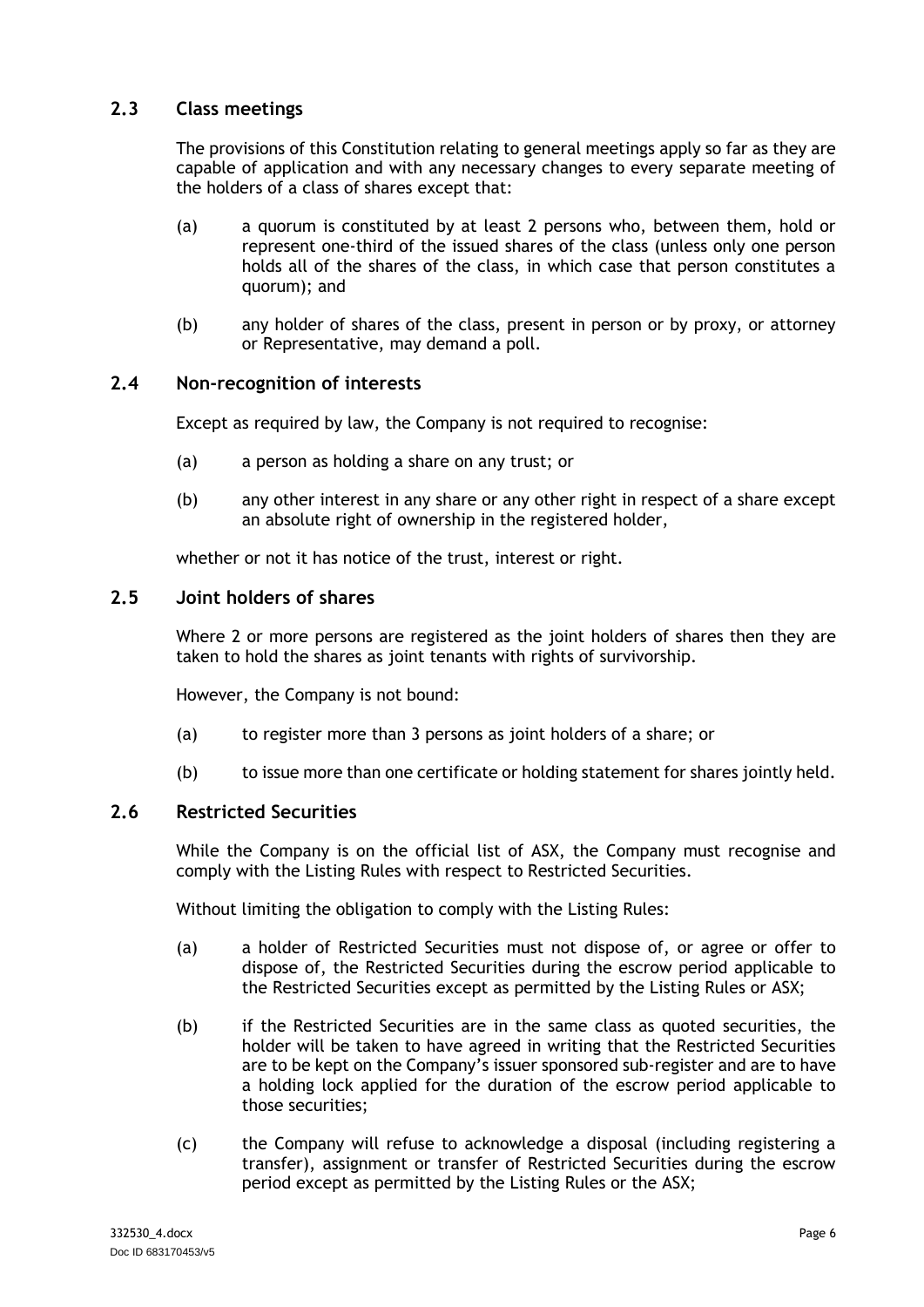- (d) a holder of Restricted Securities will not be entitled to participate in any return of capital on the Restricted Securities during the escrow period applicable to the Restricted Securities except as permitted by the Listing Rules or ASX; and
- (e) if a holder of Restricted Securities breaches a restriction deed or a provision of the Company's constitution restricting a disposal of the Restricted Securities, the holder will not be entitled to any dividend or distribution, or to exercise any voting rights, in respect of those securities for so long as the breach occurs.

# **2.7 Less than marketable parcels of Shares**

[Schedule](#page-51-0) 4 applies and forms part of this Constitution.

# <span id="page-10-0"></span>**3. Liens, calls and forfeiture**

[Schedule](#page-43-0) 2 applies and forms part of this Constitution.

# <span id="page-10-1"></span>**4. Transfer of shares**

# <span id="page-10-2"></span>**4.1 Forms of instrument of transfer**

Subject to this Constitution and the Listing Rules, a share in the Company is transferable:

- (a) as provided by the Operating Rules of an applicable CS Facility; or
- <span id="page-10-6"></span>(b) by any other method of transfer which is required or permitted by the Corporations Act and any relevant Stock Exchange.

# <span id="page-10-3"></span>**4.2 Execution and delivery of transfer**

If a duly completed instrument of transfer:

- (a) is used to transfer a share in accordance with article [4.1\(b\);](#page-10-6) and
- (b) is left for registration at the share registry of the Company, accompanied by any information that the Directors properly require to show the right of the transferor to make the transfer,

the Company must, subject to the powers vested in the Directors by this Constitution, register the transferee as the holder of the share.

# <span id="page-10-4"></span>**4.3 Effect of registration**

Except as provided by any applicable Operating Rules of a CS Facility, a transferor of a share remains the holder of the share transferred until the transfer is registered and the name of the transferee is entered in the Register in respect of the share.

# <span id="page-10-5"></span>**4.4 Company to register forms without charge**

The Company must register all registrable transfer forms, split certificates, renunciations and transfers, issue certificates and transmission receipts and mark or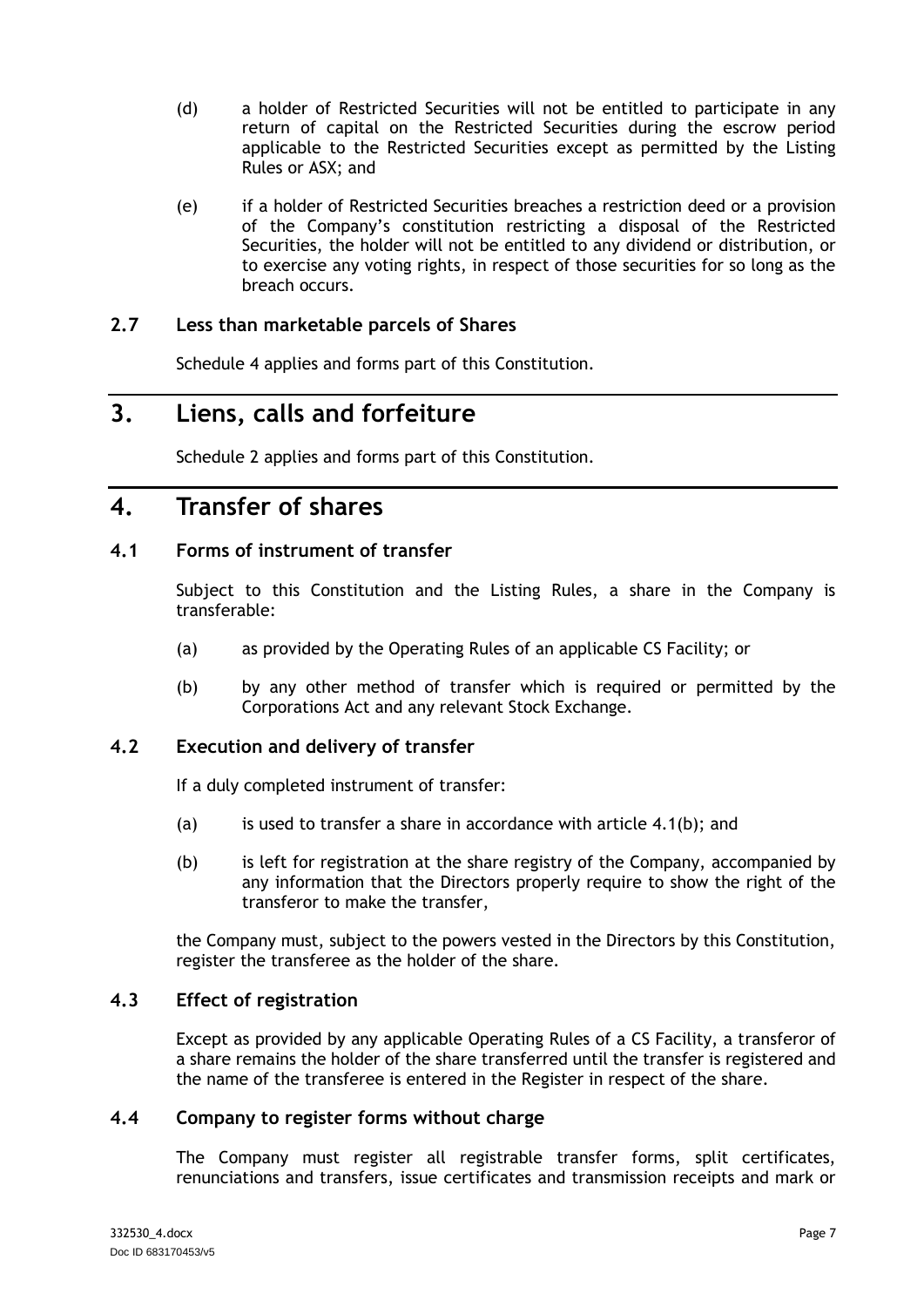note transfer forms without imposing a charge except where a charge is permitted by the Listing Rules.

# <span id="page-11-6"></span><span id="page-11-0"></span>**4.5 Power to refuse to register**

If permitted by the Listing Rules, the Directors may:

- (a) request any applicable CS Facility Operator to apply a holding lock to prevent a transfer of shares in the Company from being registered on the CS Facility's subregister; or
- (b) refuse to register a transfer of shares in the Company to which paragraph [\(a\)](#page-11-6) does not apply.

#### <span id="page-11-7"></span><span id="page-11-1"></span>**4.6 Obligation to refuse to register**

The Directors must:

- (a) request any applicable CS Facility Operator to apply a holding lock to prevent transfer of shares in the Company from being registered on the CS Facility's subregister; or
- (b) refuse to register any transfer of shares in the Company to which paragraph [\(a\)](#page-11-7) does not apply,
- if:
- (c) the Listing Rules require the Company to do so; or
- (d) the transfer is in breach of the Listing Rules or a Restriction Agreement.

#### <span id="page-11-2"></span>**4.7 Written notice to security holder of holding lock or refusal**

If in the exercise of their rights or obligations under article [4.5](#page-11-0) or [4.6](#page-11-1) the Directors request application of a holding lock to prevent a transfer of shares in the Company or refuse to register a transfer of shares they must give written notice of the request or refusal to the holder of the shares, the transferee and any broker lodging the transfer. Failure to give notice does not invalidate the decision of the Directors.

#### <span id="page-11-3"></span>**4.8 Company to retain instrument of transfer**

The Company must retain every instrument of transfer which is registered for the period required by any applicable law.

### <span id="page-11-4"></span>**4.9 Proportional Takeover Bid Approval**

[Schedule](#page-55-0) 5 applies and forms part of this Constitution.

# <span id="page-11-5"></span>**4.10 Transmission of Shares**

[Schedule](#page-49-0) 3 applies and forms part of this Constitution.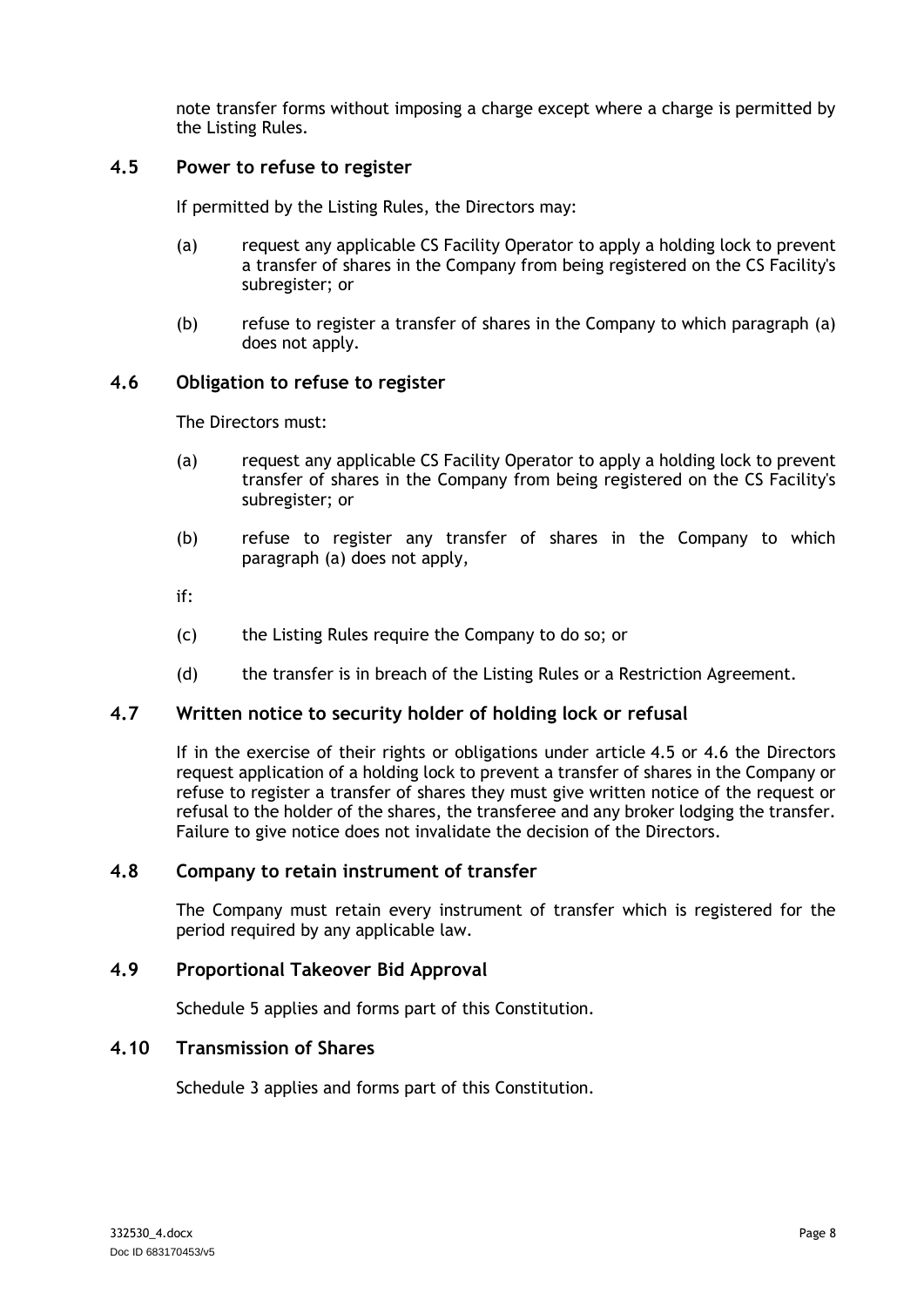# <span id="page-12-0"></span>**5. General meetings**

# <span id="page-12-1"></span>**5.1 Annual general meeting**

Annual general meetings of the Company are to be held in accordance with the Corporations Act.

### <span id="page-12-2"></span>**5.2 Convening a general meeting**

- (a) The Directors may convene and arrange to hold a general meeting of the Company whenever they think fit and must do so if required to do so under the Corporations Act.
- (b) The Company may hold a meeting of Members at 2 or more venues using any technology that gives the Members as a whole a reasonable opportunity to participate.
- <span id="page-12-4"></span>(c) Notice of a general meeting must be given in accordance with article [14,](#page-36-0) the Corporations Act and the Listing Rules.
- (d) In computing the period of notice under article  $5.2(c)$ , the day of the meeting is to be disregarded.
- (e) A Director is entitled to receive notice of and to attend all general meetings and all separate meetings of the holders of any class of shares in the capital of the Company and is entitled to speak at those meetings.

#### <span id="page-12-3"></span>**5.3 Cancellation or postponement of a meeting**

- (a) Where a general meeting (including an annual general meeting) is convened by the Directors they may by notice, whenever they think fit, cancel the meeting or postpone the holding of the meeting to a date and time determined by them or change the place for the meeting.
- (b) This article [5.3](#page-12-3) does not apply to a meeting convened in accordance with the Corporations Act by a single Director, by Members, by the Directors on the request of Members or to a meeting convened by a court.
- (c) Notice of cancellation or postponement or change of place of a general meeting must state the reason for cancellation or postponement and be:
	- (i) given to any relevant Stock Exchange; or
	- (ii) subject to the Corporations Act and the Listing Rules, given in any other manner determined by the Directors.
- (d) A notice of postponement of a general meeting must specify:
	- (i) the postponed date and time for the holding of the meeting;
	- (ii) a place for the holding of the meeting which may be either the same as or different from the place specified in the notice convening the meeting; and
	- (iii) if the meeting is to be held in 2 or more places, the technology that will be used to facilitate the holding of the meeting in that manner.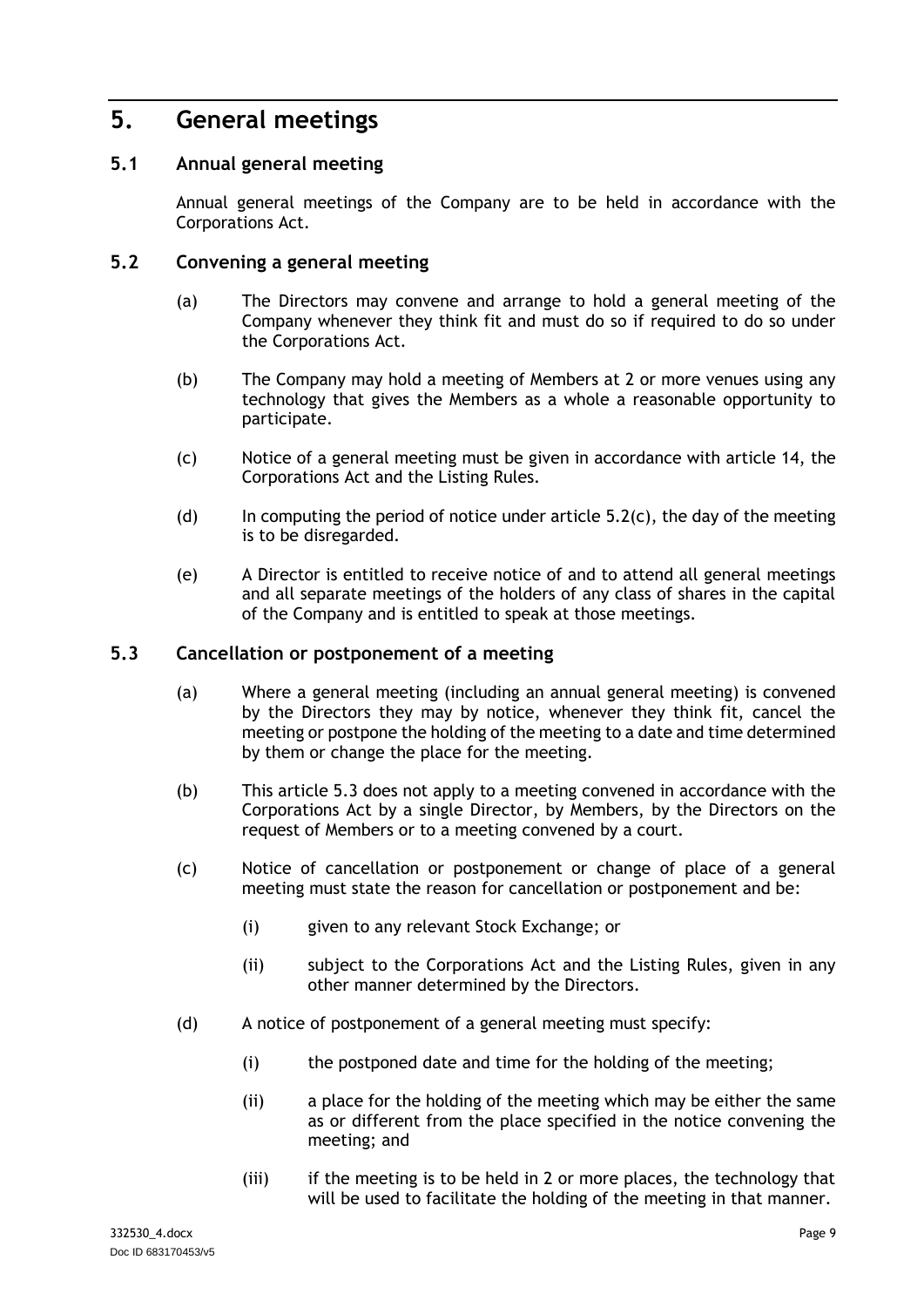- (e) The only business that may be transacted at a postponed general meeting is the business specified in the original notice convening the meeting.
- (f) Where by the terms of an instrument appointing a proxy or attorney or an appointment of a Representative:
	- (i) the appointed person is authorised to attend and vote at a general meeting or general meetings to be held on or before a specified date; and
	- (ii) the date for holding the meeting is postponed to a date later than the date specified in the instrument of proxy, power of attorney or appointment of Representative,

then, that later date is substituted for and applies to the exclusion of the date specified in the instrument of proxy, power of attorney or appointment of Representative unless the Member appointing the proxy, attorney or Representative gives to the Company at its Registered Office written notice to the contrary not less than 48 hours before the time to which the holding of the meeting has been postponed.

### <span id="page-13-0"></span>**5.4 Non-receipt of or defective notice**

- (a) The non-receipt of notice of a general meeting or cancellation or postponement of a general meeting by, or the accidental omission to give notice of a general meeting or cancellation or postponement of a general meeting to, a person entitled to receive notice does not invalidate any resolution passed at the general meeting or at a postponed meeting or the cancellation or postponement of a meeting.
- (b) A person who attends a general meeting waives any objection the person may have to:
	- (i) any failure to give notice, or the giving of a defective notice, of the meeting unless at the start of the meeting the person objects to the holding of the meeting; and
	- (ii) the consideration of a particular matter which is not within the business referred to in the notice of meeting, unless the person objects to the consideration of the matter when first presented.

#### <span id="page-13-1"></span>**5.5 Proxy, attorney or Representative appointments**

- (a) An instrument appointing a proxy is valid if it is in accordance with the Corporations Act or in any form (including electronic) and received at any time that the Directors prescribe or accept, or the chair of a general meeting accepts.
- (b) Where a notice of meeting provides for electronic lodgement of proxy appointments, an appointment received at the electronic address or by the electronic means specified in the notice is taken to have been received at the Registered Office of the Company and validated by the Member if there is compliance with the requirements set out in the notice.
- (c) If the Company receives an instrument or form appointing a proxy, attorney or Representative from a Member and the Directors consider that it is not properly executed or authenticated, or is incomplete or unclear: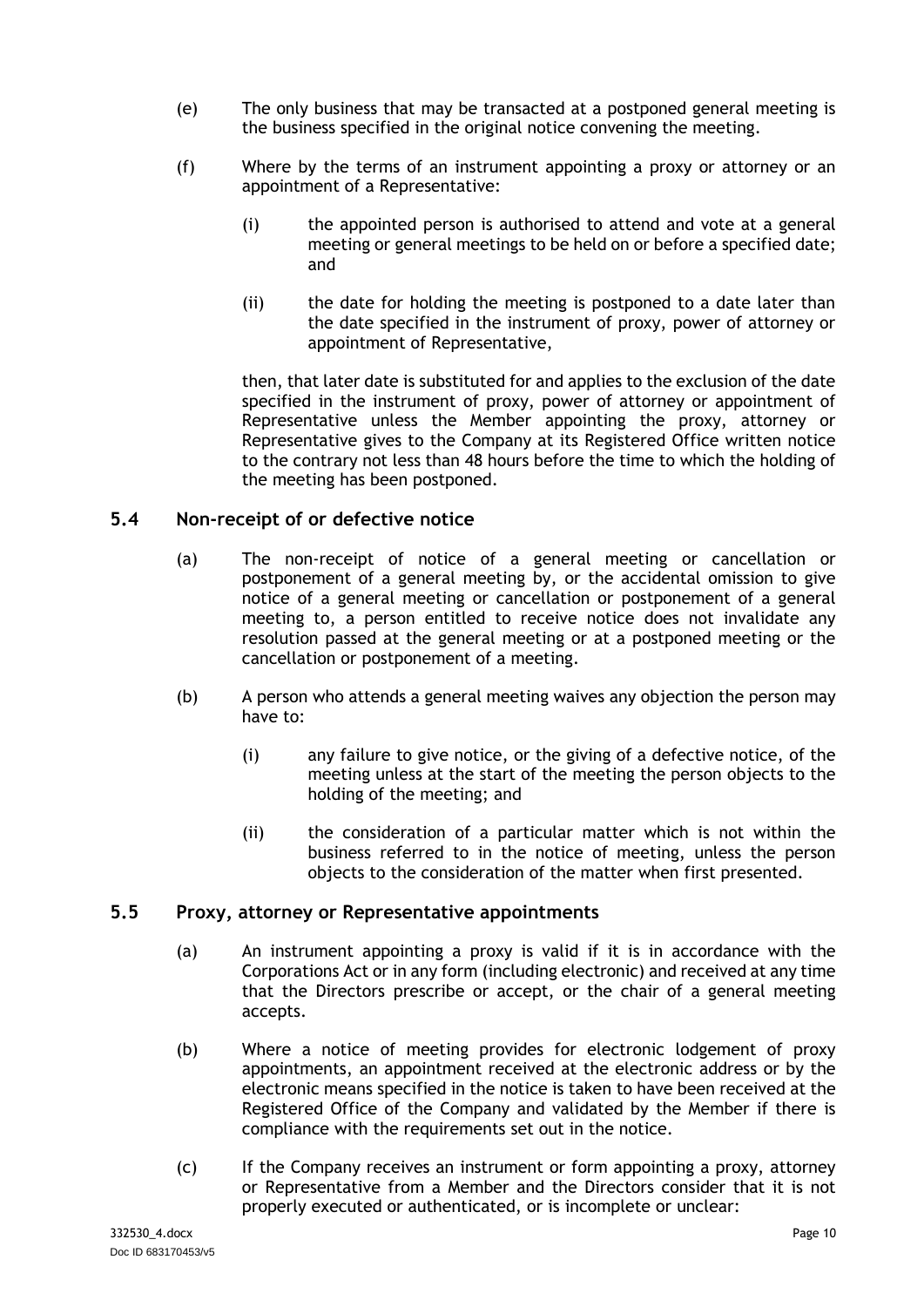- (i) if the name, or the name of the office, of the proxy, attorney or Representative, is not filled in or is unclear, then the proxy, attorney or Representative of that Member is the person specified by the Company in the instrument or form of proxy or if no person is specified, the chair of that meeting;
- (ii) if the instrument or form has not been duly signed or authenticated, the Company may (but is not required to) return the instrument or form to the appointing Member and request the Member sign or authenticate the instrument or form and return it to the Company within a period determined by the Directors (which may be later than the time specified in the notice of meeting for the receipt of proxy appointments);
- (iii) if the instrument or form is otherwise unclear or incomplete, the Company may (but is not required to):
	- (A) by oral or written communication, clarify with the Member any instruction on the appointment; and
	- (B) complete or amend the contents of any instrument or form to reflect the clarification in the instructions received from the Member (which may occur later than the time specified in the notice of meeting for the receipt of proxy appointments) and the Member appoints the Company as its attorney for this purpose.

# <span id="page-14-0"></span>**6. Proceedings at general meetings**

# <span id="page-14-1"></span>**6.1 Membership at a specified time**

The Directors may determine, for the purposes of a particular general meeting, that all the shares that are quoted on a Stock Exchange at a specified time before the meeting are taken to be held at the time of the meeting by the persons who hold them at the specified time. The determination must be made and published in accordance with the Corporations Act.

# <span id="page-14-2"></span>**6.2 Quorum**

- (a) Subject to article [6.3,](#page-15-0) the quorum for a general meeting is, where the Company has only one Member, that Member, and otherwise two Members present in person or by proxy, attorney or Representative. In determining whether a quorum is present, each individual attending as a proxy, attorney or Representative is to be counted, except that:
	- (i) where a Member has appointed more than one proxy, attorney or Representative, only one is to be counted; and
	- (ii) where an individual is attending both as a Member and as a proxy, attorney or Representative, or as a proxy, attorney or Representative for more than one Member, that individual is to be counted only once.
- (b) A member placing a direct vote under article [6.17](#page-20-1) is not taken into account in determining whether or not there is a quorum at a general meeting.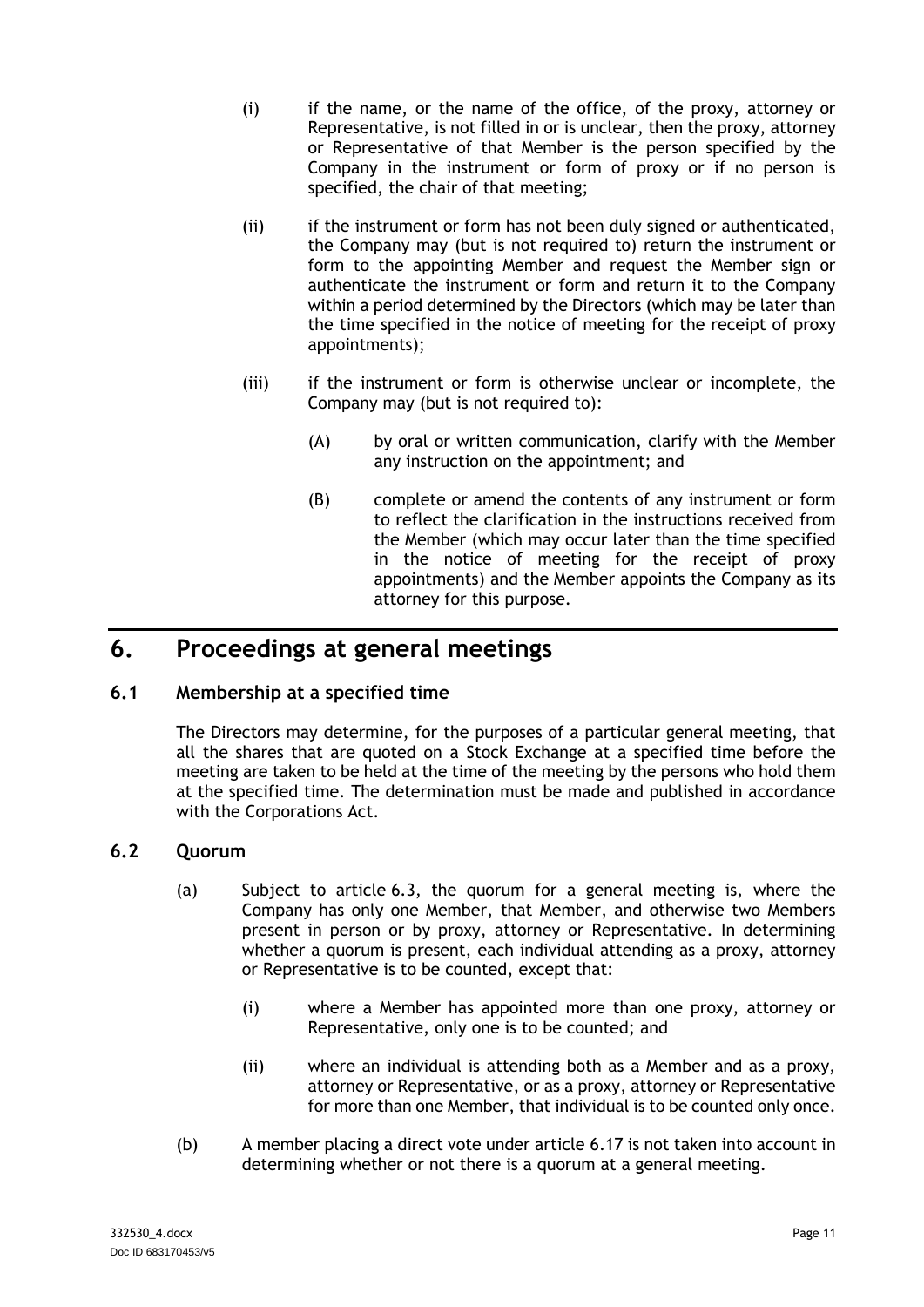- (c) An item of business may not be transacted at a general meeting unless a quorum is present when the meeting proceeds to consider it. If a quorum is present at the time the first item of business is transacted, it is taken to be present when the meeting proceeds to consider each subsequent item of business unless the chair of the meeting (on the chair's own motion or at the request of a Member, proxy, attorney or Representative who is present) declares otherwise.
- (d) If within 15 minutes after the time appointed for a meeting a quorum is not present, the meeting:
	- (i) if convened by a Director, or at the request of Members, is dissolved; and
	- (ii) in any other case, stands adjourned to the same day in the next week and the same time and place, or to such other day, time and place as the Directors appoint by notice to the Members and others entitled to notice of the meeting.

# <span id="page-15-2"></span><span id="page-15-0"></span>**6.3 Adjourned meetings**

- (a) At a meeting adjourned under article [6.2\(d\)\(ii\),](#page-15-2) where the Company has only one Member, the quorum is that Member, and otherwise the quorum is 2 Members present in person or by proxy, attorney or Representative. If a quorum is not present within 15 minutes after the time appointed for the adjourned meeting, the meeting is dissolved.
- (b) The chair of a general meeting may at any time during the meeting adjourn the meeting or any business, motion, question, resolution, debate or discussion being considered or remaining to be considered by the meeting either to a later time at the same meeting or to an adjourned meeting at any time and place, but:
	- (i) in exercising the discretion to do so, the chair may, but need not, seek the approval of the Members present in person or by proxy, attorney or Representative; and
	- (ii) only unfinished business is to be transacted at a meeting resumed after an adjournment.
- (c) Unless required by the chair, a vote may not be taken or demanded by the Members present in person or by proxy, attorney or Representative in respect of any adjournment.
- (d) It is not necessary to give any notice of an adjournment or of the business to be transacted at any adjourned meeting unless a meeting is adjourned for one month or more. In that case, notice of the adjourned meeting must be given as in the case of an original meeting.

# <span id="page-15-1"></span>**6.4 Chair of general meeting**

- (a) If the Directors have elected one of their number as chair of their meetings, that person is entitled to preside as chair at a general meeting.
- (b) If a general meeting is held and:
	- (i) a chair has not been elected by the Directors; or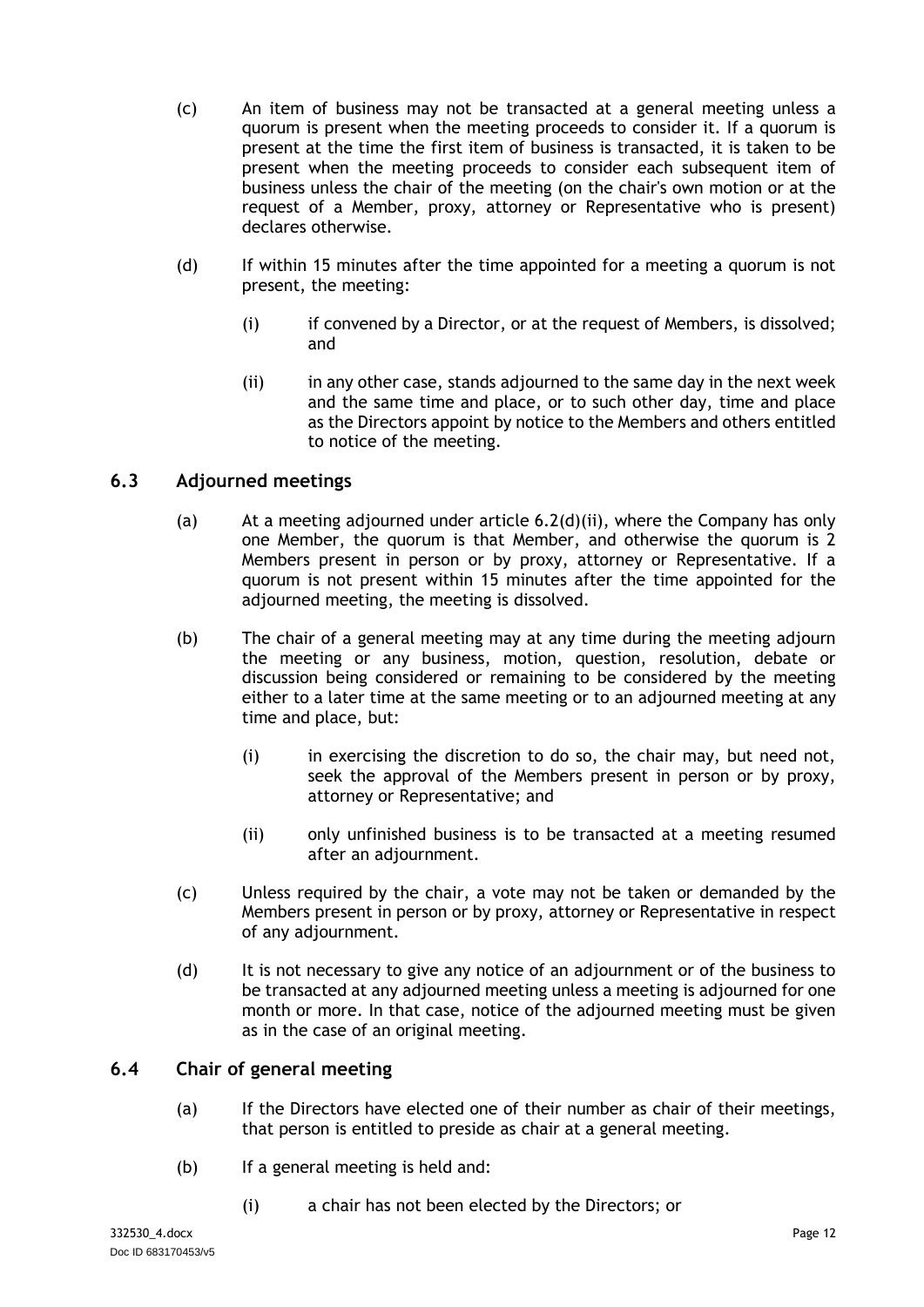(ii) the elected chair is not present within 15 minutes after the time appointed for the holding of the meeting, or is unable or unwilling to act for all or part of the meeting,

the following may preside as chair for all or the relevant part of the meeting (in order of precedence):

- (iii) any deputy chair;
- (iv) a Director chosen by a majority of the Directors present;
- (v) the only Director present; or
- (vi) a Member chosen by a majority of the Members present in person or by proxy, attorney or Representative.
- (c) The chair of a general meeting may, for any item of business or discrete part of the meeting, vacate the chair in favour of another person nominated by him or her.
- (d) If a proxy instrument appoints the chair of the meeting as proxy for the part of the proceedings for which an acting chair is nominated, the proxy instrument is taken to be in favour of that acting chair for the relevant part of the proceedings.

# <span id="page-16-0"></span>**6.5 Conduct of general meetings**

The chair of a general meeting (including any person acting with the authority of the chair):

- (a) has charge of the general conduct of the meeting and the procedures to be adopted in relation to or at the meeting;
- (b) may require any person wishing to attend the meeting to comply with searches, restrictions or other security arrangements considered appropriate;
- (c) may refuse entry to, or require security measures be taken in respect of any person who does not comply with security arrangements, or who possesses a recording or broadcasting device without consent, or an article considered to be dangerous, offensive or liable to cause disruption, or who was not entitled to notice of the meeting;
- (d) if there is insufficient room at the meeting venue, may arrange another or a second venue (without giving notice or putting the matter to a vote);
- (e) may require the adoption of any procedure which is in the chair's opinion necessary or desirable for proper and orderly debate or discussion and the proper and orderly casting or recording of votes at the general meeting;
- (f) may determine that a vote be disregarded and treated as not having been cast (without requiring that the matter be put to a vote), if a person purports to cast a vote at or for the purposes of a general meeting in contravention of the Corporations Act or Listing Rules;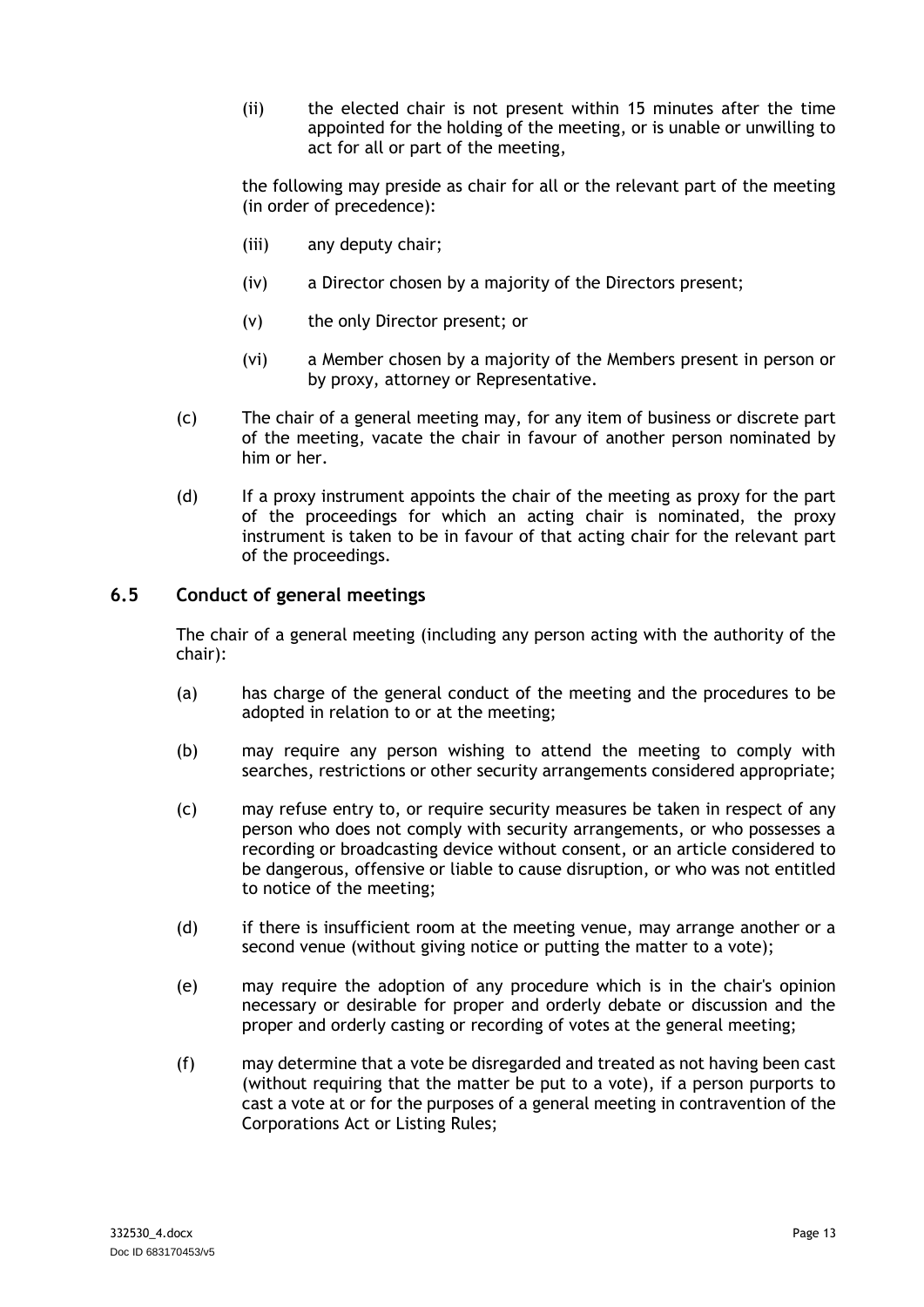- (g) subject to the Corporations Act, may refuse to allow:
	- (i) any amendment to be moved to a resolution set out in the notice of meeting
	- (ii) any business to be transacted unless the general nature of the business is stated in the notice calling the meeting;
- (h) may withdraw from consideration by the meeting any resolution that is set out in the notice of that meeting (other than those requisitioned by Members or required by law); and
- (i) subject to the Corporations Act, may terminate discussion or debate on any matter whenever the chair considers it necessary or desirable for the proper conduct of the meeting.

A decision by the chair under this article (including any person acting with the chair's authority) is final.

### <span id="page-17-0"></span>**6.6 Resolutions**

- (a) Subject to the requirements of the Corporations Act and the Listing Rules, a resolution is taken to be carried if a simple majority of the votes cast on the resolution are in favour of it.
- (b) If there is an equality of votes, either on a show of hands or on a poll, the chair of the general meeting is entitled to a casting vote, in addition to any votes to which the chair is entitled as a Member or proxy or attorney or Representative.
- (c) Subject to any rules prescribed by the Directors pursuant to article [6.15,](#page-19-5) at any general meeting a resolution put to the vote of the meeting must be decided on a show of hands unless:
	- (i) the chair decides that a poll will be held without a show of hands; or
	- (ii) a poll is effectively demanded and the demand is not withdrawn.
- (d) A declaration by the chair that a resolution has on a show of hands been carried or carried unanimously, or by a particular majority, or lost, and an entry to that effect in the book containing the minutes of the proceedings of the Company, is conclusive evidence of the fact. Neither the chair nor the minutes need state, and it is not necessary to prove, the number or proportion of the votes recorded in favour of or against the resolution.

# <span id="page-17-1"></span>**6.7 Poll**

If a poll is effectively demanded:

- (a) it must be taken in the manner and at the date and time directed by the chair and the result of the poll is a resolution of the meeting at which the poll was demanded;
- (b) on the election of a chair or on a question of adjournment, it must be taken immediately;
- (c) the demand may be withdrawn;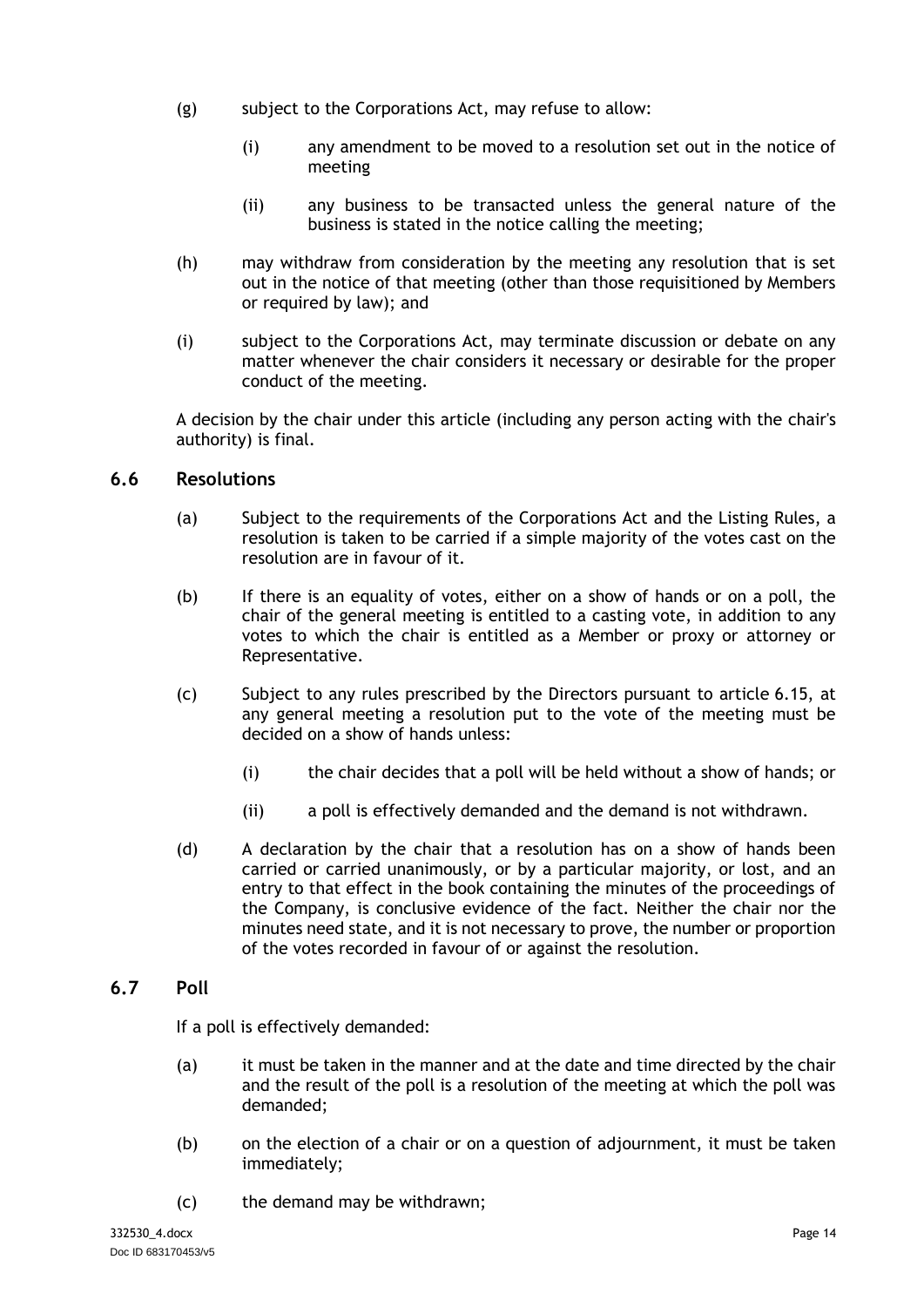- (d) the demand does not prevent the continuance of the meeting for the transaction of any business other than the question on which the poll has been demanded; and
- (e) the result of the poll may be announced in the manner and at the time (whether during the relevant meeting or afterwards) that the chair considers appropriate.

# <span id="page-18-0"></span>**6.8 Entitlement to vote**

Subject to this Constitution, the Corporations Act, article [6.17](#page-20-1) and any rules prescribed by the Directors pursuant to article [6.15](#page-19-5) and to any rights or restrictions for the time being attached to any class or classes of shares:

- (a) on a show of hands, each Member present in person and each other person present as a proxy, attorney or Representative of a Member has one vote; and
- (b) on a poll:
	- (i) each Member present in person has one vote for each fully paid share held by the Member;
	- (ii) each person present as proxy, attorney or Representative of a Member has one vote for each fully paid share held by the Member that the person represents; and
	- (iii) each Member who has duly lodged a valid direct vote in respect of the relevant resolution under article [6.15](#page-19-5) has one vote for each fully paid share held by the Member.

A Member is not entitled to vote at a general meeting in respect of shares which are the subject of a current Restriction Agreement for so long as any breach of that agreement by that Member subsists.

# <span id="page-18-1"></span>**6.9 Voting on a poll for partly paid shares**

Subject to article [6.12](#page-19-2) and the terms on which shares are issued, if a Member holds partly paid shares, the number of votes the Member has in respect of those shares on a poll is determined as follows:

$$
D = \frac{A \times B}{C}
$$

where:

- A is the number of those shares held by the Member;
- B is the amount paid on each of those shares excluding any amount:
	- (i) paid or credited as paid in advance of a call; and
	- (ii) credited as paid on those shares to the extent that it exceeds the value (ascertained at the time of issue of those shares) of the consideration received for the issue of those shares;
- C is the issue price of each of those shares; and
- D is the number of votes attached to those shares.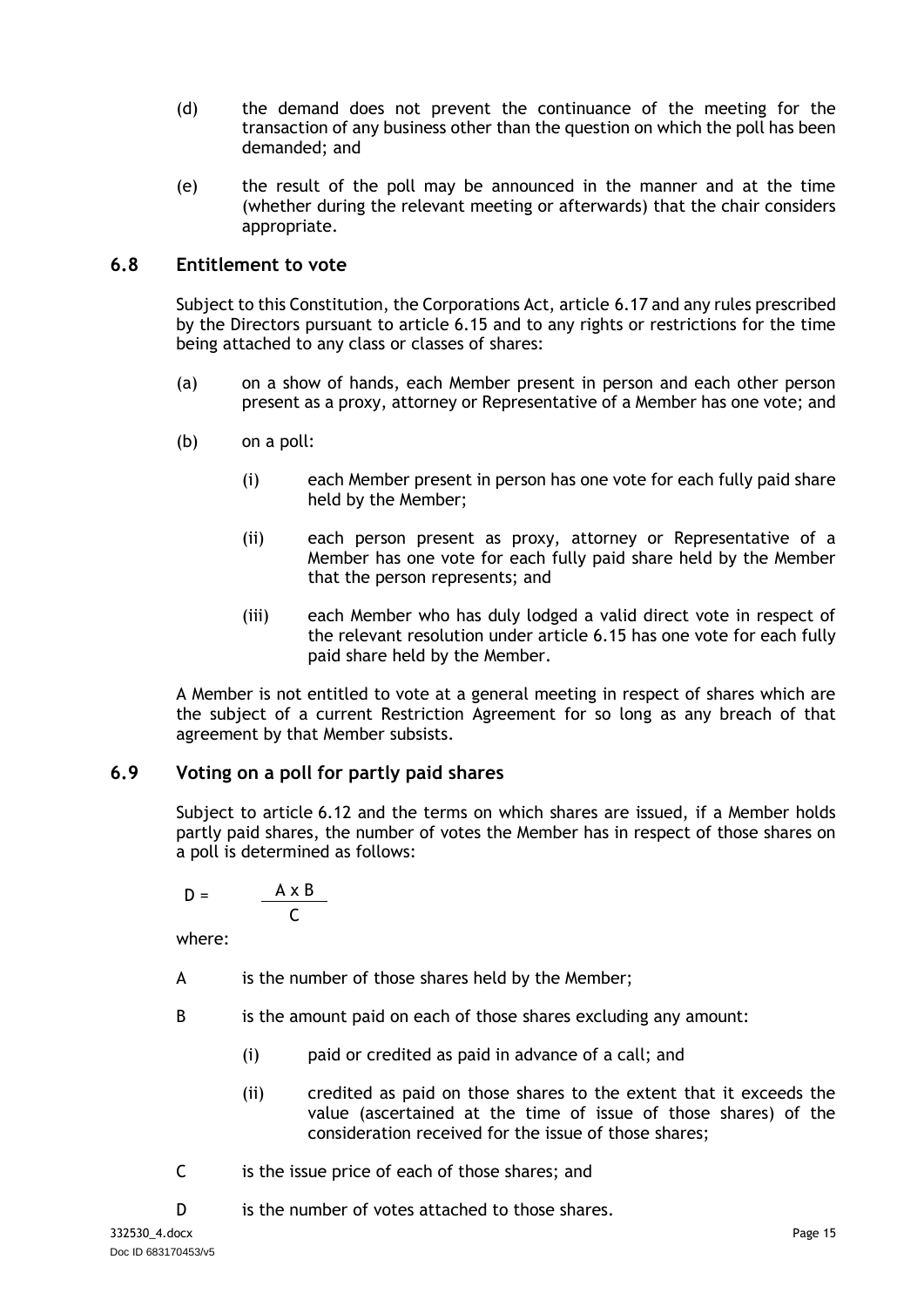# <span id="page-19-0"></span>**6.10 Fractions disregarded for a poll**

On the application of article [6.9,](#page-18-1) any fraction which arises is to be disregarded.

### <span id="page-19-1"></span>**6.11 Joint shareholders' vote**

If a share is held jointly and more than one Member votes in respect of that share, only the vote of the Member whose name appears first in the Register counts.

### <span id="page-19-2"></span>**6.12 Effect of unpaid call**

A Member is not entitled at a general meeting to cast a vote attached to a share on which a call is due and payable and has not been paid.

### <span id="page-19-3"></span>**6.13 Validity of vote in certain circumstances**

Unless the Company has received written notice of the matter before the start or resumption of the meeting at which a person votes as a proxy, attorney or Representative, a vote cast by that person is valid even if, before the person votes:

- (a) the appointing Member dies;
- (b) the Member is mentally incapacitated;
- (c) the Member revokes the appointment or authority;
- (d) the Member revokes the authority under which the appointment was made by a third party; or
- (e) the Member transfers the share in respect of which the appointment or authority was given.

#### <span id="page-19-4"></span>**6.14 Objection to voting qualification**

An objection to the right of a person to attend or vote at the meeting or adjourned meeting:

- (a) may not be raised except at that meeting or adjourned meeting; and
- (b) must be referred to the chair of the meeting, whose decision is final.

A vote not disallowed under the objection is valid for all purposes.

#### <span id="page-19-5"></span>**6.15 Direct voting**

The Directors may determine that at any general meeting or class meeting, a Member who is entitled to attend and vote on a resolution at that meeting is entitled to a direct vote in respect of that resolution. A "direct vote" includes a vote delivered to the Company by post, fax or other electronic means approved by Directors. The Directors may prescribe rules to govern direct voting including specification s as to the form, method and timing of giving the direct vote in order for the vote to be valid, and the treatment of direct votes.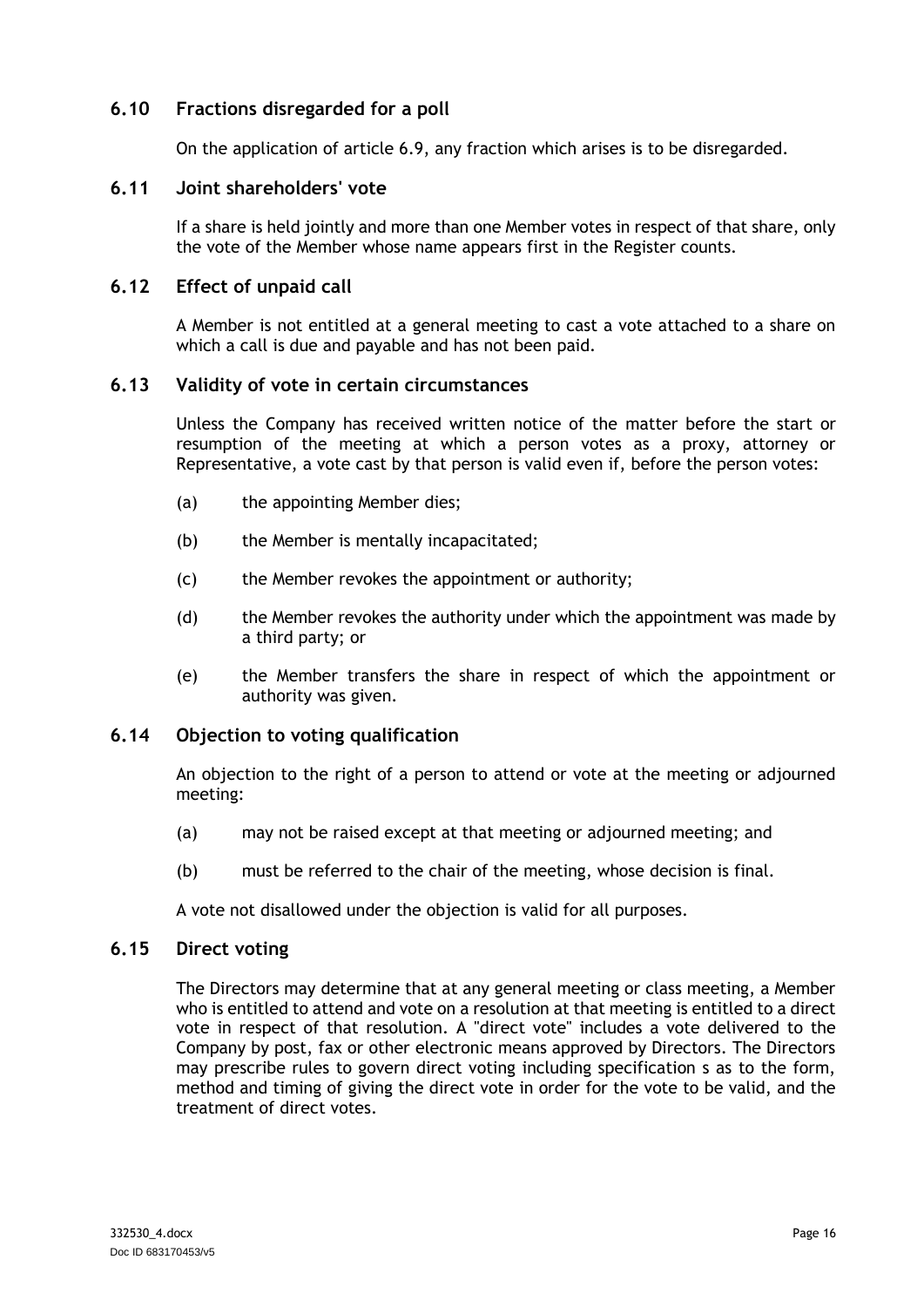# <span id="page-20-0"></span>**6.16 Treatment of direct votes**

A direct vote on a resolution at a meeting in respect of a share cast in accordance with article [6.15](#page-19-5) is of no effect and will be disregarded:

- (a) if, at the time of the resolution, the person who cast the direct vote:
	- (i) is not entitled to vote on the resolution in respect of the share; or
	- (ii) would not be entitled to vote on the resolution in respect of the share if the person were present at the meeting at which the resolution is considered;
- (b) if, had the vote been cast in person at the meeting at which the resolution is considered:
	- (i) the vote would not be valid; or
	- (ii) the Company would be obliged to disregard the vote;
- (c) subject to any rules prescribed by the Directors, if the person who cast the direct vote is present in person at the meeting at the time the resolution is considered; and
- (d) if the direct vote was cast otherwise than in accordance with any regulations, rules and procedures prescribed by the Directors under article [6.15.](#page-19-5)

### <span id="page-20-1"></span>**6.17 Multiple votes**

Subject to any rules prescribed by the Directors, if the Company receives a valid direct vote on a resolution in accordance with article [6.15](#page-19-5) and [6.16](#page-20-0) and, prior to, after or at the same time as receipt of the direct vote, the Company receives an instrument appointing a proxy, attorney or Representative to vote on behalf of the same Member on that resolution, the Company may regard the direct vote as effective in respect of that resolution and disregard any vote cast by the proxy, attorney or Representative on the resolution at the meeting.

# <span id="page-20-2"></span>**7. Directors**

# <span id="page-20-3"></span>**7.1 Number of Directors**

Unless otherwise determined by the Company in general meeting, the number of Directors is to be not less than 3.

# <span id="page-20-5"></span><span id="page-20-4"></span>**7.2 Retirement and election of Directors**

- (a) A Director must not hold office without re-election:
	- (i) past the third annual general meeting following the Director's appointment or last election; or
	- (ii) for more than 3 years,

whichever is the longer.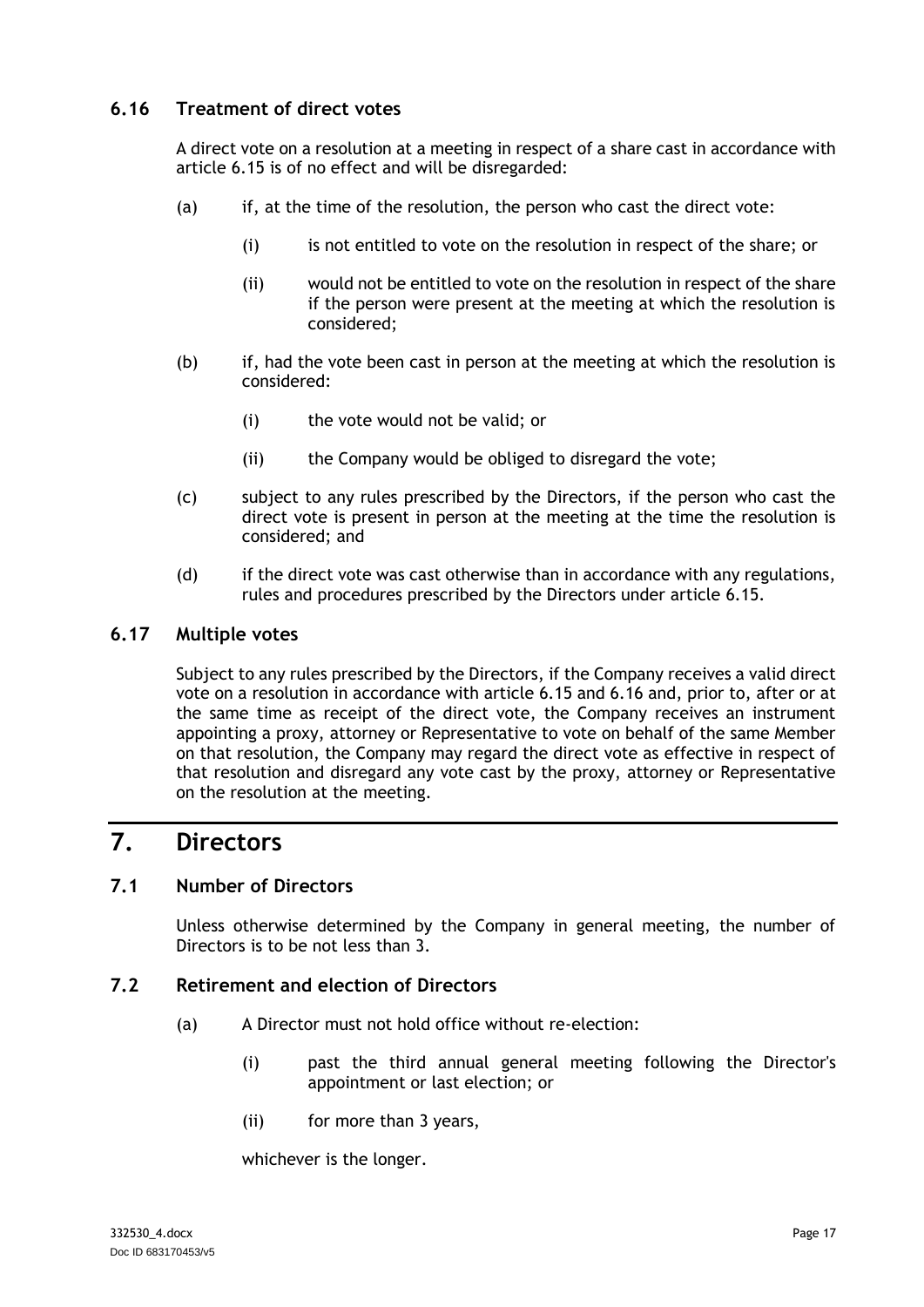- <span id="page-21-5"></span><span id="page-21-4"></span><span id="page-21-3"></span>(b) There must be an election of Directors at each annual general meeting of the Company. This can be satisfied by one or more of the following:
	- (i) a person standing for election as a new Director having been nominated in accordance with article [7.5;](#page-21-2)
	- (ii) any Director who was appointed under article [7.6](#page-22-0) standing for election as a Director;
	- (iii) any Director who is retiring at the end of the annual general meeting due to the tenure limitation in article [7.2\(a\),](#page-20-5) standing for reelection; or
	- (iv) if no person or Director is standing for election or re-election in accordance with paragraphs [\(i\),](#page-21-3) [\(ii\)](#page-21-4) or [\(iii\),](#page-21-5) any Director who wishes to retire and stand for re-election. Otherwise, the person who has been a Director the longest without re-election must retire and stand for re-election. If 2 or more Directors have been a Director the longest and an equal time without re-election, then in default of agreement, the Director to retire will be determined by ballot.
- (c) This article does not apply to one Managing Director who is exempt from retirement and re-election in accordance with article [9.1\(d\).](#page-27-6)

# <span id="page-21-0"></span>**7.3 Office held until conclusion of meeting**

A retiring Director holds office until the conclusion of the meeting at which that Director retires but is eligible for re-election.

### <span id="page-21-1"></span>**7.4 Director elected at general meeting**

The Company may, at a general meeting at which a Director retires or otherwise vacates office, by resolution fill the vacated office by electing a person to that office.

### <span id="page-21-2"></span>**7.5 Eligibility for election as Director**

Except for:

- (a) a person who is eligible for election or re-election under article [7.2](#page-20-4) or [7.6;](#page-22-0)
- (b) a person recommended for election by the Directors;
- (c) a person who is a Member, if they have lodged at the Registered Office, at least 35 business days before the general meeting, but no more than 90 business days before the meeting, a notice they have signed stating their desire to be a candidate for election at that meeting; or
- (d) a person who is not a Member, if a Member intending to nominate the person for election at a general meeting has lodged at the Registered Office, at least 35 business days before the general meeting, but no more than 90 business days before the meeting, a notice signed by the Member stating the Member's intention to nominate the person for election, and a notice signed by the person stating their consent to the nomination,

a person is not eligible for election as a Director at a general meeting of the Company.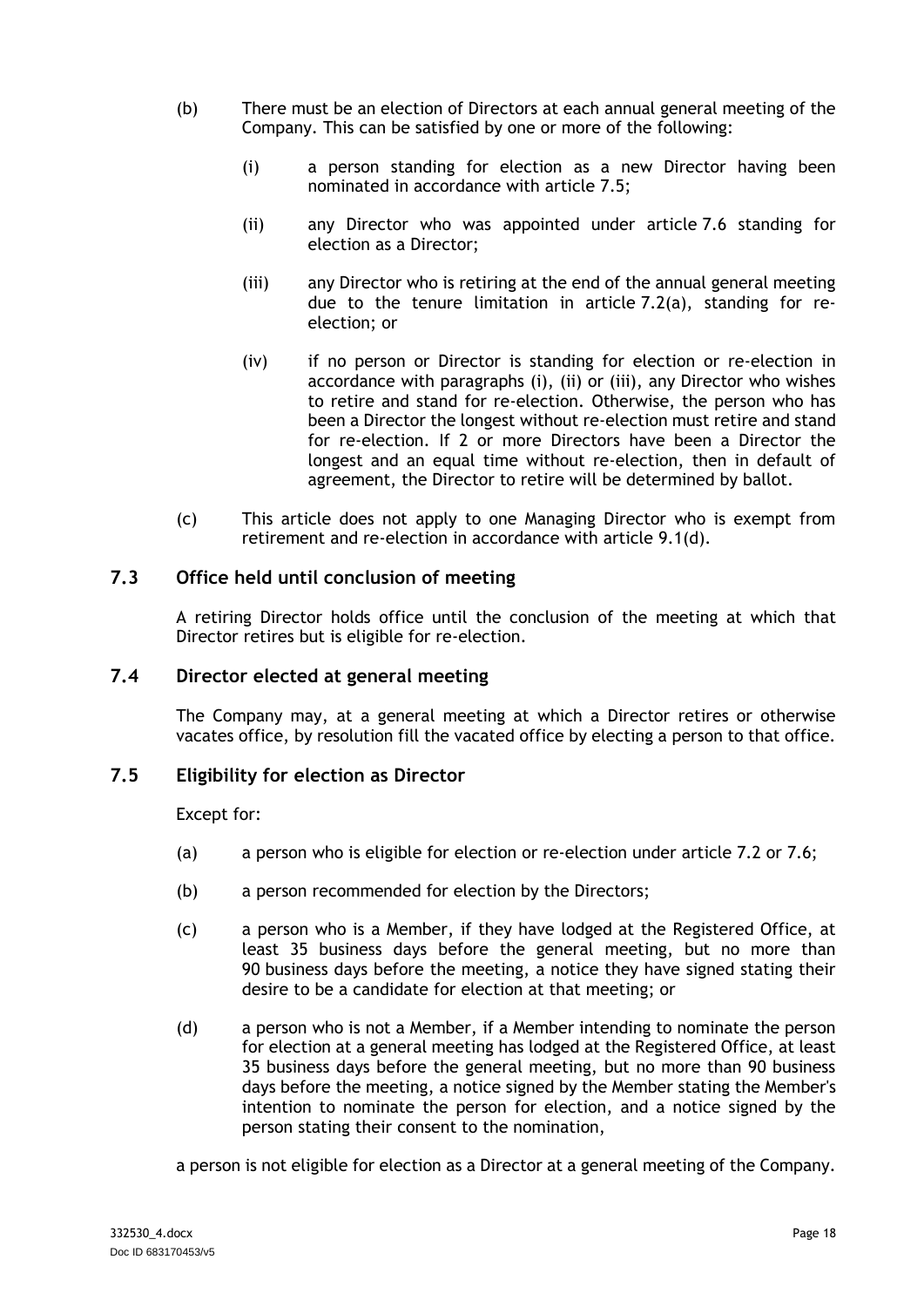# <span id="page-22-3"></span><span id="page-22-0"></span>**7.6 Casual vacancy or additional Director**

- (a) The Directors may at any time appoint any person to be a Director, either to fill a casual vacancy or as an addition to the existing Directors.
- <span id="page-22-5"></span>(b) A Director appointed under article [7.6\(a\)](#page-22-3) may retire at the next general meeting of the Company and is eligible for election at that meeting.
- <span id="page-22-6"></span>(c) Subject to article [7.6\(d\)](#page-22-4) and unless the Director has already retired under article [7.6\(b\)](#page-22-5) and been elected, a Director appointed under article [7.6\(a\)](#page-22-3) holds office until the conclusion of the next annual general meeting of the Company but is eligible for election at that meeting.
- <span id="page-22-4"></span>(d) Article [7.6\(c\)](#page-22-6) does not apply to one Managing Director nominated by the Directors under article [9.1\(d\).](#page-27-6)

### <span id="page-22-2"></span><span id="page-22-1"></span>**7.7 Alternate Directors**

- (a) Subject to the Corporations Act, a Director may appoint a person approved by a majority of the other Directors to be an Alternate Director in the Director's place for any period as the Director thinks fit.
- (b) An Alternate Director is entitled to notice of all meetings of the Directors and, if the appointor does not participate in a meeting, the Alternate Director is entitled to participate and vote in the appointor's place.
- (c) An Alternate Director may exercise all the powers of the appointor except the power to appoint an Alternate Director and, subject to the Corporations Act, may perform all the duties of the appointor except to the extent that the appointor has exercised or performed them.
- (d) While acting as a Director, an Alternate Director:
	- (i) is an officer of the Company and not the agent of the appointor; and
	- (ii) is responsible to the exclusion of the appointor for the Alternate Director's own acts and defaults.
- (e) An Alternate Director is not entitled to receive from the Company any remuneration or benefit under articles [7.8,](#page-23-0) [7.10](#page-23-2) or [7.11.](#page-24-0)
- (f) The appointment of an Alternate Director may be terminated at any time by the appointor even if the period of the appointment of the Alternate Director has not expired, and terminates in any event if the appointor ceases to be a Director for any reason.
- (g) An appointment, or the termination of an appointment, of an Alternate Director must be effected by a notice signed by the Director who makes or made the appointment and delivered to the Company.
- (h) An Alternate Director is not to be taken into account separately from the appointor in determining the number of Directors.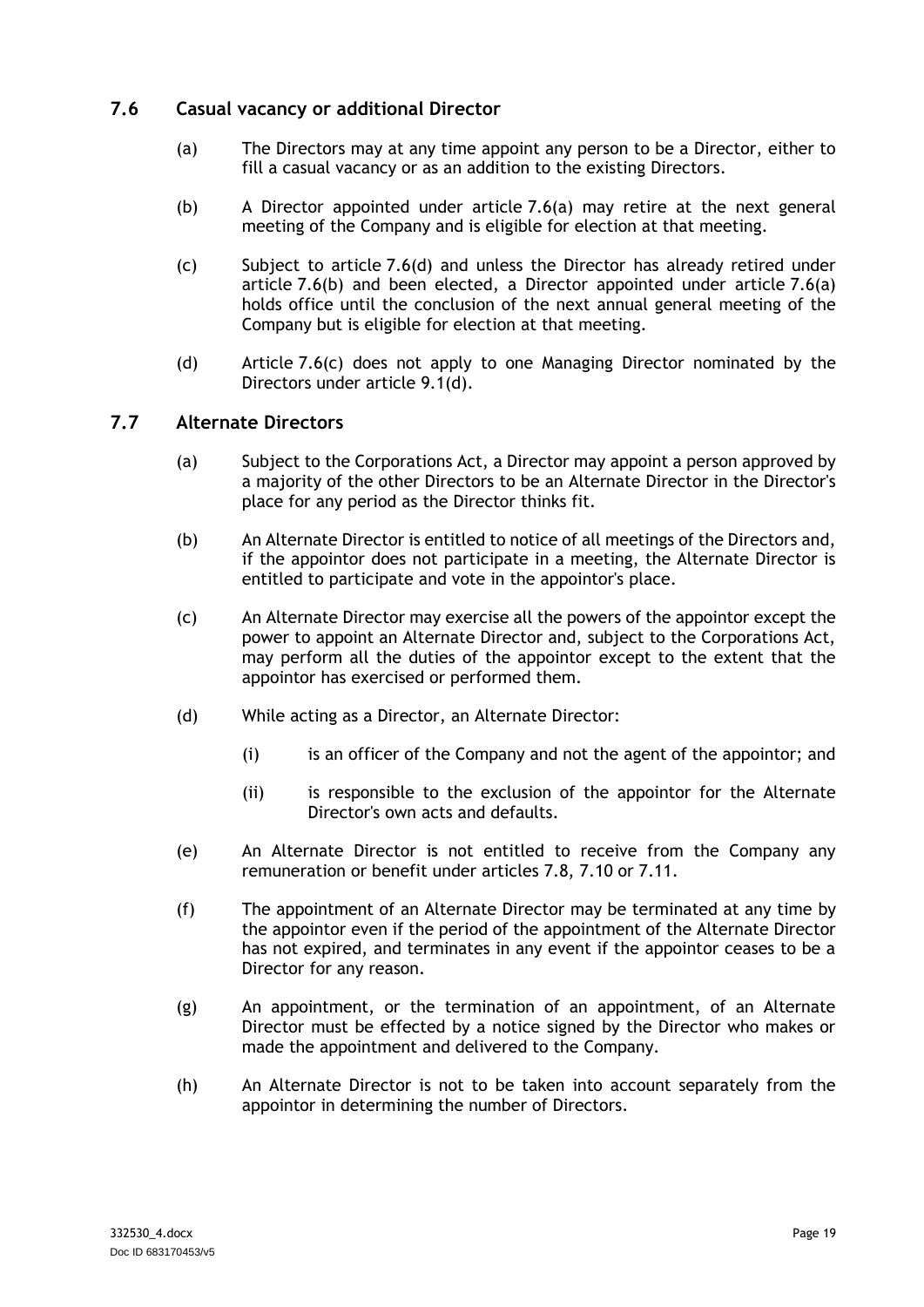# <span id="page-23-0"></span>**7.8 Remuneration of Directors**

Subject to the Listing Rules, the Directors are to be remunerated for their services as Directors as follows:

- <span id="page-23-3"></span>(a) the amount of the remuneration of the Directors is a yearly sum not exceeding the aggregate sum from time to time determined by the Company in general meeting, or until so determined, as the Directors resolve. The notice convening the meeting must include any proposal to increase the Directors' maximum aggregate remuneration and specify both the amount of any increase and the new yearly aggregate sum proposed for determination. As at the date of adopting this Constitution, the maximum aggregate remuneration is \$500,000;
- (b) the amount of the remuneration of the Directors is to be divided among them in the proportion and manner they agree or, in default of agreement, among them equally;
- <span id="page-23-4"></span>(c) the remuneration is to be provided wholly in cash unless the Directors, with the agreement of the Director concerned, determine that part is to be satisfied in the form of non-cash benefits, including the issue or purchase of shares in the Company or the grant of options or rights to subscribe for such shares (subject to the receipt of any prior Member approvals required under the Corporations Act and Listing Rules);
- (d) the sum determined by the Company in general meeting under article  $7.8(a)$ does not include:
	- (i) remuneration in the form of share, option or other equity plans approved separately by the Company in general meeting; or
	- (ii) payments or remuneration under articles [7.11](#page-24-0) (unless otherwise determined), [7.12](#page-24-1) or [11;](#page-30-1)
- (e) in making a determination under paragrap[h \(c\),](#page-23-4) the Directors may fix the value of any non-cash benefit; and
- (f) the Directors' remuneration accrues from day to day, except for any non-cash benefit which is taken to be provided at the time the benefit is provided, subject to the terms on which the benefit is provided.

This article does not apply to the remuneration of the Managing Director or any other Director appointed under article [9.1\(a\).](#page-27-5)

# <span id="page-23-1"></span>**7.9 Retirement benefits**

Subject to the Corporations Act, the Company may give, or agree to give, a person a benefit in connection with that person's, or someone else's, retirement from a board or managerial office in the Company or a related body corporate of the Company.

#### <span id="page-23-2"></span>**7.10 Superannuation contributions**

If required by law, the Company may make contributions to a fund for the purpose of making provision for or obtaining superannuation benefits for a Director. If required by the Listing Rules, these contributions are included in the sum determined by the Company in general meeting under article [7.8\(a\).](#page-23-3)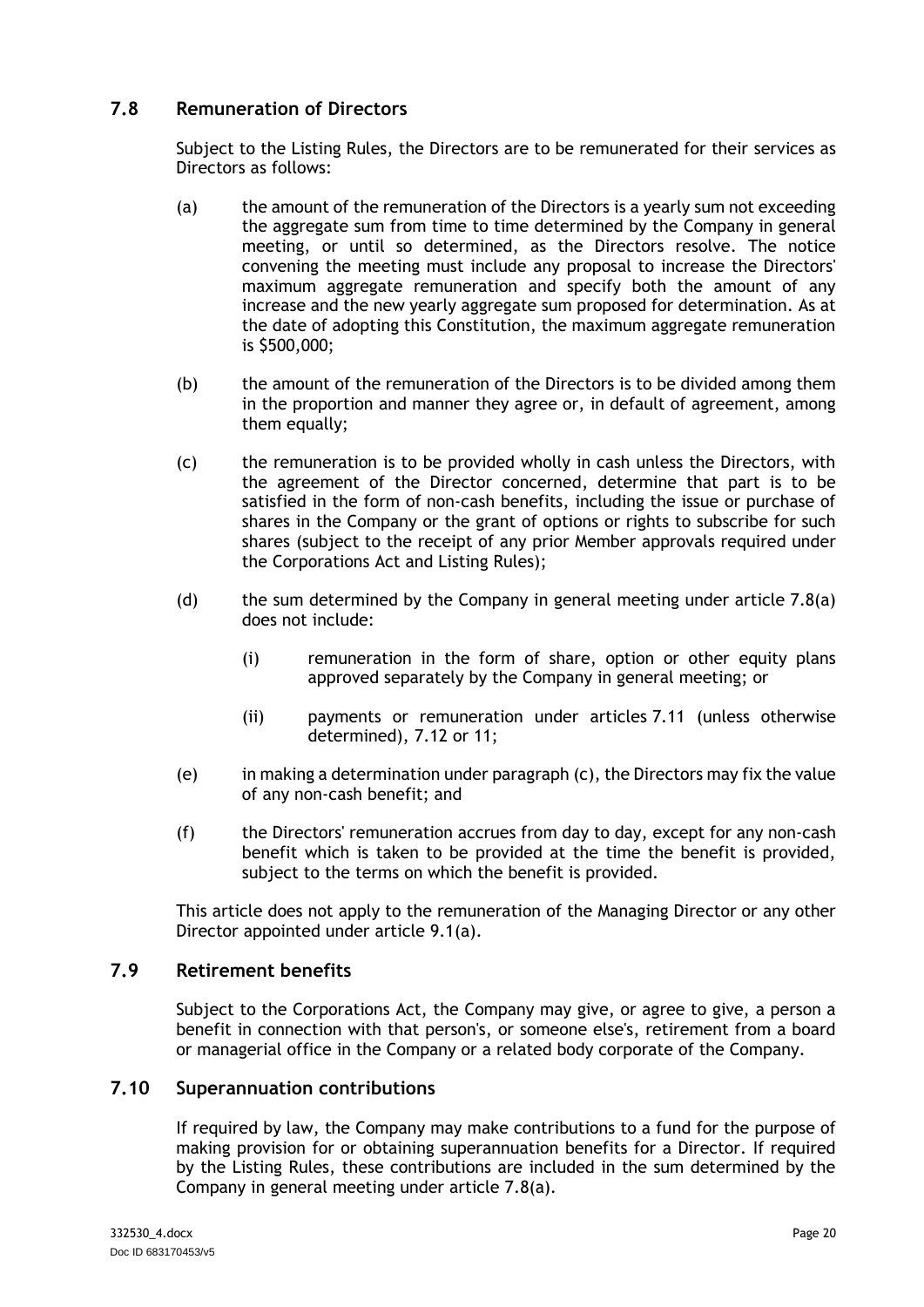# <span id="page-24-0"></span>**7.11 Additional or special duties**

If a Director at the request of the Directors performs additional or special duties for the Company, the Company may remunerate that Director as determined by the Directors and that remuneration may be either in addition to or in substitution for that Director's remuneration under article [7.8.](#page-23-0)

### <span id="page-24-1"></span>**7.12 Expenses**

A Director is entitled to be reimbursed out of the funds of the Company such reasonable travelling, accommodation and other expenses as the Director may incur when travelling to or from meetings of the Directors or a Committee or when otherwise engaged on the business of the Company.

### <span id="page-24-2"></span>**7.13 Director's interests**

Subject to complying with the obligations of the Corporations Act regarding disclosure of and voting on matters involving material personal interests and the terms of any individual engagement between the Director and the Company, a Director may:

- (a) hold any office or place of profit in the Company, except that of auditor;
- (b) hold any office or place of profit in any other company, body corporate, trust or entity promoted by the Company or in which it has an interest of any kind;
- (c) enter into any contract or arrangement with the Company;
- (d) participate in any association, institution, fund, trust or scheme for past or present employees of the Company or Directors or persons dependent on or connected with them;
- (e) act in a professional capacity (or be a member of a firm, or an officer or employee of a body corporate, which acts in a professional capacity) for the Company, except as auditor;
- (f) participate in, vote on and be counted in a quorum for any meeting, resolution or decision of the Directors and may be present at any meeting where any matter is being considered by the Directors;
- (g) sign or participate in the execution of a document by or on behalf of the Company;
- (h) do any of the above despite the fiduciary relationship of the Director's office:
	- (i) without any liability to account to the Company for any direct or indirect benefit accruing to the Director; and
	- (ii) without affecting the validity of any contract or arrangement;
- (i) exercise the voting power conferred by securities in any entity held by the Company, in accordance with the terms of their appointment, even in circumstances where a Director may be interested in the exercise (such as a resolution appointing a Director as an officer of the entity or providing for the payment of remuneration to officers of the entity); and
- (j) act as a nominee or representative of a shareholder of the Company.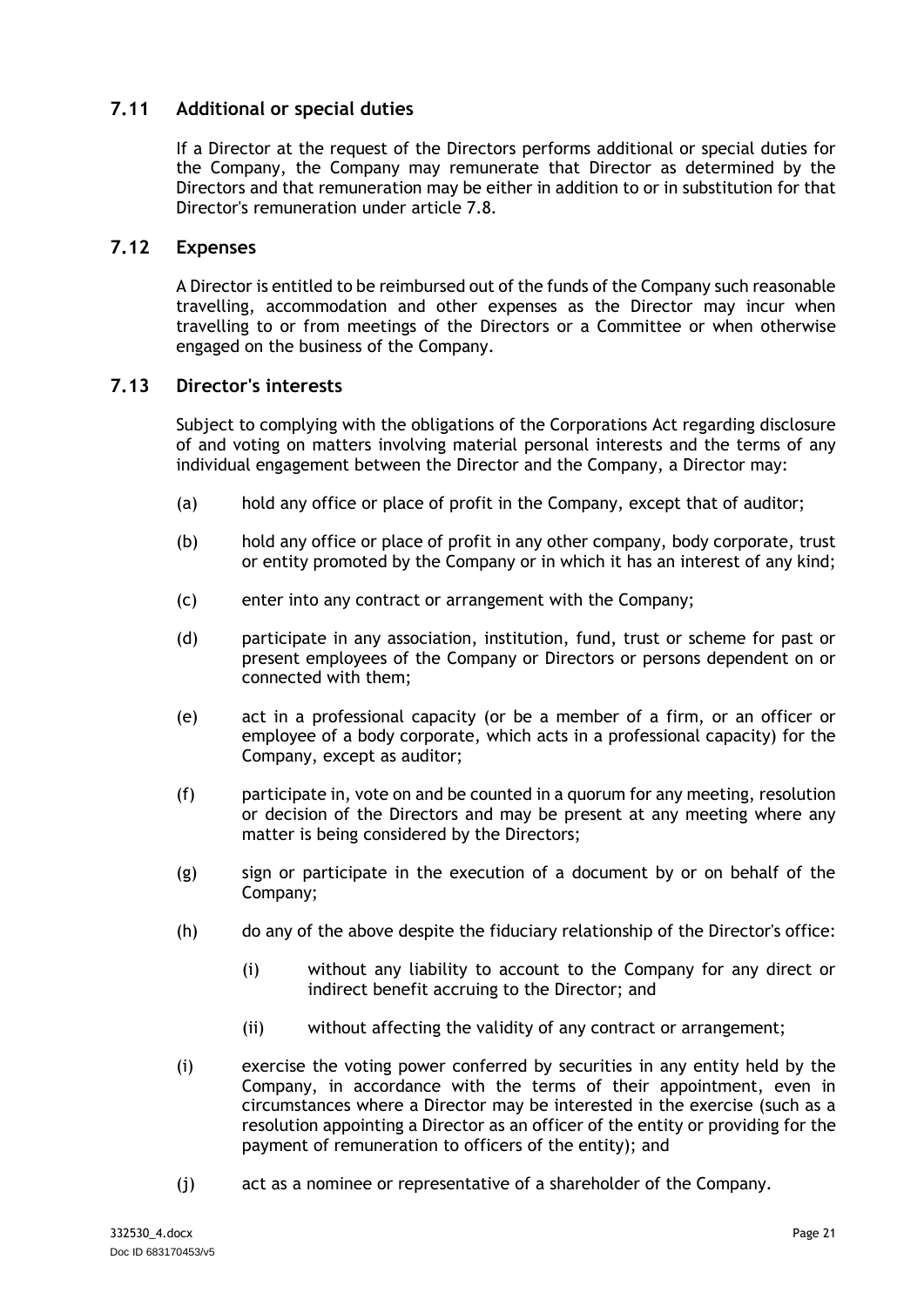A reference to the Company in this article [7.13](#page-24-2) is also a reference to each related body corporate of the Company.

# <span id="page-25-0"></span>**7.14 Vacation of office of Director**

In addition to the circumstances in which the office of a Director becomes vacant under the Corporations Act, the office of a Director becomes vacant (unless the board of Directors determines otherwise) if the Director:

- (a) is a Managing or Executive Director and ceases to be employed by the Company or a related body corporate;
- (b) becomes of unsound mind or a person whose person or estate is liable to be dealt with in any way under the law relating to mental health;
- (c) becomes prohibited from being a Director by reason of any order made under the law;
- (d) becomes bankrupt or insolvent or makes any arrangement or composition with his or her creditors generally;
- (e) resigns from the office by notice in writing to the Company;
- (f) removed from office pursuant to this Constitution or the law; or
- (g) comes to the end of his or her term of appointment.

# <span id="page-25-1"></span>**8. Powers and duties of Directors**

# <span id="page-25-2"></span>**8.1 Directors to manage Company**

The Directors are responsible for overseeing the proper management of the business of the Company. They may exercise all the powers of the Company as are not by the Corporations Act or by this Constitution required to be exercised by the Company in general meeting.

# <span id="page-25-3"></span>**8.2 Specific powers of Directors**

Without limiting the generality of article [8.1,](#page-25-2) the Directors may exercise all the powers of the Company to borrow or raise money, to charge any property or business of the Company or all or any of its uncalled capital and to issue debentures or give any other security for a debt, liability or obligation of the Company or of any other person.

#### <span id="page-25-4"></span>**8.3 Company as a wholly owned subsidiary**

For the purposes of section 187 of the Corporations Act, for such time as the Company is a wholly owned subsidiary of a body corporate (**Holding Company**), a Director is authorised to act in the best interests of the Holding Company. In doing so, a Director will be taken to act in good faith and in the best interests of the Company provided also that:

- (a) the Director acts in good faith in the best interests of the Holding Company; and
- (b) the Company is not insolvent at the time the Director acts and does not become insolvent because of the Director's act.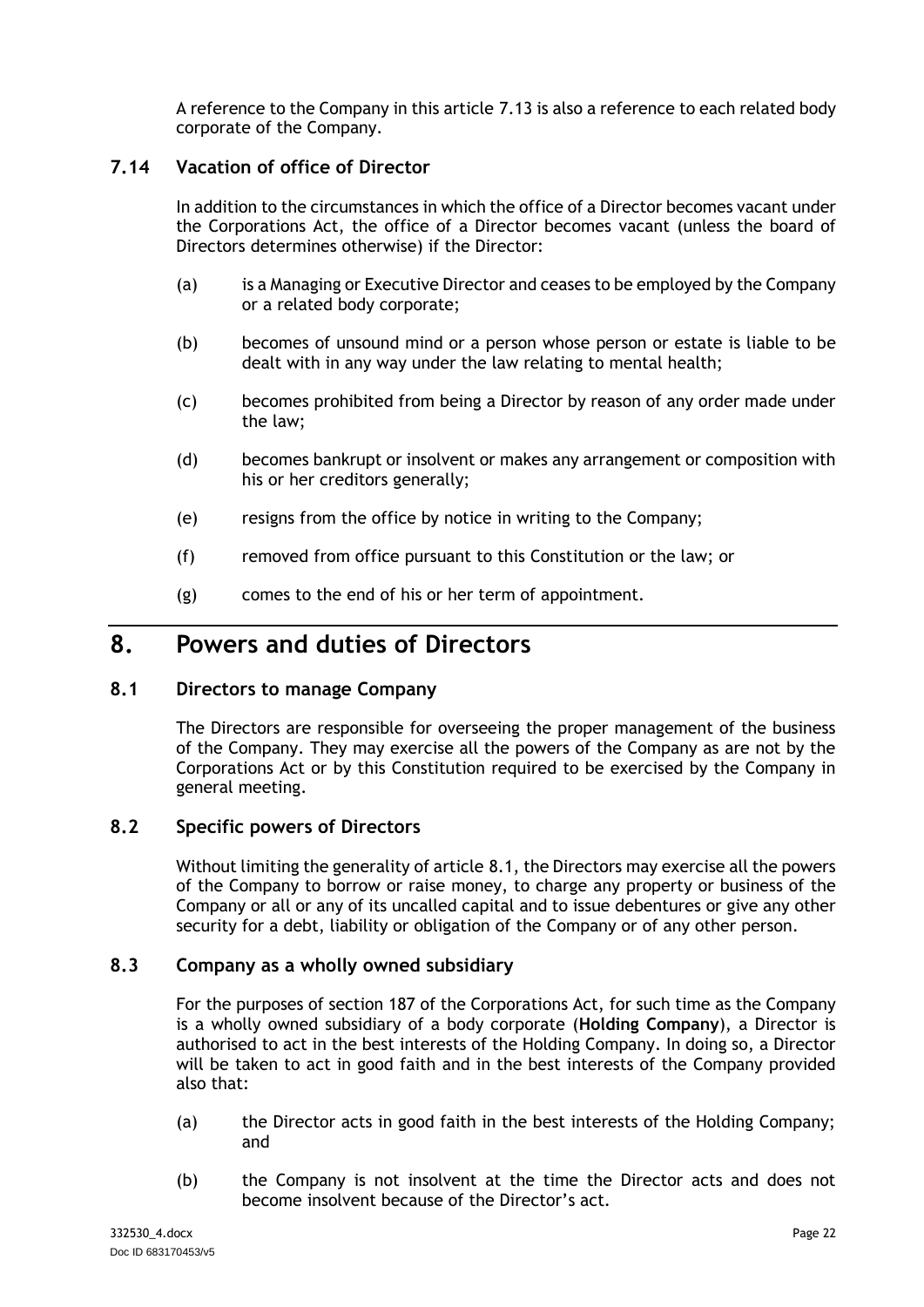# <span id="page-26-0"></span>**8.4 Appointment of attorney**

The Directors may, by power of attorney, appoint any person or persons to be the attorney or attorneys of the Company for the purposes and with the powers, authorities and discretions vested in or exercisable by the Directors for such period and subject to such conditions as they think fit.

# <span id="page-26-1"></span>**8.5 Provisions in power of attorney**

A power of attorney granted under article [8.4](#page-26-0) may contain such provisions for the protection and convenience of persons dealing with the attorney as the Directors think fit and may also authorise the attorney to delegate (including by way of appointment of a substitute attorney) all or any of the powers, authorities and discretions vested in the attorney.

### <span id="page-26-2"></span>**8.6 Signing of receipts and negotiable instruments**

The Directors may determine the manner in which and persons by whom cheques, promissory notes, bankers' drafts, bills of exchange and other negotiable instruments, and receipts for money paid to the Company, may be signed, drawn, accepted, endorsed or otherwise executed.

### <span id="page-26-6"></span><span id="page-26-3"></span>**8.7 Committees**

- (a) The Directors may delegate any of their powers, other than powers required by law to be dealt with by Directors as a board, to a Committee or Committees consisting of one or more of their number as they think fit.
- (b) A Committee to which any powers have been delegated under article [8.7\(a\)](#page-26-6) must exercise those powers in accordance with any directions of the Directors.

#### <span id="page-26-4"></span>**8.8 Delegation of Directors' powers**

- (a) The Directors may delegate any of their powers to any persons they select for any period, to be exercised for any objects and purposes on any terms and subject to any conditions and restrictions as they think fit, and may revoke, withdraw, alter or vary the delegation of any of those powers.
- (b) The powers of delegation expressly or impliedly conferred by this Constitution on the Directors are conferred in substitution for, and to the exclusion of, the power conferred by section 198D of the Corporations Act.

#### <span id="page-26-5"></span>**8.9 Seals**

- (a) The Directors must provide for the safe custody of any seal of the Company.
- (b) If the Company has a common seal or duplicate common seal:
	- (i) it may be used only by the authority of the Directors, or of a Committee authorised by the Directors to authorise its use; and
	- (ii) every document to which it is affixed must be signed by a Director and be countersigned by another Director, a Secretary or another person appointed by the Directors to countersign that document or a class of documents in which that document is included.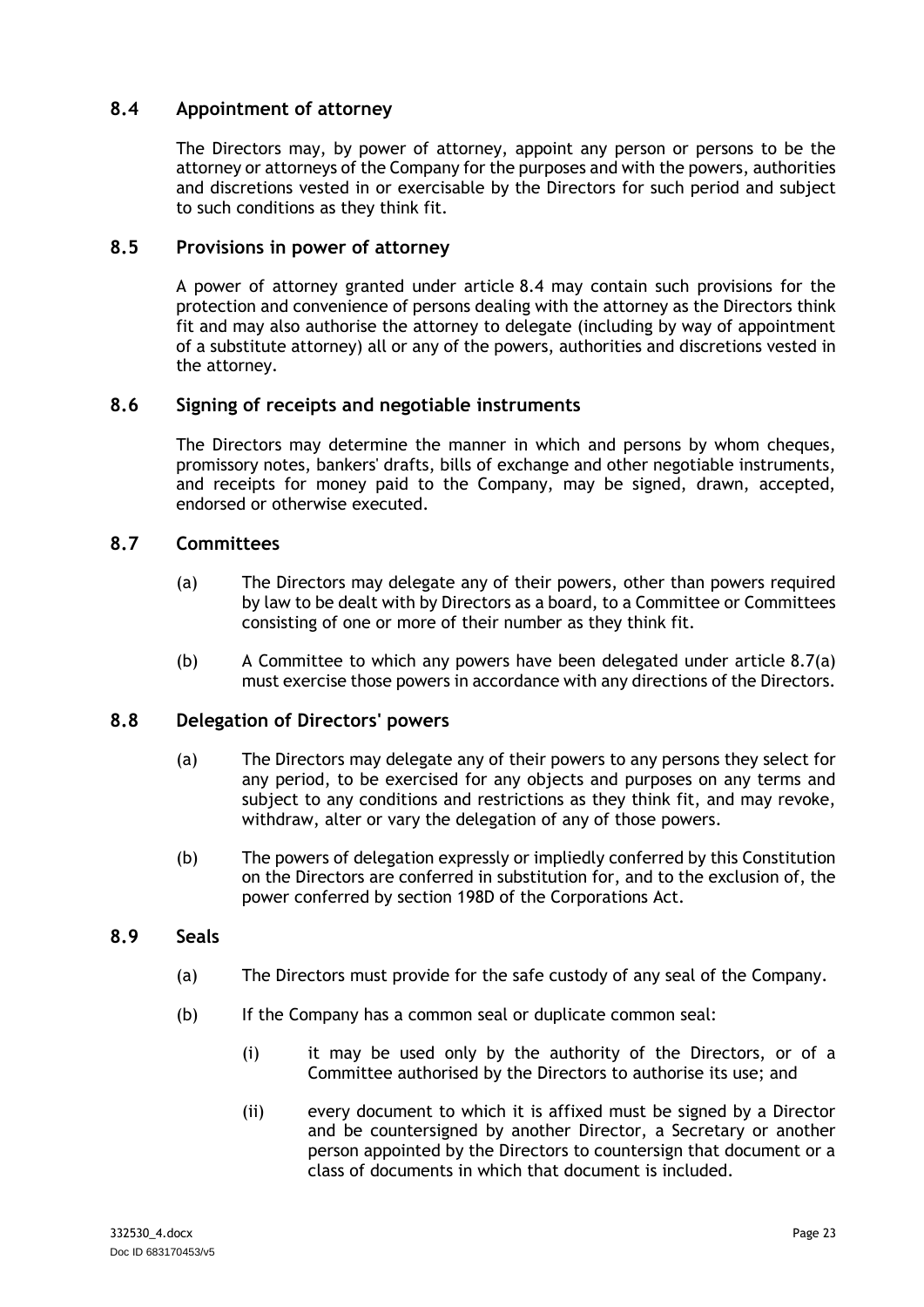# <span id="page-27-0"></span>**9. Officers**

# <span id="page-27-5"></span><span id="page-27-1"></span>**9.1 Managing and Executive Directors**

- (a) The Directors may appoint an employee of the Company or one of its subsidiaries to the office of managing director or executive director of the Company, to hold office as Director for the period determined at the time of appointment, but not to exceed the term of employment of the employee.
- (b) The Directors may, subject to the terms of any employment contract between the relevant Director and the Company or subsidiary, at any time remove or dismiss any Managing Director or Executive Director from employment with that company, in which event the appointment as a Director will automatically cease.
- (c) Subject to article [9.1\(d\),](#page-27-6) a Managing Director or Executive Director appointed under article [9.1\(a\)](#page-27-5) is subject to re-election as director in accordance with article [7.2.](#page-20-4)
- <span id="page-27-6"></span>(d) One Managing Director, nominated by the Directors, is, while holding that office, exempt from retirement by rotation under article [7.2.](#page-20-4)
- (e) The remuneration of a Managing Director or an Executive Director may be fixed by the Directors and may be by way of salary or commission or participation in profits or by all or any of those modes, but may not be by a commission on or percentage of operating revenue.
- (f) The Directors may:
	- (i) confer on a Managing Director or an Executive Director such of the powers exercisable by them, on such terms and conditions and with such restrictions, as they think fit; and
	- (ii) withdraw or vary any of the powers conferred on a Managing Director or an Executive Director.

# <span id="page-27-2"></span>**9.2 Secretary**

- (a) The Company must have at least one Secretary who is to be appointed by the Directors.
- (b) The Directors may suspend or remove a Secretary from that office.
- (c) A Secretary holds office on the terms and conditions (including as to remuneration) and with the powers, duties and authorities, as determined by the Directors. The exercise of those powers and authorities and the performance of those duties by a Secretary is subject at all times to the control of the Directors.

# <span id="page-27-3"></span>**10. Proceedings of Directors**

# <span id="page-27-4"></span>**10.1 Directors' meetings**

(a) The Directors may meet together for the dispatch of business and adjourn and otherwise regulate their meetings as they think fit.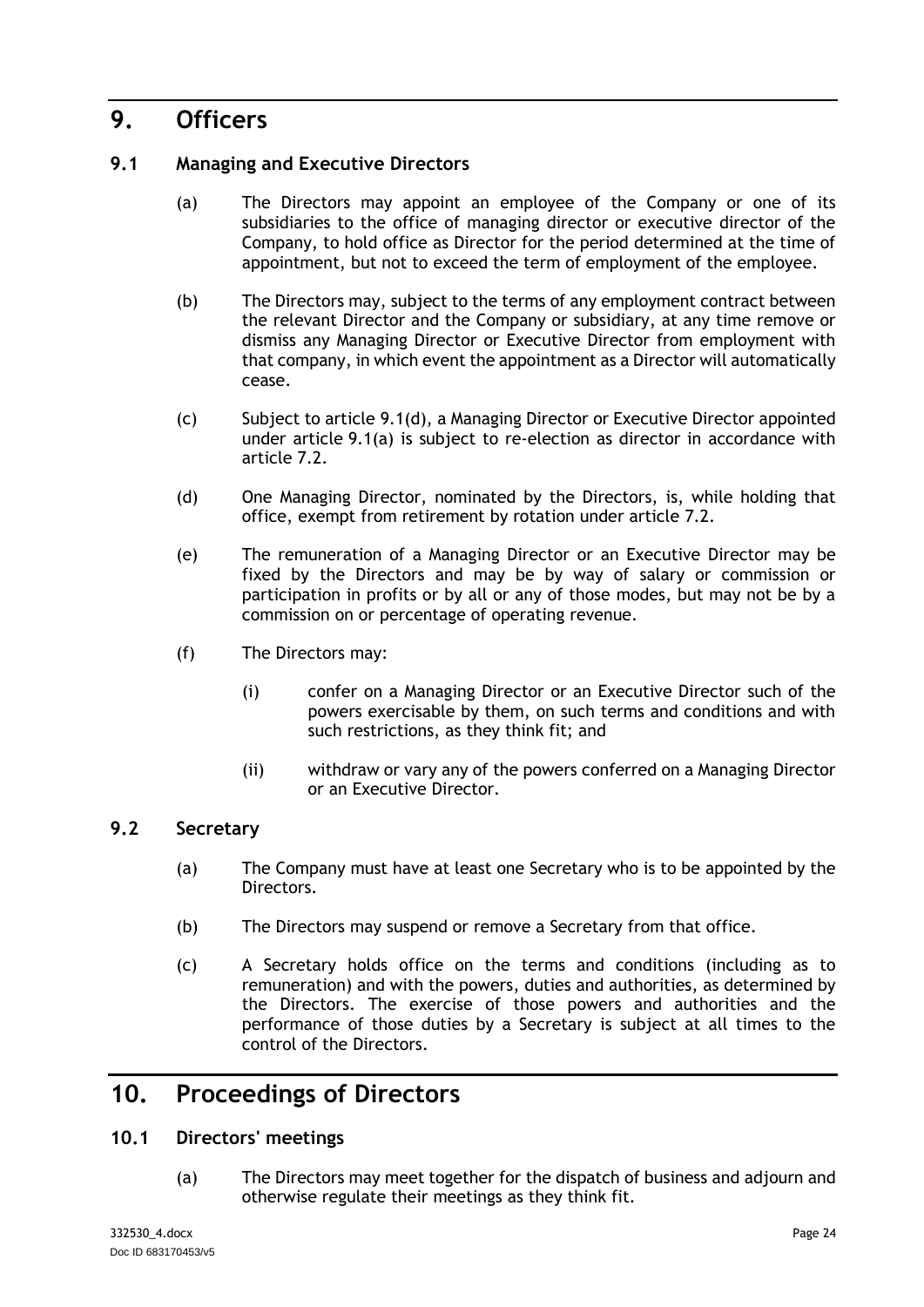- (b) A Director may at any time, and the Secretary must on the written request of a Director, convene a meeting of the Directors.
- (c) A Directors' meeting may be called or held using any technology consented to by all the Directors. The consent may be a standing one. A Director may only withdraw their consent within a reasonable period before the meeting.

### <span id="page-28-0"></span>**10.2 Questions decided by majority**

A question arising at a meeting of Directors is to be decided by a majority of votes of Directors present and entitled to vote and that decision is for all purposes a decision of the Directors.

### <span id="page-28-1"></span>**10.3 Alternate Director or proxy and voting**

A person who is present at a meeting of Directors as an Alternate Director or as a proxy for another Director has one vote for each absent Director who would be entitled to vote if present at the meeting and for whom that person is an Alternate Director or proxy and, if that person is also a Director, has one vote as a Director in that capacity.

#### <span id="page-28-4"></span><span id="page-28-2"></span>**10.4 Chair and deputy chair of Directors**

- (a) The Directors may elect one of their number as chair of their meetings and one of their number as deputy chair. They may also determine the periods for which the chair and deputy-chair are to hold office.
- (b) If a Directors' meeting is held and:
	- (i) a chair has not been elected under article [10.4\(a\);](#page-28-4) or
	- (ii) the chair is not present within 15 minutes after the time appointed for the holding of the meeting or is unable or unwilling to act,

the deputy chair will be the chair of the meeting. If a deputy chair has not been elected, or is not present or willing to act, the Directors present must elect one of their number to be chair of the meeting.

(c) If there are an equal number of votes for and against a question, the chair of the Directors' meeting has a casting vote, unless only 2 Directors are present and entitled to vote on the question.

#### <span id="page-28-3"></span>**10.5 Director attending and voting by proxy**

A Director may participate in and vote by proxy at a meeting of the Directors if the proxy:

- (a) is another Director; and
- (b) the appointment is signed by the appointor.

The appointment may be general or for one or more particular meetings. A Director present as a proxy for another Director, who would be entitled to vote if present at the meeting, has one vote for the appointor and one vote in his or her own capacity as a Director.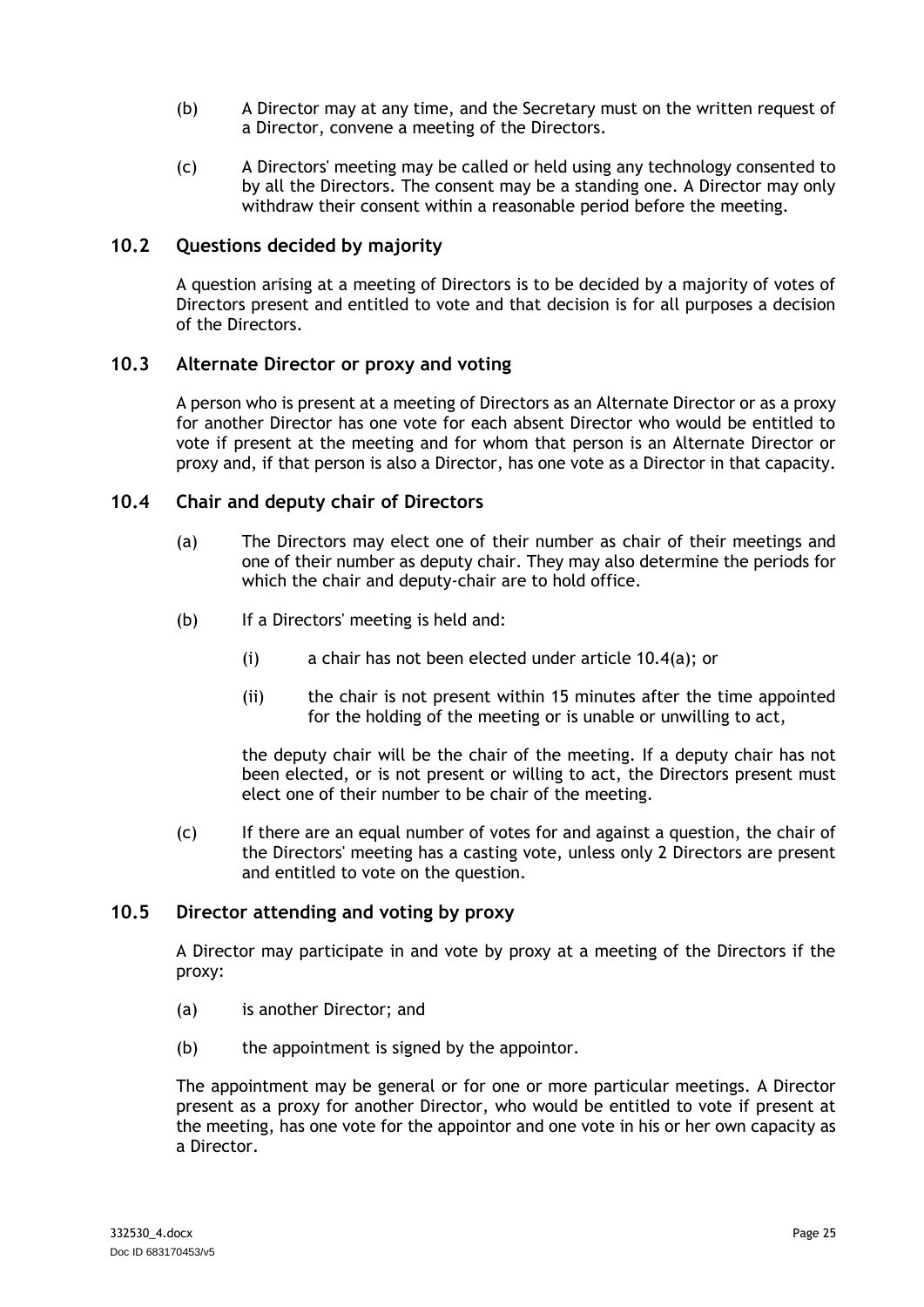# <span id="page-29-0"></span>**10.6 Quorum for Directors' meeting**

At a meeting of Directors, the number of Directors whose presence in person or by proxy is necessary to constitute a quorum is as determined by the Directors and, unless so determined, is 2.

### <span id="page-29-1"></span>**10.7 Continuing Directors may act**

The continuing Directors may act despite a vacancy in their number. If their number is reduced below the minimum fixed by article [7.1,](#page-20-3) the continuing Directors may, except in an emergency, act only for the purpose of filling vacancies to the extent necessary to bring their number up to that minimum or to convene a general meeting.

### <span id="page-29-2"></span>**10.8 Committee Meetings**

- (a) The members of a Committee may elect one of their number as chair of their meetings. If a meeting of a Committee is held and:
	- (i) a chair has not been elected; or
	- (ii) the chair is not present within 15 minutes after the time appointed for the holding of the meeting or is unable or unwilling to act,

the members involved may elect one of their number to be chair of the meeting.

- (b) A Committee may meet and adjourn as it thinks proper.
- (c) Questions arising at a meeting of a Committee are to be determined by a majority of votes of the members of the Committee present and voting.
- (d) If there are an equal number of votes for and against a question, the chair of the meeting has a casting vote, unless only 2 members of the Committee are present and entitled to vote on the question.

#### <span id="page-29-3"></span>**10.9 Circulating resolutions**

- (a) The Directors may pass a resolution without a Directors' meeting being held if all of the Directors entitled to vote on the resolution (but excluding any Director on leave of absence approved by the Directors) have consented to the resolution in accordance with this article [10.9.](#page-29-3) The resolution is passed when the last participating Director consents to the resolution in accordance with this article [10.9.](#page-29-3) The resolution is not invalidated if it is consented to by a Director who is not entitled to vote.
- (b) A Director may consent to a resolution by signing a document that sets out the terms of the resolution and contains a statement to the effect that the Director is in favour of the resolution.
- (c) Alternatively, a Director may consent to a resolution by giving the Company a written notice (including by fax or other electronic means) addressed to and received by the Secretary or the Chair:
	- (i) that signifies the Director's assent to the resolution;
	- (ii) that sets out the terms of the resolution or identifies those terms; and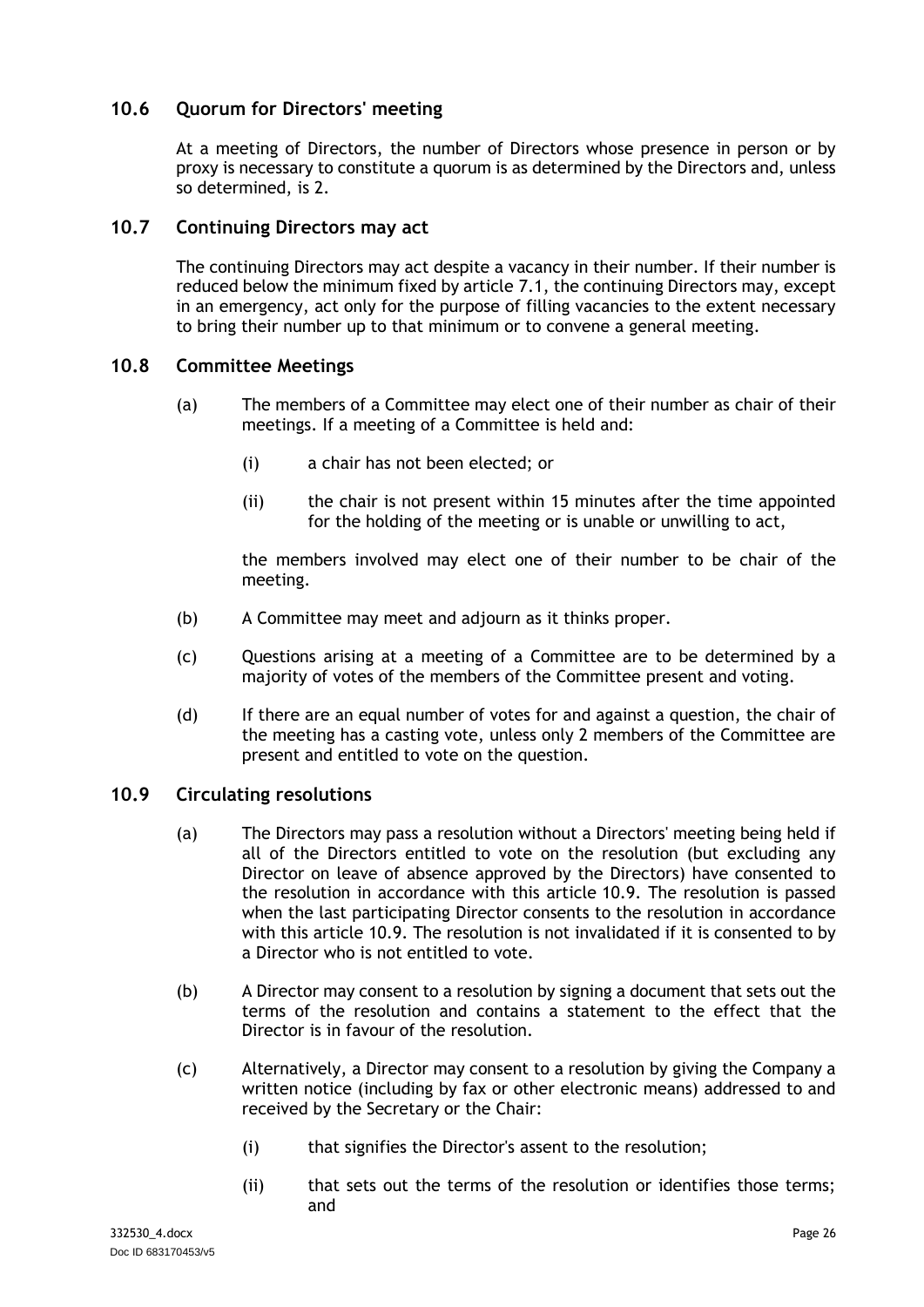- (iii) if the Director has notified the Company in writing of a specified means by which his or her consent must be authenticated (including by providing particular personal information or an allocated code), that authenticates the Director's consent by those specified means.
- (d) Any document referred to in this article may be in the form of a fax or electronic notification. Separate copies of a document (including in electronic form) may be signed by the Directors if the wording of the resolution and statement is identical in each copy.
- (e) This article [10.9](#page-29-3) applies to resolutions of Committees as if the references to Directors were references to Committee members.

# <span id="page-30-0"></span>**10.10 Validity of acts of Directors**

All acts done at a meeting of the Directors or of a Committee, or by a person acting as a Director are, even if it is afterwards discovered that:

- (a) there was a defect in the appointment or continuance in office of a person as a Director or of the person so acting; or
- (b) a person acting as a Director was disqualified or was not entitled to vote,

as valid as if the relevant person had been duly appointed or had duly continued in office and was qualified and entitled to vote.

# <span id="page-30-1"></span>**11. Indemnity and insurance**

# <span id="page-30-2"></span>**11.1 Indemnity**

To the maximum extent permitted by law, the Company will indemnify any current or former Director or Secretary or officer of the Company or a subsidiary of the Company out of the property of the Company against:

- (a) any liability incurred by the person in that capacity (except a liability for legal costs);
- (b) legal costs incurred in defending or resisting (or otherwise in connection with) proceedings, whether civil or criminal or of an administrative or investigatory nature, in which the person becomes involved because of that capacity; and
- (c) legal costs incurred in good faith in obtaining legal advice on issues relevant to the performance of their functions and discharge of their duties as an officer of the Company or a subsidiary, if that expenditure has been approved in accordance with the Company's policy,

except to the extent that:

- (d) the Company is forbidden by law to indemnify the person against the liability or legal costs; or
- (e) an indemnity by the Company of the person against the liability or legal costs, if given, would be made void by law.

It is not necessary for a Director to incur expense or make payment before enforcing a right of indemnity against the Company.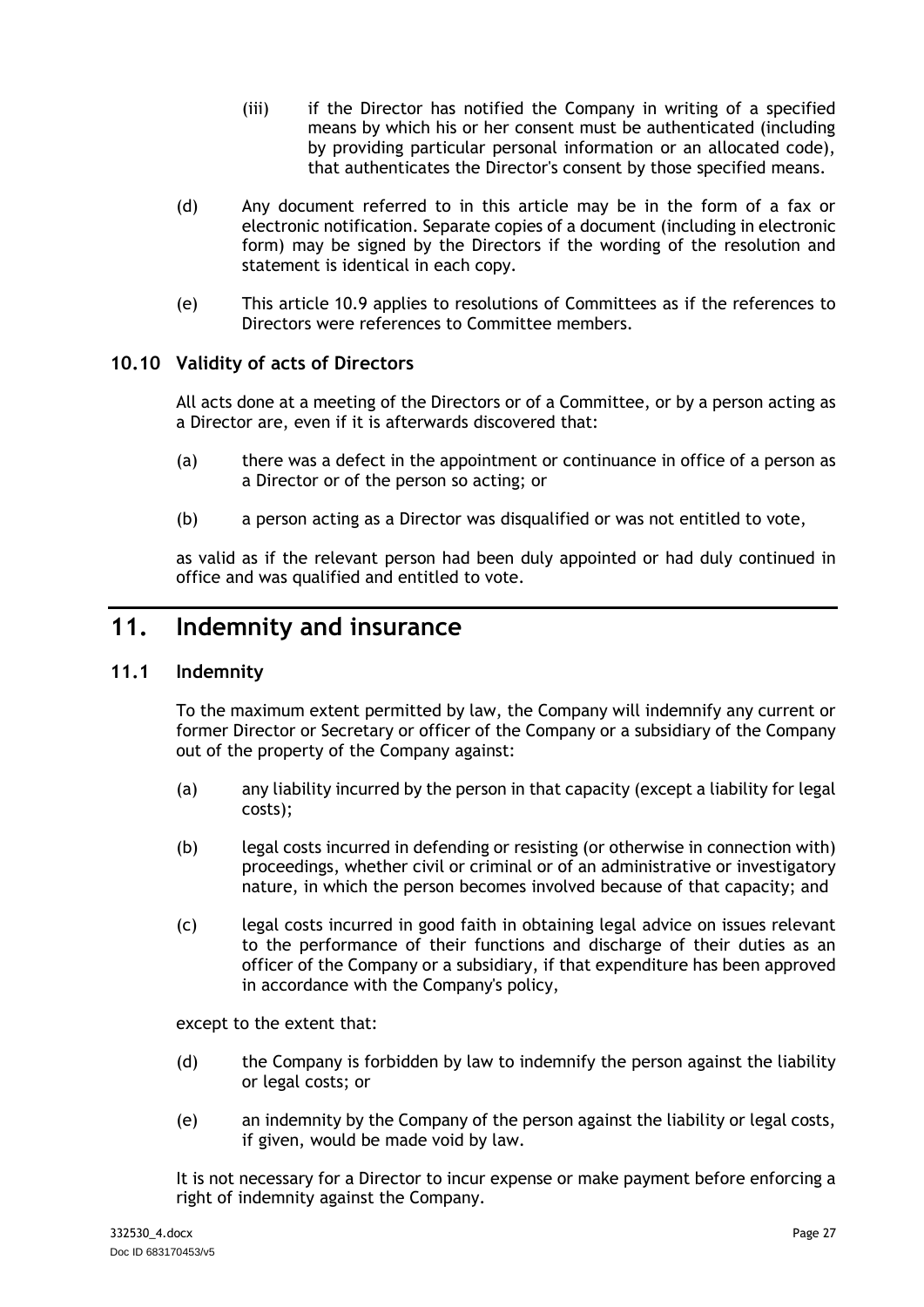# <span id="page-31-0"></span>**11.2 Insurance**

The Company may pay or agree to pay, whether directly or through an interposed entity, a premium for a contract insuring a person who is or has been a Director or Secretary or officer of the Company or of a subsidiary of the Company against liability incurred by the person in that capacity, including a liability for legal costs, unless:

- (a) the Company is forbidden by law to pay or agree to pay the premium; or
- (b) the contract would, if the Company paid the premium, be made void by law.

### <span id="page-31-1"></span>**11.3 Contract**

The Company may enter into an agreement with a person referred to in articles [11.1](#page-30-2) and [11.2](#page-31-0) with respect to the matters covered by those articles. An agreement entered into pursuant to this article may include provisions relating to rights of access to the books of the Company conferred by the Corporations Act or otherwise by law.

# <span id="page-31-2"></span>**12. Inspection of records**

# <span id="page-31-3"></span>**12.1 Inspection by Members**

Subject to the Corporations Act, the Directors may determine whether, to what extent, at what time and places, and under what conditions, the accounting records and other documents of the Company or any of them will be open to the inspection of Members (other than Directors).

# <span id="page-31-4"></span>**12.2 Right of a Member or other person to inspect**

A Member or other person (other than a Director) does not have the right to inspect any document of the Company except as provided by law or authorised by the Directors or by the Company in general meeting.

# <span id="page-31-5"></span>**13. Dividends and reserves**

# <span id="page-31-6"></span>**13.1 Payment of dividend**

Subject to the Corporations Act, this Constitution and the terms of issue or rights of any shares with special rights to dividends, the Directors may determine or declare that a dividend is payable, fix the amount and the time for payment and authorise the payment or crediting by the Company to, or at the direction of, each Member entitled to that dividend. The Directors may rescind or alter any such determination or declaration before payment is made.

# <span id="page-31-7"></span>**13.2 No interest on dividends**

Interest is not payable by the Company on a dividend.

#### <span id="page-31-8"></span>**13.3 Calculation and apportionment of dividends**

(a) Subject to the rights of any persons entitled to shares with special rights as to dividend and to the terms of issue of any shares to the contrary, all sums that the Company determines are to be distributed among the Members as dividends are divisible among the Members so that, on each occasion on which a dividend is paid: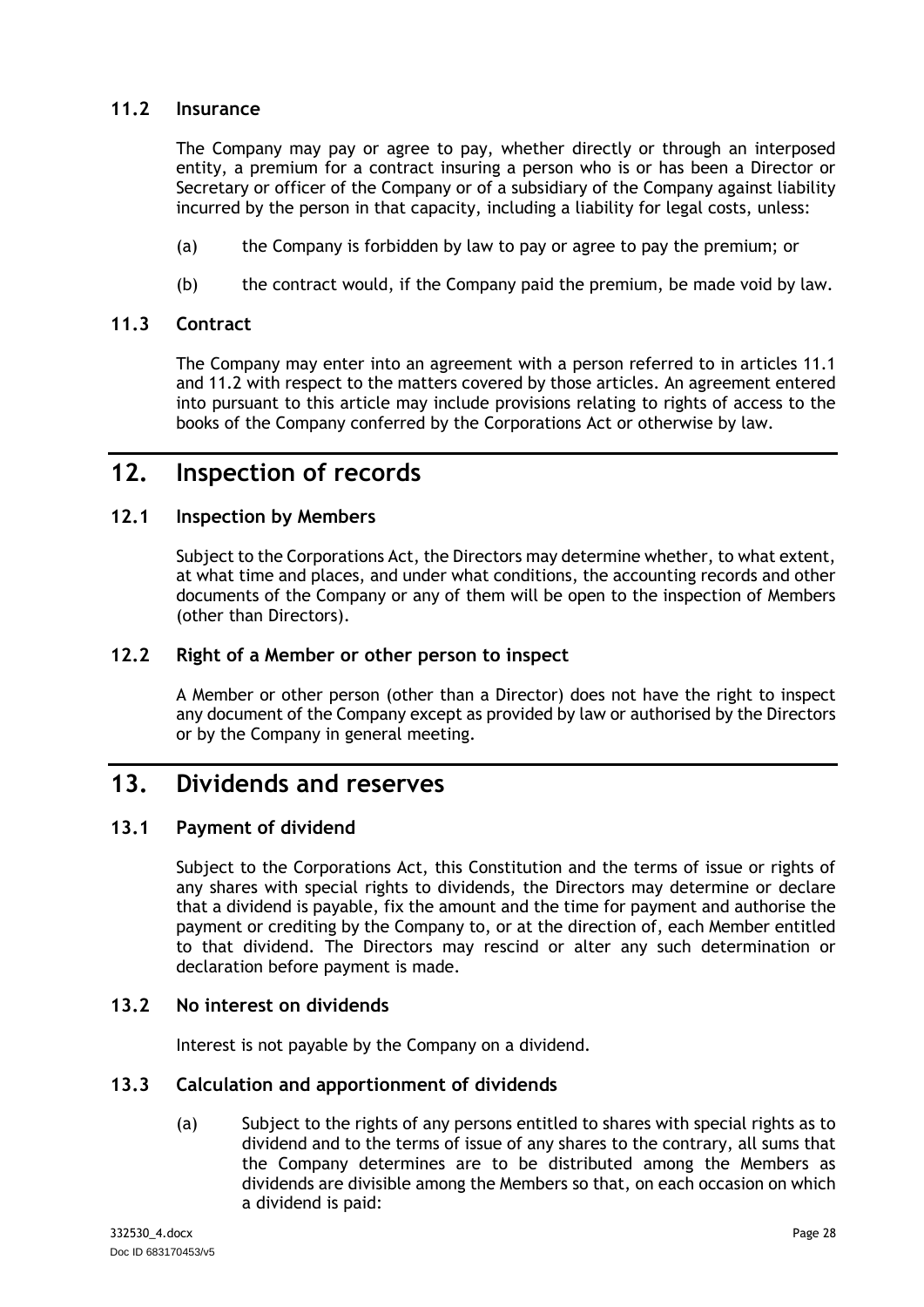- <span id="page-32-2"></span>(i) the same sum is paid on each fully paid share; and
- (ii) the sum paid on a share on which all amounts payable have not been paid is the proportion of the sum referred to in article [13.3\(a\)\(i\)](#page-32-2) that the amount paid on the shares bears to the total of the amounts paid and payable on the share.
- (b) To determine the amount paid on a share, exclude any amount:
	- (i) paid or credited as paid in advance of a call; and
	- (ii) credited as paid on a share to the extent that it exceeds the value (ascertained at the time of issue of the share) of the consideration received for the issue of the share.
- (c) All dividends are to be apportioned and paid proportionately to the amounts paid on the shares during any portion or portions of the period for which the dividend is paid, but, if any share is issued on terms providing that it will rank for dividend as from a particular date, that share ranks for dividend accordingly.

### <span id="page-32-0"></span>**13.4 Deductions from dividends**

The Directors may deduct from any dividend payable to, or at the direction of, a Member any sums presently payable by that Member to the Company on account of calls or otherwise in relation to shares in the Company.

#### <span id="page-32-1"></span>**13.5 Restricted Securities**

- (a) In the event of a breach of the Listing Rules relating to Restricted Securities or of any escrow arrangement entered into by the Company under the Listing Rules in relation to any Shares which are classified under the Listing Rules or by ASX as Restricted Securities, the Shareholder holding the Shares in question shall cease to be entitled to be paid any dividends in respect of those Shares for so long as the breach subsists.
- (b) A holder of Restricted Securities will not be entitled to participate in any return of capital on the Restricted Securities during the escrow period applicable to those securities except as permitted by the Listing Rules or ASX.

### **13.6 Distribution of specific assets**

When resolving to pay a dividend or to return capital by a reduction of capital, a buyback or otherwise, the Directors may:

- (a) resolve that the dividend or return of capital be satisfied either wholly or partly by the distribution of specific assets to some or all of the persons entitled to the dividend or return of capital, including shares, debentures or other securities of the Company or any other body corporate or trust; and
- (b) direct that the dividend or return of capital payable in respect of any particular shares be satisfied wholly or partly by such distribution, and that the dividend or return of capital payable in respect of other shares be paid in cash.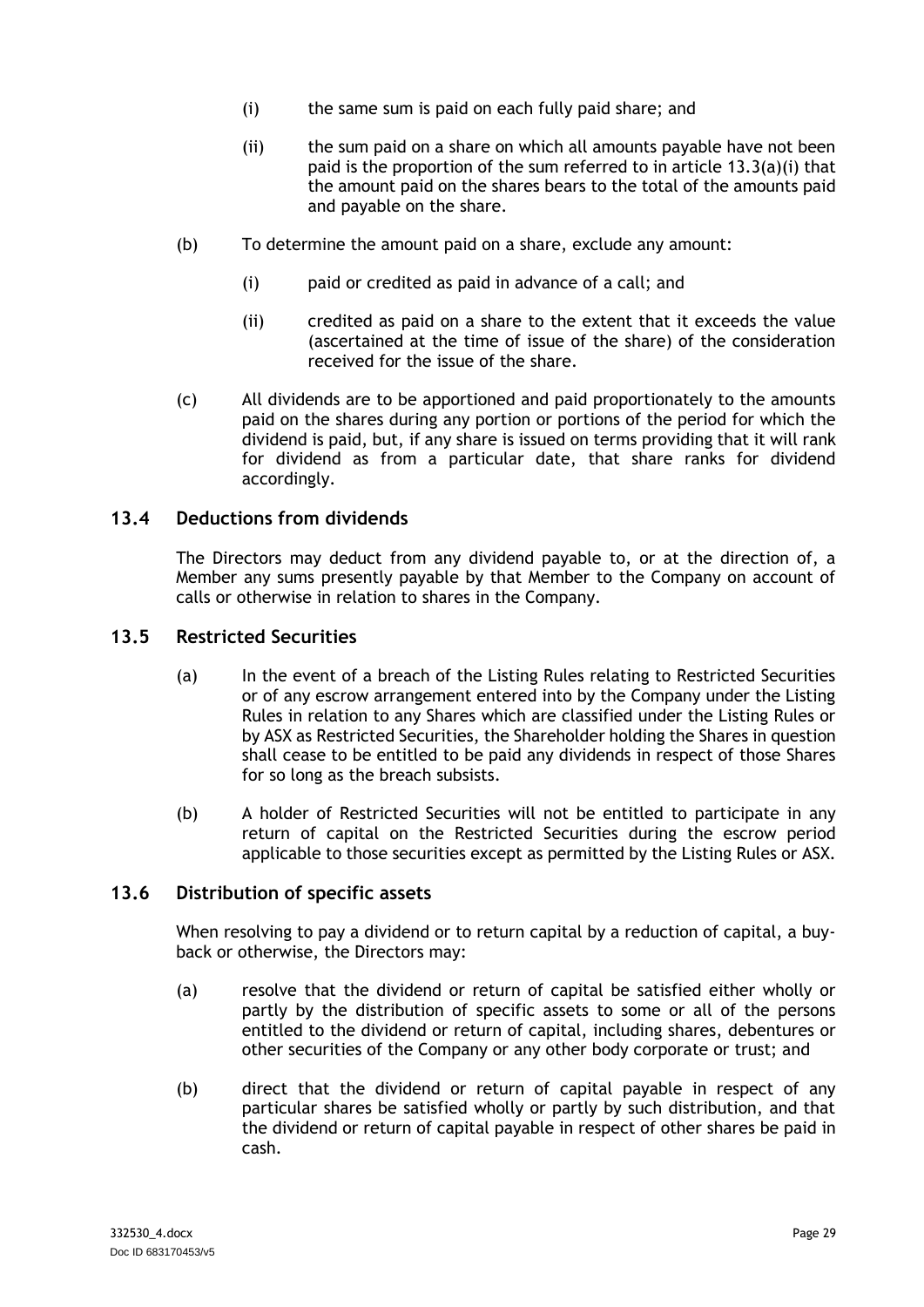# <span id="page-33-0"></span>**13.7 Ancillary powers regarding distributions**

- (a) In relation to any decision to pay a dividend or to return capital by a reduction of capital, buy-back or otherwise, the Directors may:
	- (i) settle any difficulty that arises in making the distribution as they think expedient and in particular:
		- (A) make cash payments in cases where Members are entitled to fractions of shares, debentures or other securities;
		- (B) decide that amounts or fractions of less than a particular value decided by the Directors may be disregarded in order to adjust the rights of all parties by withholding assets, cash, shares, debentures or other securities where the Company is required to make a payment in respect of the Member to a government or taxing authority in relation to the distribution or issue;
		- (C) decide to make distributions by disregarding transfers of shares or aggregating parcels of shares where they form the opinion that shareholdings have been split or aggregated to obtain the benefit of rounding on fractions of shares; and
		- (D) for an electronic transfer, if no account is nominated, or payment is rejected or refunded, the Company may credit the amount to an account of the Company until the Member nominates a valid account, or the amount is otherwise dealt with under article [13.12;](#page-35-0)
	- (ii) fix the value for distribution of any specific assets;
	- (iii) pay cash or issue shares, debentures or other securities to any Member in order to adjust the rights of all parties;
	- (iv) vest any of those specific assets, cash, shares, debentures or other securities in a trustee or nominee on trust for the persons entitled to the distribution or capitalised amount, on any terms that seem expedient to the Directors; and
	- (v) authorise any person to make, on behalf of the Members, or a particular Member, entitled to any specific assets, cash, shares, debentures or other securities as a result of the decision, an agreement (including in writing) with the Company or another person which provides, as appropriate, for the distribution or issue to them of the assets, cash, shares, debentures or other securities and by applying to them their respective proportions of the amount resolved to be distributed.
- <span id="page-33-1"></span>(b) Any agreement made under an authority referred to in article  $13.7(a)(v)$  is effective and binds all Members concerned
- (c) Instead of making a distribution or issue of specific assets, shares, debentures or other securities to a particular Member, the Directors may make a cash payment to that Member or allocate some or all of the assets, shares, debentures or other securities to a trustee to be sold on behalf of, and for the benefit of, or in respect of, that Member, if: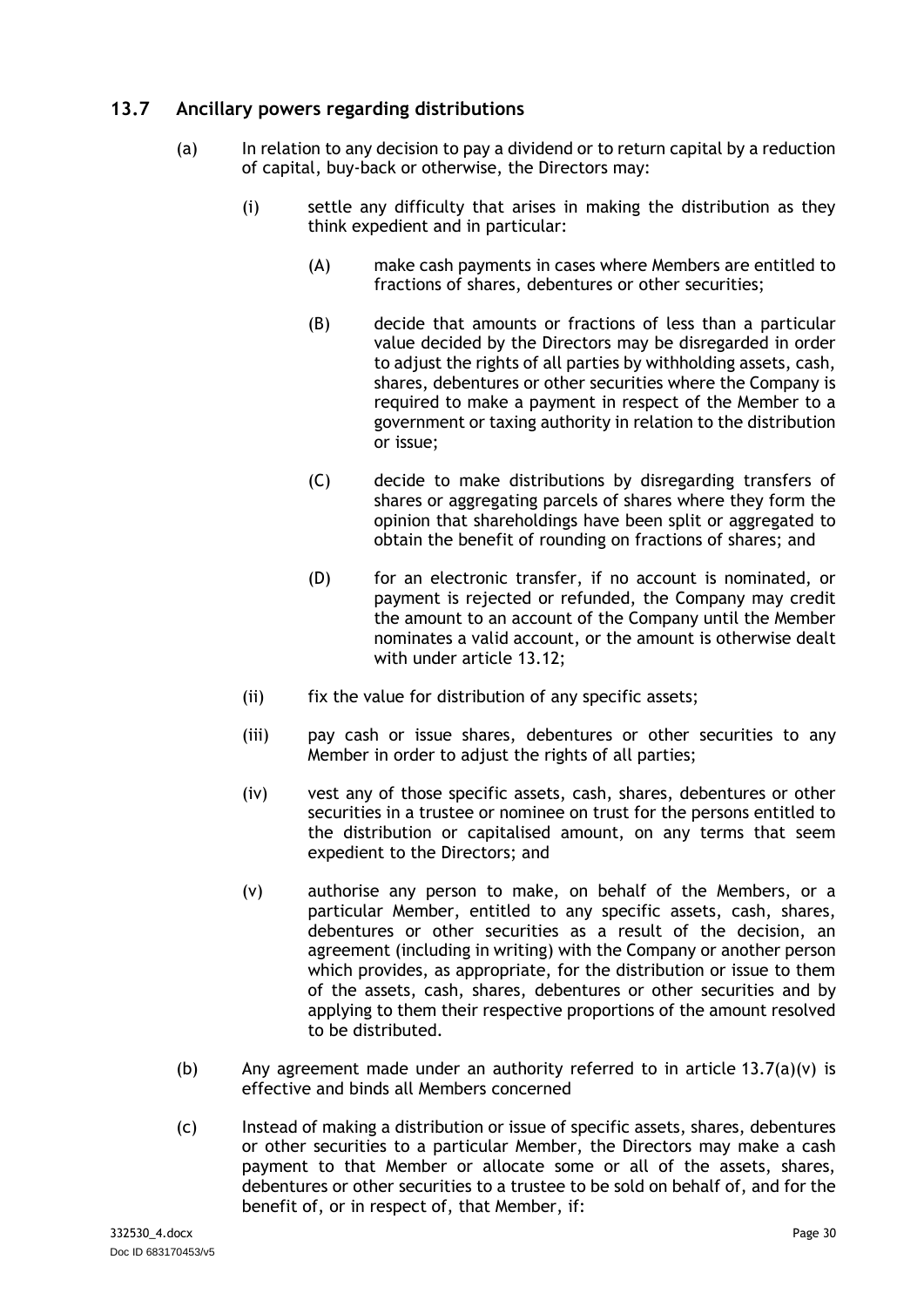- (i) the distribution or issue would otherwise be illegal or unlawful;
- (ii) the distribution or issue would give rise to parcels of securities which do not constitute a marketable parcel;
- (iii) in the Directors' discretion, the distribution or issue would, for any reason, be impracticable; or
- (iv) the Member so agrees.
- (d) If the Company distributes to Members (either generally or to specific Members) shares, debentures or securities of the Company or another body corporate or trust (whether as a dividend or return of capital or otherwise and whether or not for value), each of those Members appoints the Company, and any officer of the Company nominated on their behalf by the Directors, as his or her agent or attorney to do anything needed or desirable to give effect, or assist in giving effect, to that distribution, including agreeing to become a member, holder of shares, holder of debentures or holder of securities of the Company or that other body corporate or trust.

### <span id="page-34-0"></span>**13.8 Payments in respect of shares**

A dividend, interest or other money payable in cash in respect of shares may be paid, unless otherwise directed by the Member, using any payment method chosen by the Directors, including:

- (a) by means of a direct credit or other means determined by the Directors to an account (of a type approved by the Directors) as provided in writing by the holder or holders shown on the Register; or
- (b) by cheque sent through the post directed to the address in the Register of the holder or, in the case of joint holders, to the address of the joint holder first named in the Register or to such other address as the holder or joint holder directs in writing.

Payment of money is at the risk of the holder or holders to whom it is sent.

#### <span id="page-34-1"></span>**13.9 Effectual receipt from one joint holder**

Any one of 2 or more joint holders may give an effectual receipt for any dividend, interest or other money payable in respect of the shares held by them as joint holders.

#### <span id="page-34-2"></span>**13.10 Election to reinvest dividend**

Subject to the Listing Rules, the Directors may grant to Members or any class of Members the right to elect to reinvest cash dividends paid by the Company by subscribing for shares in the Company on such terms and conditions as the Directors think fit.

#### <span id="page-34-3"></span>**13.11 Election to accept shares instead of dividends**

Subject to the Listing Rules, the Directors may determine for any dividend which it is proposed to pay on any shares of the Company that holders of the shares may elect:

(a) to forego the right to share in the proposed dividend or part of such proposed dividend; and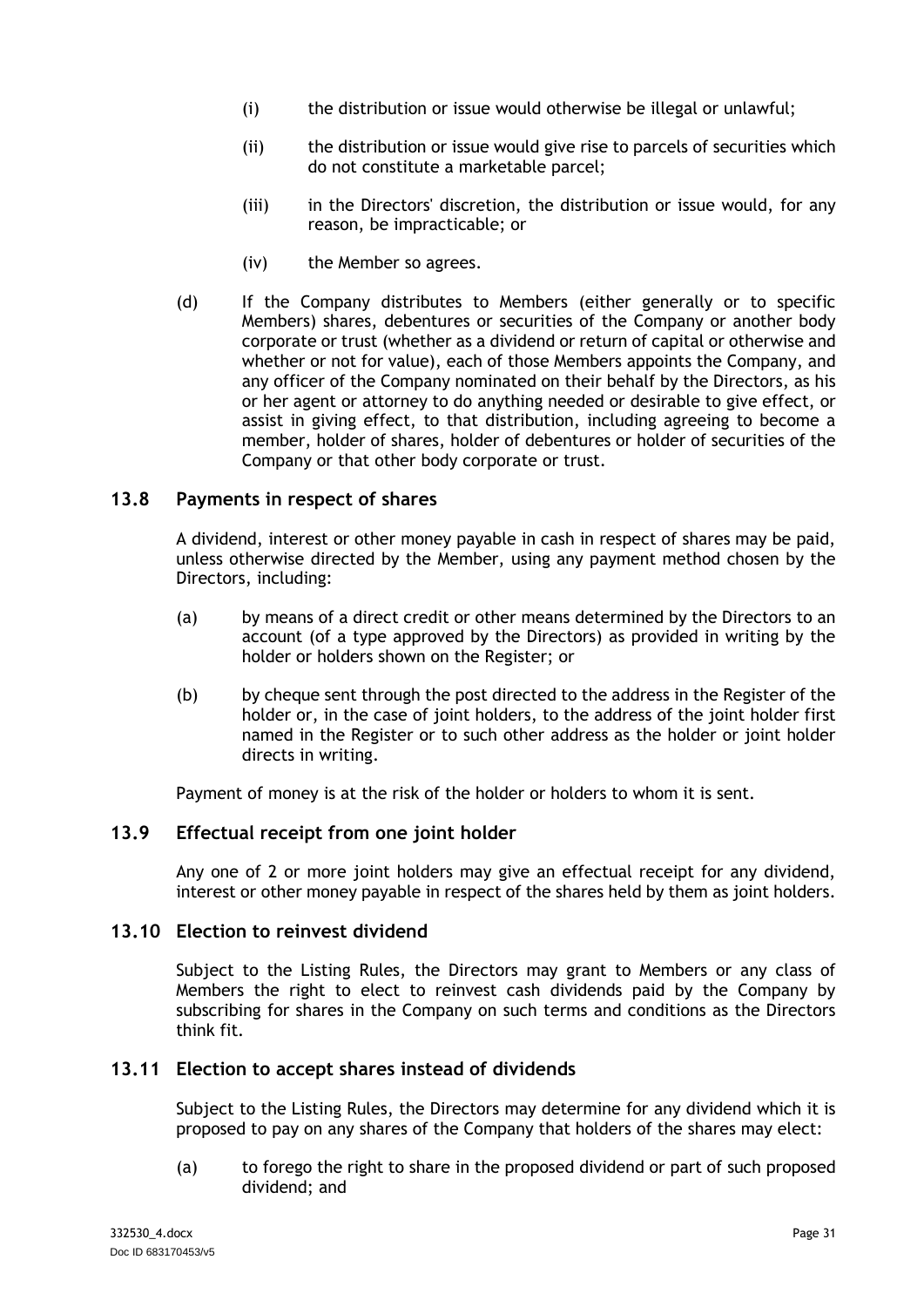(b) to receive instead an issue of shares credited as fully paid on such terms as the Directors think fit.

# <span id="page-35-0"></span>**13.12 Unclaimed dividends or other distributions**

- (a) Subject to article [13.12\(b\)](#page-35-4) unclaimed dividends or other distributions may be reinvested, after deducting reasonable expenses, into shares in the Company on behalf of, and in the name of the member concerned or dealt with by the Directors as they think fit for the benefit of the Company until claimed, or until required to be dealt with in accordance with any law relating to unclaimed moneys.
- <span id="page-35-4"></span>(b) Any unclaimed dividend or other distribution, which is less than \$100.00 or a residual sum which arises from a reinvestment that has not been claimed for 12 months or more, may, at the discretion of the Directors, be donated to charity on behalf of the Member, as the board of Directors decides.

# <span id="page-35-1"></span>**13.13 Capitalisation of reserves and profits**

The Directors:

- (a) may resolve to capitalise any sum, being the whole or a part of the amount for the time being standing to the credit of any reserve account or the profit and loss account or otherwise available for distribution to Members; and
- (b) may, but need not, resolve to apply the sum in any of the ways mentioned in article [13.14,](#page-35-2) for the benefit of Members in the proportions to which those Members would have been entitled in a distribution of that sum by way of dividend.

# <span id="page-35-2"></span>**13.14 Applying a sum for the benefit of Members**

The ways in which a sum may be applied for the benefit of Members under article [13.13](#page-35-1) are:

- <span id="page-35-5"></span>(a) in paying up any amounts unpaid on shares held by Members;
- <span id="page-35-6"></span>(b) in paying up in full unissued shares or debentures to be issued to Members as fully paid; or
- (c) partly as mentioned in article [13.14\(a\)](#page-35-5) and partly as mentioned in article [13.14\(b\).](#page-35-6)

#### <span id="page-35-3"></span>**13.15 Implementing the resolution**

The Directors may do all things necessary to give effect to the resolution under article [13.13](#page-35-1) and in particular, to the extent necessary to adjust the rights of the Members among themselves, may:

- (a) make cash payments in cases where shares or debentures become issuable in fractions;
- (b) authorise any person to make, on behalf of all or any of the Members entitled to any further shares or debentures on the capitalisation, an agreement with the Company providing for: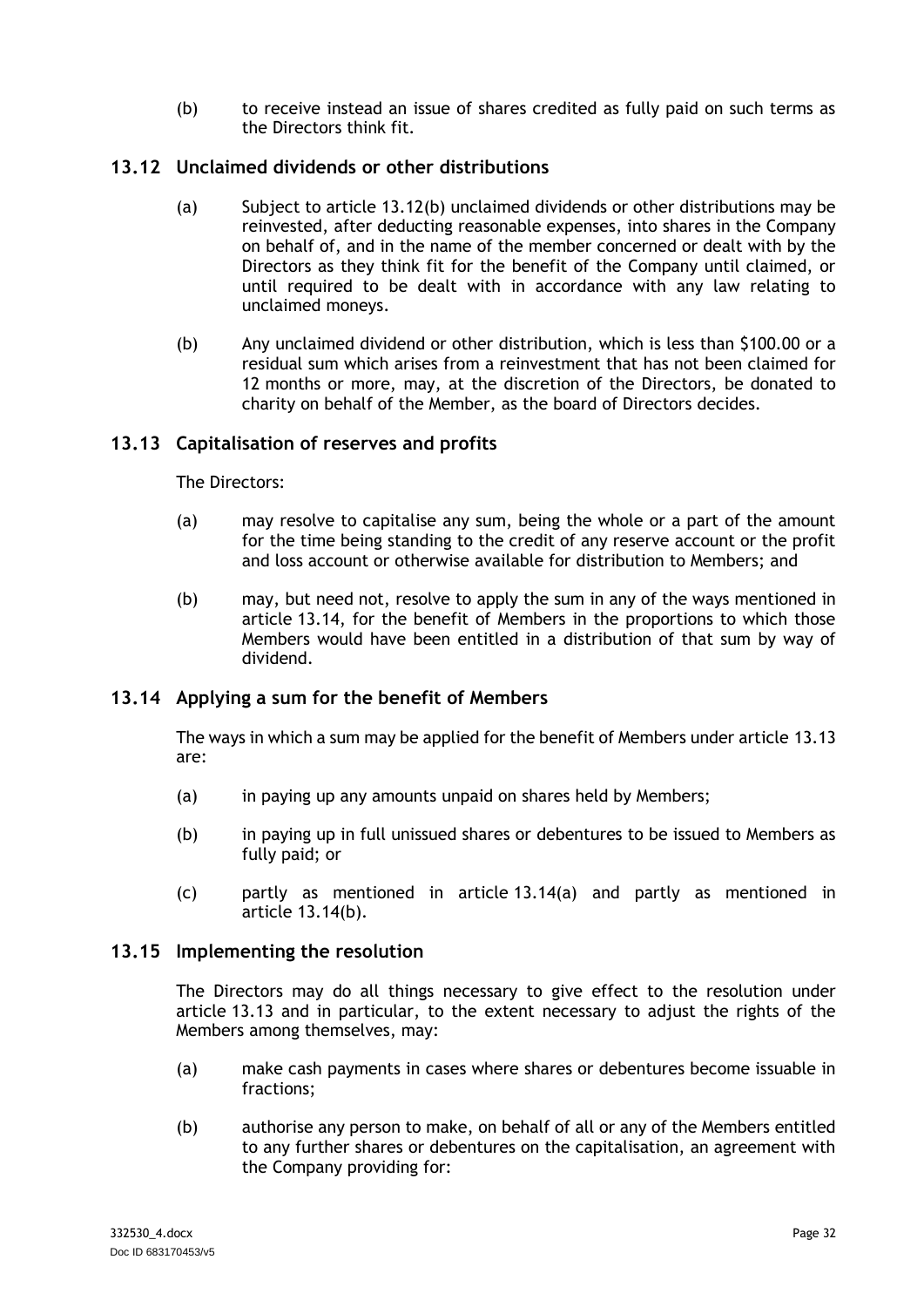- (i) the issue to them, credited as fully paid up, of any further shares or debentures; or
- (ii) the payment by the Company on their behalf of the amounts or any part of the amounts remaining unpaid on their existing shares by the application of their respective proportions of the sum resolved to be capitalised,

and any agreement so made is effective and binding on all the Members concerned;

- (c) fix the value of specified assets; or
- (d) vest property in trustees.

# <span id="page-36-0"></span>**14. Service of documents**

# <span id="page-36-1"></span>**14.1 Document includes notice**

In this article [14,](#page-36-0) a reference to a document includes a notice and a notification by electronic means.

# <span id="page-36-2"></span>**14.2 Form of document**

Unless expressly stated otherwise in this Constitution, all notices, certificates, statements, demands, appointments, directions and other documents referred to in this Constitution must be in writing.

### <span id="page-36-3"></span>**14.3 Methods of service**

The Company may give a document to a Member:

- (a) personally;
- (b) by delivering it or sending it by post to the address for the Member in the Register or an alternative address nominated by the Member;
- (c) by sending it to a fax number or electronic address nominated by the Member;
- (d) by notifying the Member by an electronic means nominated by the Member that:
	- (i) the document is available; and
	- (ii) how the Member may use the nominated access means to access the document; or
- (e) by any other means permitted by law.

### <span id="page-36-4"></span>**14.4 Time of service**

- (a) A document sent by post:
	- (i) if sent to an address in Australia, may be sent by ordinary post; and
	- (ii) if sent to an address outside Australia, must be sent by airmail,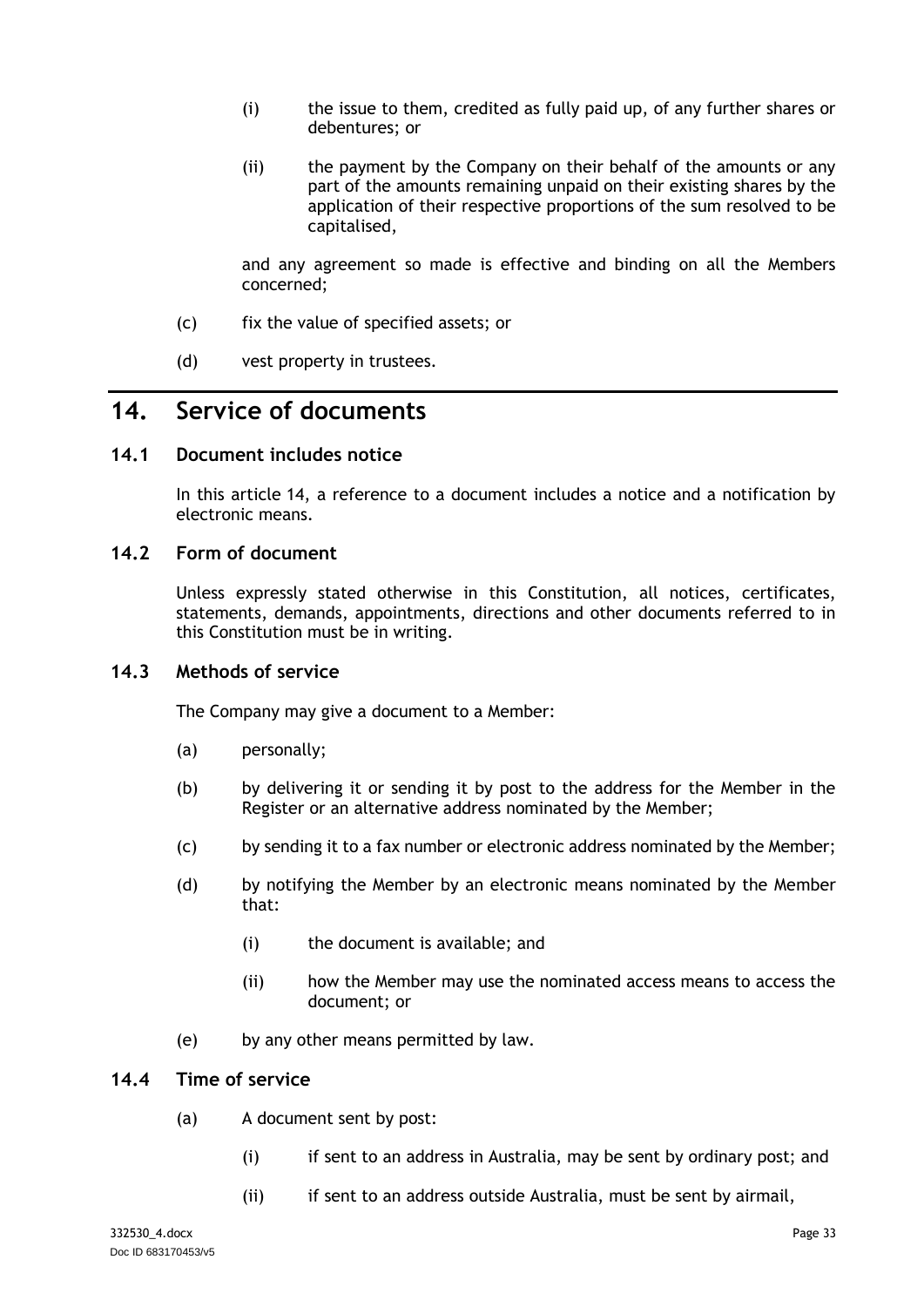and, in either case, is taken to have been given and received on the day after the day of its posting.

- (b) A document sent or given by fax or other electronic means:
	- (i) is taken to be effected by properly addressing and transmitting the fax or other electronic transmission; and
	- (ii) is taken to have been given and received on the day after the date of its transmission.

#### <span id="page-37-0"></span>**14.5 Deemed notice to uncontactable Members**

If a Member does not have an address in the Register, or has not nominated an alternative address in accordance with article  $14.3$ , or if the Company reasonably believes that a Member is not known at the Member's address in the Register or any alternative address provided, a document is taken to be given to the Member if the document is exhibited in the registered office of the Company for 48 hours. The document is taken to be served at the start of that period. It need not be addressed to the Member.

#### <span id="page-37-1"></span>**14.6 Evidence of service**

A certificate signed by a Director or a Secretary stating that a document was sent, delivered or given to a Member personally, by post, fax or other electronic means on a particular date is evidence that the document was sent, delivered or given on that date and by that means.

# <span id="page-37-2"></span>**14.7 Joint holders**

A document may be given by the Company to the joint holders of a share by giving it to the joint holder first named in the Register for the share.

#### <span id="page-37-3"></span>**14.8 Persons entitled to shares**

A person who by operation of law, transfer or other means whatsoever becomes entitled to any share is absolutely bound by every document given in accordance with this article [14](#page-36-0) to the person from whom that person derives title prior to registration of that person's title in the Register.

# <span id="page-37-4"></span>**15. Winding up**

### <span id="page-37-5"></span>**15.1 Distribution of assets**

If the Company is wound up, the liquidator may, with the sanction of a special resolution of the Company, divide among the Members in kind the whole or any part of the property of the Company and may for that purpose set such value as the liquidator considers fair on any property to be so divided and may determine how the division is to be carried out as between the Members or different classes of Members.

#### <span id="page-37-6"></span>**15.2 Powers of liquidator to vest property**

The liquidator may, with the sanction of a special resolution of the Company, vest the whole or any part of any such property in trustees on such trusts for the benefit of the contributories as the liquidator thinks fit, but so that no Member is compelled to accept any shares or other securities in respect of which there is any liability.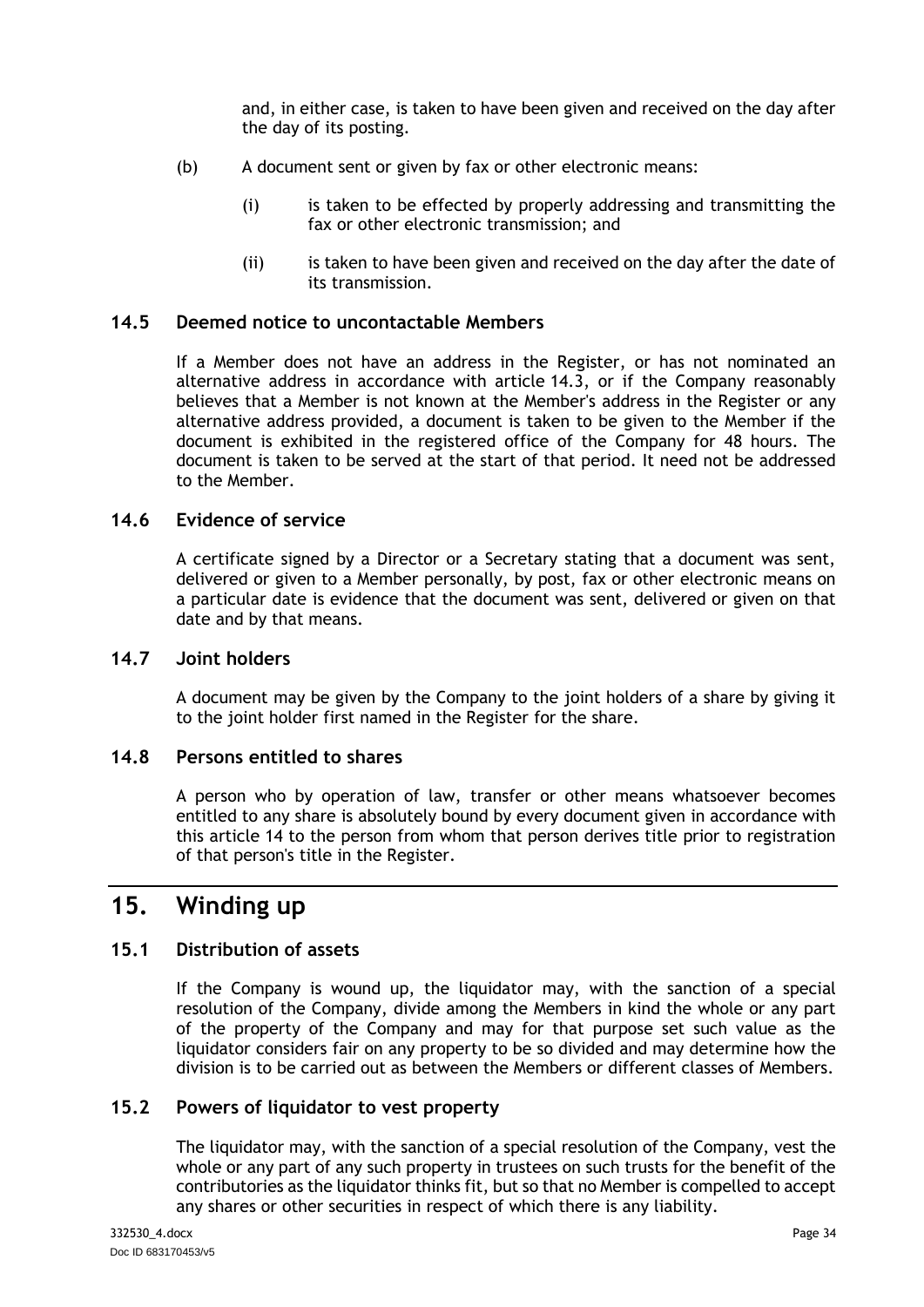# <span id="page-38-0"></span>**15.3 Shares issued on special terms**

Articles [15.1](#page-37-5) and [15.2](#page-37-6) do not prejudice or affect the rights of a Member holding shares issued on special terms and conditions.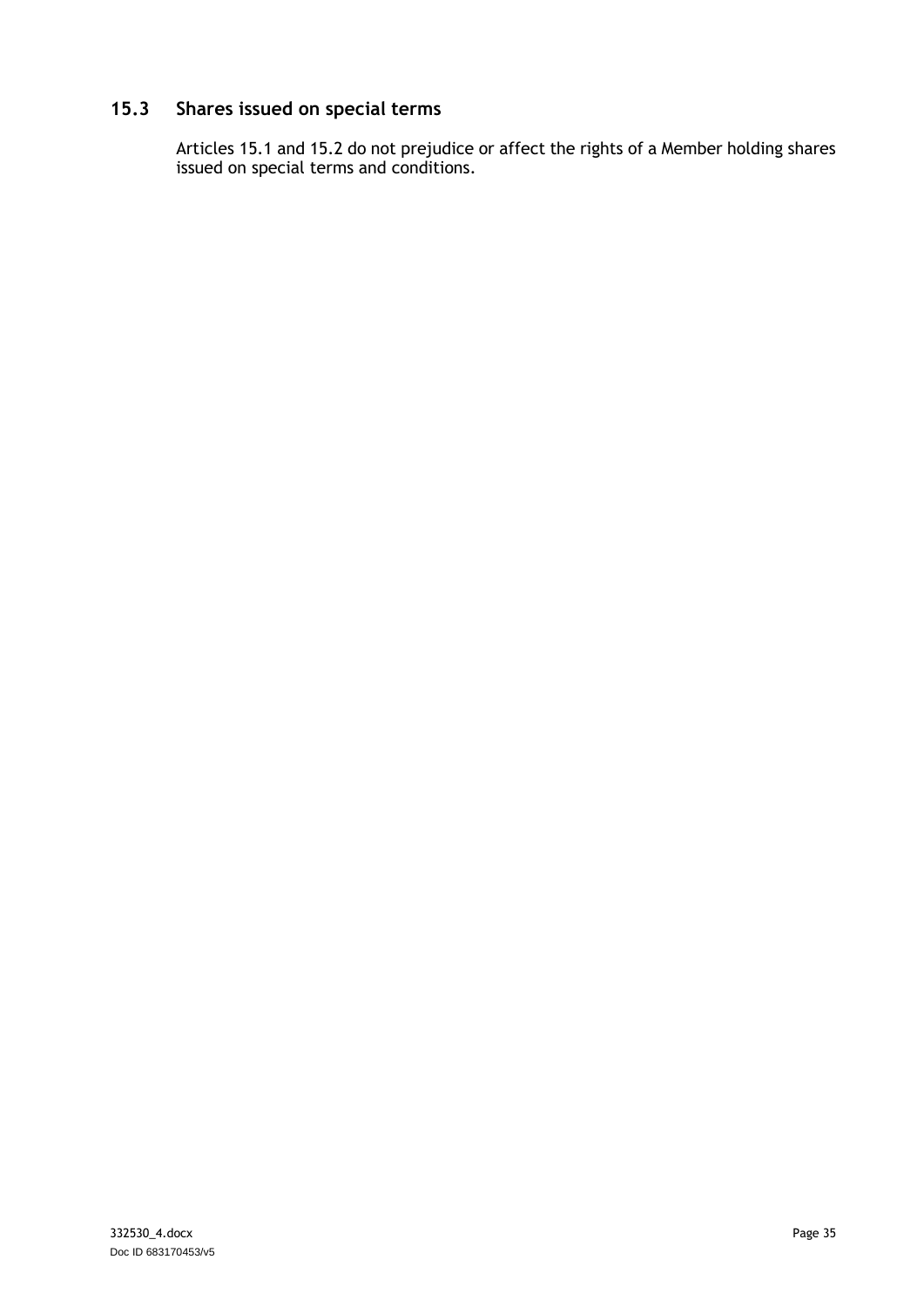# **Schedule 1 – Terms of preference shares**

<span id="page-39-0"></span>The Company may issue preference shares under article [2.2](#page-8-2) on the following terms.

#### **1. Dividend rights and priority of payment**

- (a) Each preference share confers on the holder a right to receive a dividend (**Dividend**) at the rate or in the amount and on the conditions decided by the Directors under the terms of issue unless, and to the extent that, the Directors decide under the terms of issue that there is no right to receive a Dividend.
- (b) Without limiting the conditions which, under the terms of issue, the Directors may impose upon any right to receive a Dividend, the Directors may under the terms of issue, impose conditions upon the right to receive a Dividend which may be changed or reset at certain times or upon certain events and in the manner and to the extent the Directors decide under the terms of issue.
- (c) Any Dividend:
	- (i) is non-cumulative unless, and to the extent that, the Directors decide otherwise under the terms of issue; and
	- (ii) will rank for payment:
		- (A) in priority to ordinary shares unless, and to the extent that, the Directors decide otherwise under the terms of issue;
		- (B) in priority to shares in any other class of shares or class of preference shares expressed under the terms of issue to rank behind for the payment of dividends;
		- (C) equally with shares in any other class of shares or class of preference shares expressed under the terms of issue to rank equally for the payment of dividends; and
		- (D) behind shares in any other class of shares or class of preference shares expressed under the terms of issue to rank in priority for the payment of dividends.
- (d) If, and to the extent that, the Directors decide under the terms of issue, each preference share may, in addition to any right to receive a Dividend, participate equally with the ordinary shares in distribution of profits available as dividends.
- (e) Each preference share confers on its holder:
	- (i) if, and to the extent that the Dividend is cumulative, the right in a winding up or on redemption to payment of the amount of any Dividend accrued but unpaid on the share at the commencement of the winding up or the date of redemption, whether earned or determined or not;
	- (ii) if, and to the extent that the Dividend is non-cumulative, and if, and to the extent that, the Directors decide under the terms of issue, the right in a winding up or on redemption to payment of the amount of any Dividend accrued but unpaid for the period commencing on the dividend payment date which has then most recently occurred and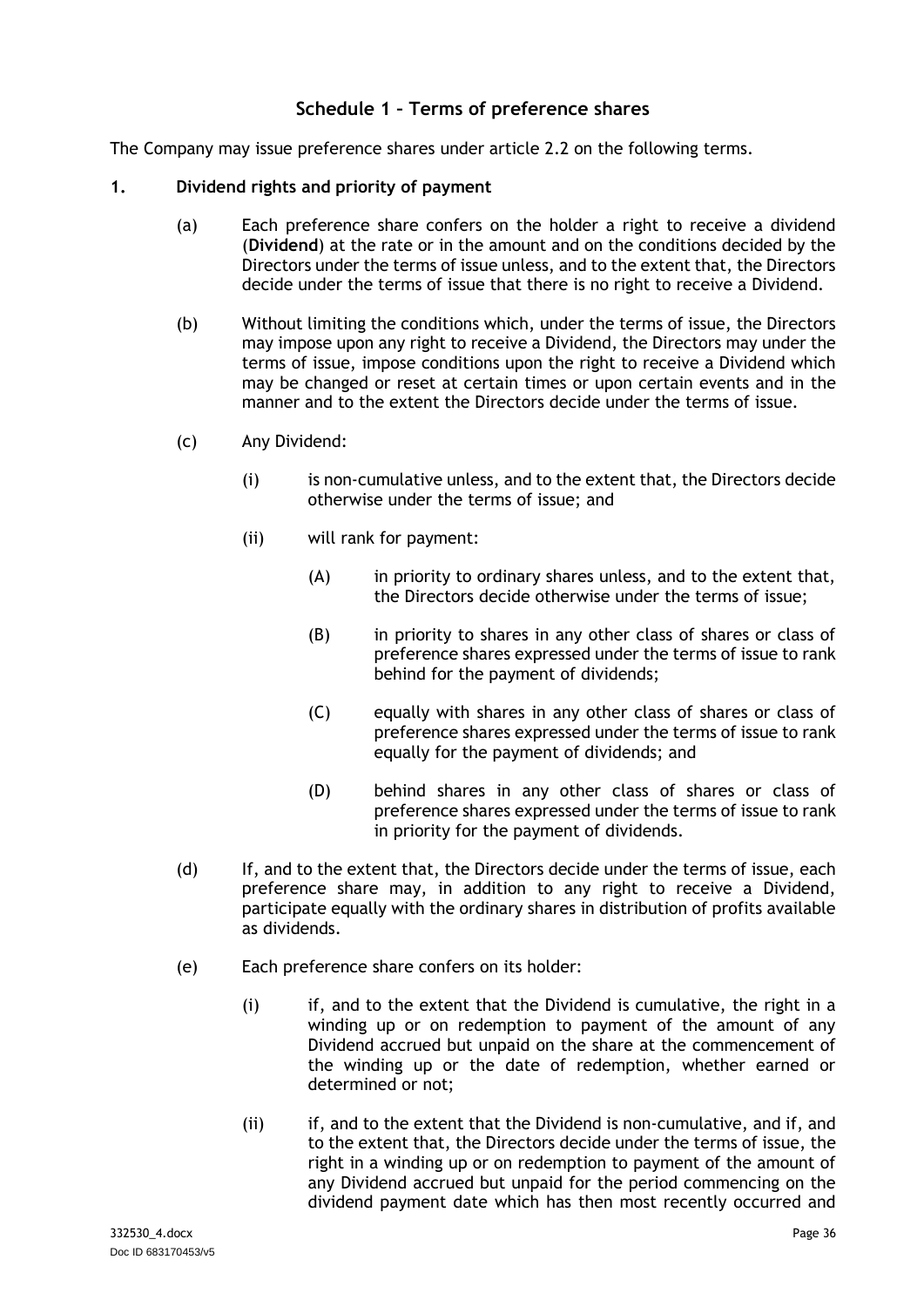ending on the commencement of the winding up or the date of redemption, whether earned or determined or not,

with the same priority in relation to each other class of shares as the priority that applies in relation to the payment of the Dividend.

#### **2. Entitlement to payment of capital sum**

- (a) Each preference share confers on its holder the right in a winding up or on a redemption to payment of:
	- (i) any amount paid on the share, or any amount fixed by the Directors under the terms of issue or capable of determination pursuant to a mechanism adopted by the Directors under the terms of issue; and
	- (ii) a further amount out of the surplus assets and profits of the Company on the conditions decided by the Directors under the terms of issue unless, and to the extent that, the Directors decide under the terms of issue that there is no right to any payment of a further amount out of the surplus assets and profits of the Company,

in priority to ordinary shares and, unless the Directors decide otherwise under the terms of issue, in priority to shares in any other class of shares or class of preference shares expressed to rank behind on a winding up, equally with shares in any other class of shares or class of preference shares expressed to rank equally on a winding up, and behind shares in any other class of shares or class of preference shares expressed to rank in priority on a winding up.

(b) Unless otherwise decided by the Directors under the terms of issue, a preference share does not confer on its holder any right to participate in the profits or property of the Company except as set out in this schedule 1.

#### **3. Bonus issues and capitalisation of profits**

If, and to the extent that the Directors decide under the terms of issue, a preference share may confer a right to a bonus issue or capitalisation of profits in favour of holders of those shares only.

#### **4. Voting rights**

- (a) A preference share does not entitle its holder to vote at any general meeting of the Company except on the questions, proposals or resolutions or during periods of time or in circumstances identified by the Directors in the terms of issue, which, unless the Directors decide otherwise under the terms of issue, are as follows:
	- (i) a proposal:
		- (A) to reduce the share capital of the Company;
		- (B) that affects rights attached to the share;
		- (C) to wind up the Company; or
		- (D) for the disposal of the whole of the property, business and undertaking of the Company;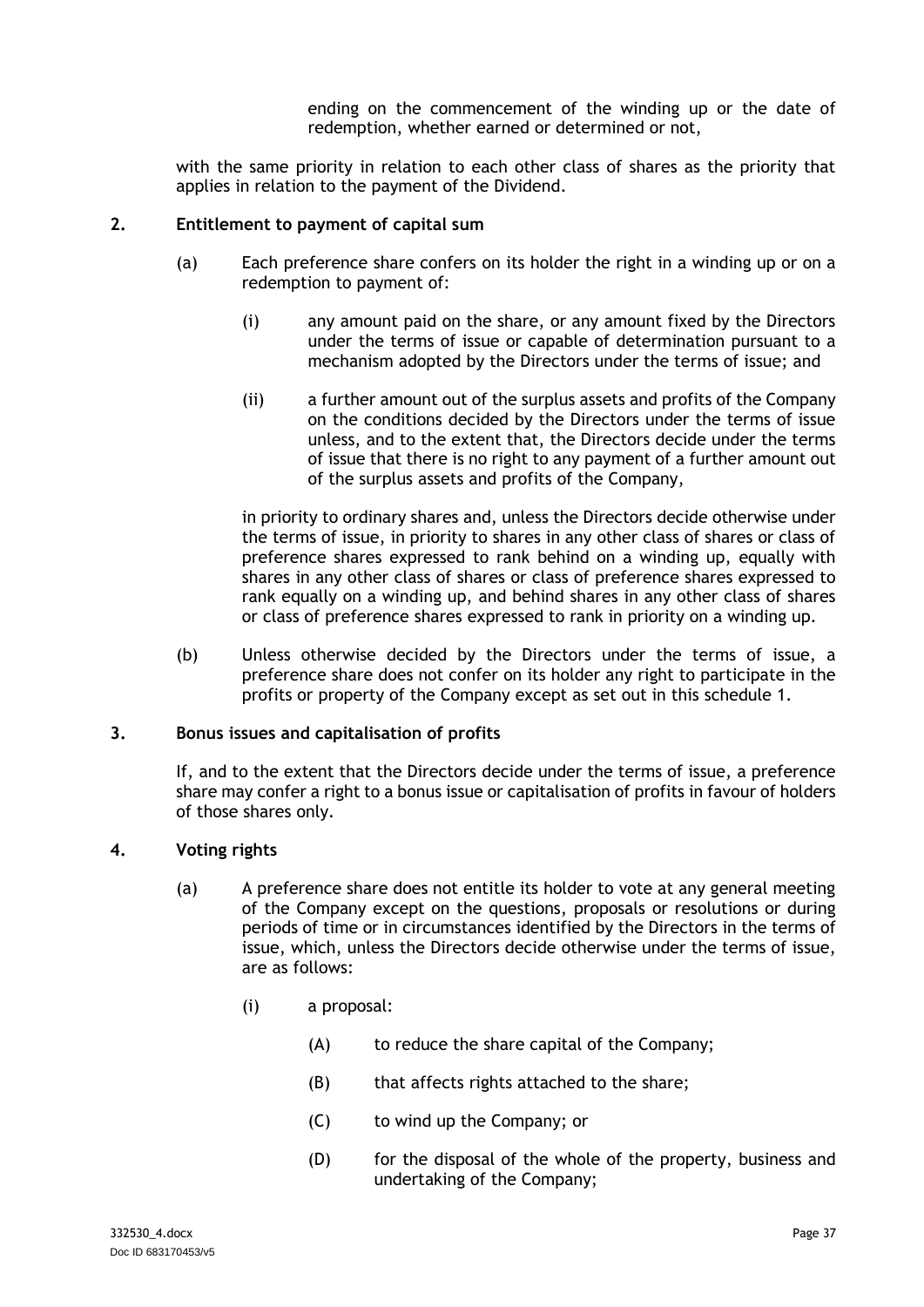- (ii) a resolution to approve the terms of a buy-back agreement;
- (iii) during a period in which a Dividend or part of a Dividend on the share is in arrears;
- (iv) during the winding up of the Company.
- (b) Each holder of a preference share who has a right to vote on a resolution is entitled to the number of votes specified in article [6.8](#page-18-0) of the Constitution.

#### **5. Meeting**

Each preference share confers on its holder the same rights as those conferred by the Constitution upon the holders of ordinary shares in relation to receiving notices (including notices of general meetings), reports, balance sheets and audited accounts and of attending and being heard at all general meetings of the Company.

#### **6. Foreign Currency**

Where any amount is payable by the Company to the holder of a preference share in a currency other than Australian dollars, and the amount is not paid when due or the Company has commenced winding up, the holder may give notice to the Company requiring payment of an amount in Australian dollars equal to the foreign currency amount calculated by applying the reference rate on the date of payment for the sale of the currency in which the payment is to be made for Australian dollars. Reference rate means the rate applicable in the market and at the time determined by the Directors before allotment of those preference shares and specified in the terms of issue for those preference shares.

#### **7. Conversion to ordinary shares**

Subject to the Corporations Act, any other applicable laws and the terms of issue of a preference share as determined by the Directors:

- (a) a preference share which may be converted into an ordinary share in accordance with its terms of issue, at the time of conversion and without any further act:
	- (i) has the same rights as a fully paid ordinary share; and
	- (ii) ranks equally with other fully paid ordinary shares on issue,

however, the terms of issue of the preference share may provide otherwise including for the issue of additional ordinary shares on conversion as determined by the Directors; and

(b) the conversion does not constitute a cancellation, redemption or termination of the preference share or the issue, allotment or creation of new shares, but has the effect of varying the status of, and the rights attaching to, the preference share so that it becomes an ordinary share.

#### <span id="page-41-0"></span>**8. Amendment to the terms**

Subject to complying with all applicable laws, the Company may, without the consent of preference shareholders, amend or add to the terms of the preference shares if, in the opinion of the Company, the amendment or addition is: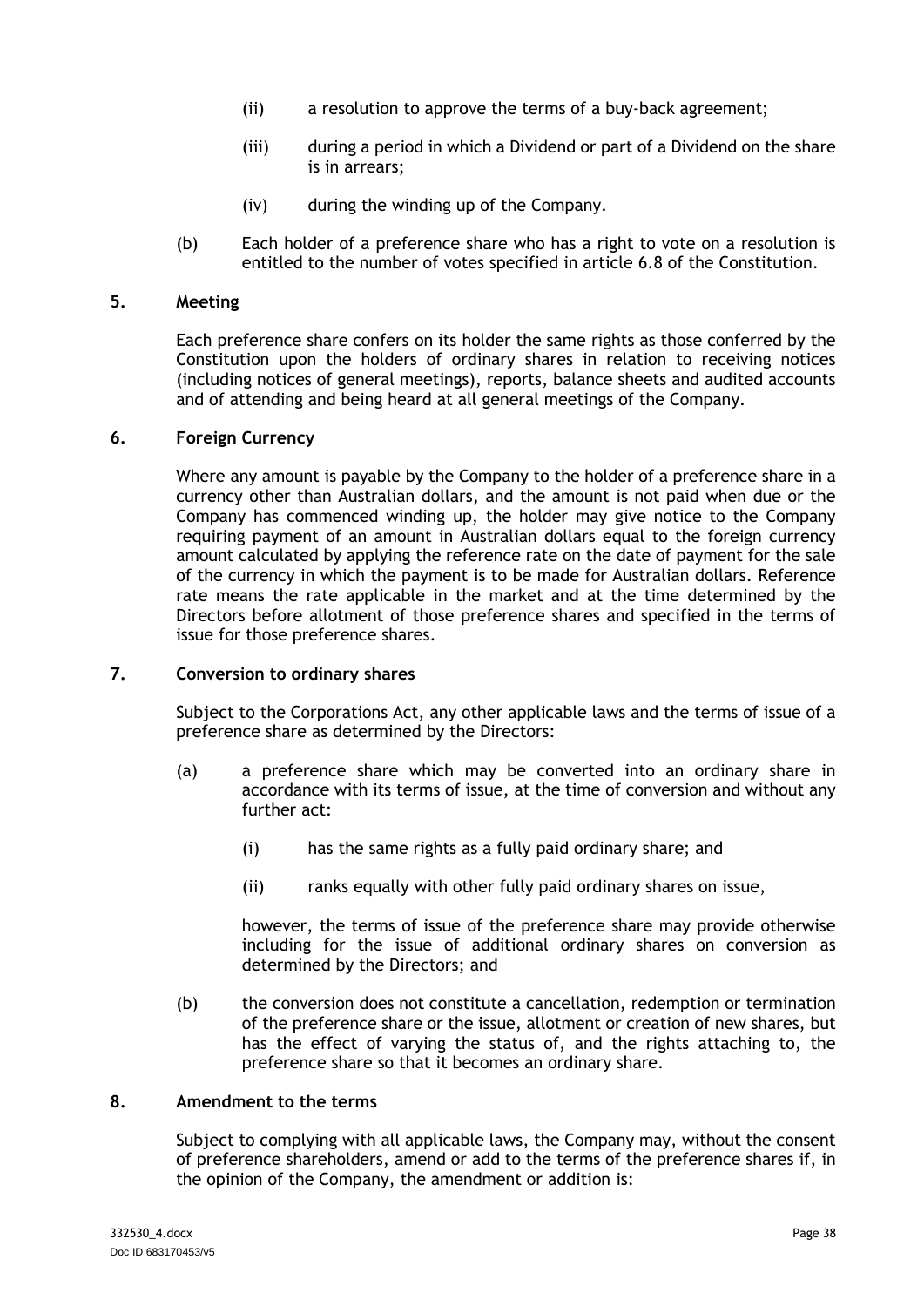- (a) of a formal, minor or technical nature;
- (b) to correct a manifest error;
- (c) made to comply with any applicable law, Listing Rule or requirement of a Stock Exchange;
- (d) convenient for the purpose of obtaining or maintaining the listing of the Company or quotation of the preference shares; or
- (e) is not likely to be or become materially prejudicial to the preference shareholders.

### **9. Variation of rights**

Subject to paragraph [8](#page-41-0) and the terms of issue of a preference share as determined by the Directors, the rights attaching to a preference share may only be varied or cancelled by a special resolution of the Company and:

- (a) by a special resolution passed at a meeting of preference shareholders entitled to vote and holding shares in that class; or
- (b) with the written consent of holders of at least 75% of the issued shares of that class.

#### **10. Further issue of shares**

If the Company issues new preference shares that rank equally with existing preference shares, the issue will not be taken to vary the rights attached to the existing preference shares unless otherwise determined by the Directors in the terms of issue of the existing shares.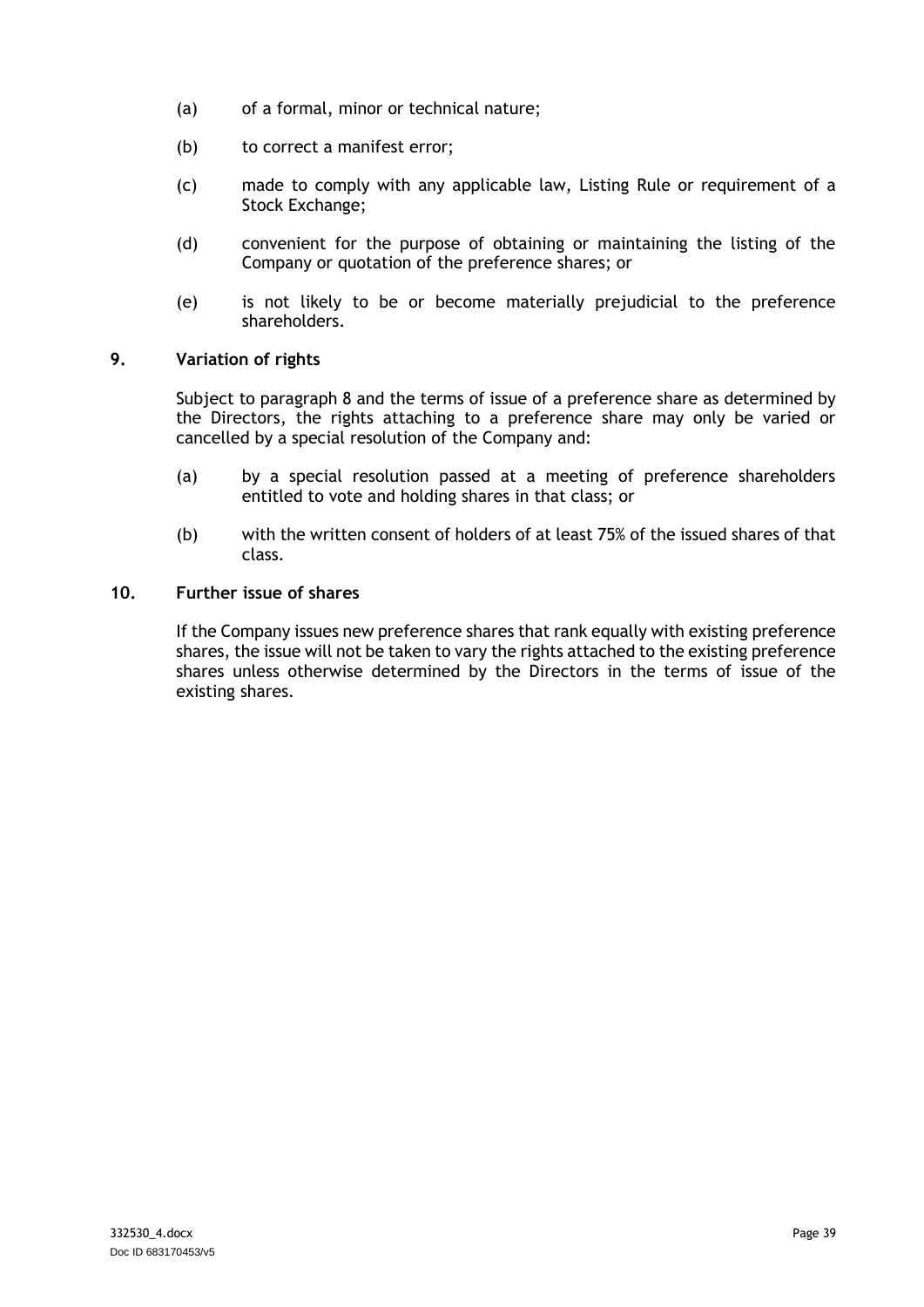# **Schedule 2 – Liens, calls and forfeiture**

### <span id="page-43-1"></span><span id="page-43-0"></span>**1. Lien**

### (a) **Lien on shares**

To the extent permitted by law, the Company has a first and paramount lien on every share for:

- (i) all due and unpaid calls and instalments in respect of that share;
- (ii) all money which the Company is required by law to pay, and has paid, in respect of that share;
- (iii) interest at the Prescribed Interest Rate on the amount due from the date it becomes due until payment; and
- (iv) reasonable expenses of the Company in respect of the default on payment.

#### <span id="page-43-2"></span>(b) **Lien on loans under employee incentive schemes**

The Company also has a first and paramount lien on each share registered in the name of the Member for all money payable to the Company by the Member under loans made under an employee incentive scheme.

#### (c) **Lien on distributions**

A lien on a share under paragraph [1\(a\)](#page-43-1) or [1\(b\)](#page-43-2) extends to all distributions for that share, including dividends.

#### (d) **Exemption from paragraph [1\(a\)](#page-43-1) or [1\(b\)](#page-43-2)**

The Directors may at any time exempt a share wholly or in part from the provisions of paragraph [1\(a\)](#page-43-1) or [1\(b\).](#page-43-2)

#### (e) **Extinguishment of lien**

The Company's lien on a share is extinguished if a transfer of the share is registered without the Company giving notice of the lien to the transferee.

#### (f) **Company's rights to recover payments**

A Member must reimburse the Company on demand in writing for all payments the Company makes to a government or taxing authority in respect of the Member, the death of a Member or the Member's shares or any distributions on the Member's shares, including dividends, where the Company is either:

- (i) required by law to make the relevant payment; or
- (ii) advised by a lawyer qualified to practice in the jurisdiction of the relevant government or taxing authority that the Company is required by law to make the relevant payment.

The Company is not obliged to advise the Member in advance of its intention to make the payment.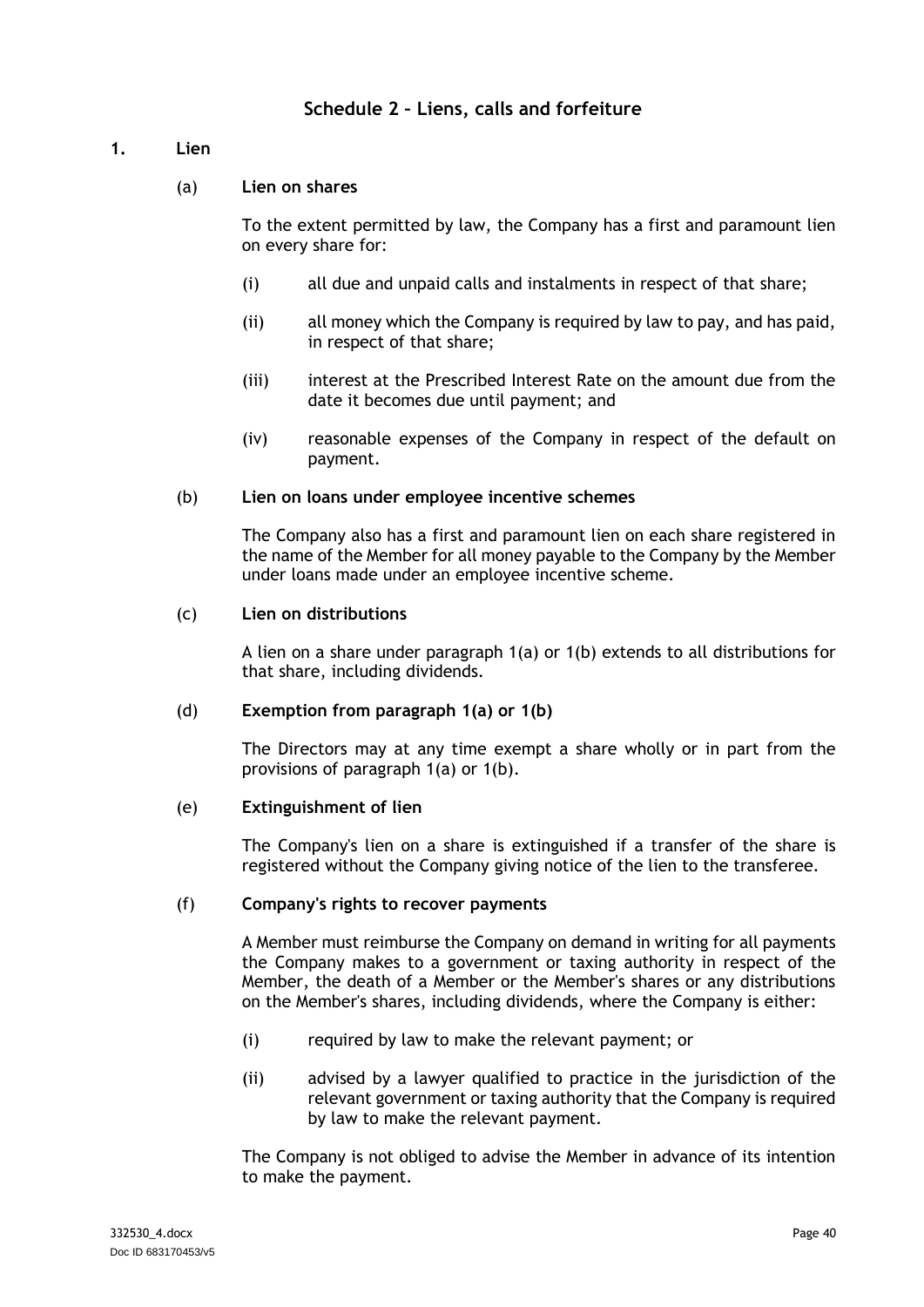#### (g) **Reimbursement is a debt due**

The obligation of the Member to reimburse the Company is a debt due to the Company as if it were a call on all the Member's shares, duly made at the time when the written demand for reimbursement is given by the Company to the Member. The provisions of this Constitution relating to non-payment of calls, including payment of interest and sale of the Member's shares under lien, apply to the debt.

### <span id="page-44-1"></span>(h) **Sale under lien**

Subject to paragraph [1\(i\),](#page-44-0) the Company may sell, in any manner the Directors think fit, any share on which the Company has a lien.

#### <span id="page-44-0"></span>(i) **Limitations on sale under lien**

A share on which the Company has a lien may not be sold by the Company unless:

- (i) an amount in respect of which the lien exists is presently payable; and
- (ii) the Company has, not less than 14 days before the date of sale, given to the registered holder of the share or the person entitled to the share by reason of the death or bankruptcy of the registered holder, a notice setting out, and demanding payment of, the amount which is presently payable in respect of which the lien exists.

#### (j) **Transfer on sale under lien**

For the purpose of giving effect to a sale under paragraph [1\(h\),](#page-44-1) the Company may receive the consideration, if any, given for the share so sold and may execute a transfer of the share sold in favour of the purchaser of the share, or do all such other things as may be necessary or appropriate for it to do to effect the transfer. The purchaser is not bound to see to the application of the purchase money.

#### (k) **Irregularity or invalidity**

The title of the purchaser to the share is not affected by any irregularity or invalidity in connection with the sale of the share under paragraph [1\(h\).](#page-44-1)

#### (l) **Proceeds of sale**

The proceeds of a sale under paragraph [1\(h\)](#page-44-1) must be applied by the Company in payment of the amount in respect of which the lien exists as is presently payable, and the residue, if any, must be paid to the person entitled to the share immediately before the sale. The payment of any residue to the person entitled to the share immediately before the sale is subject to the existence of any like lien on the share immediately before the sale for amounts not presently payable.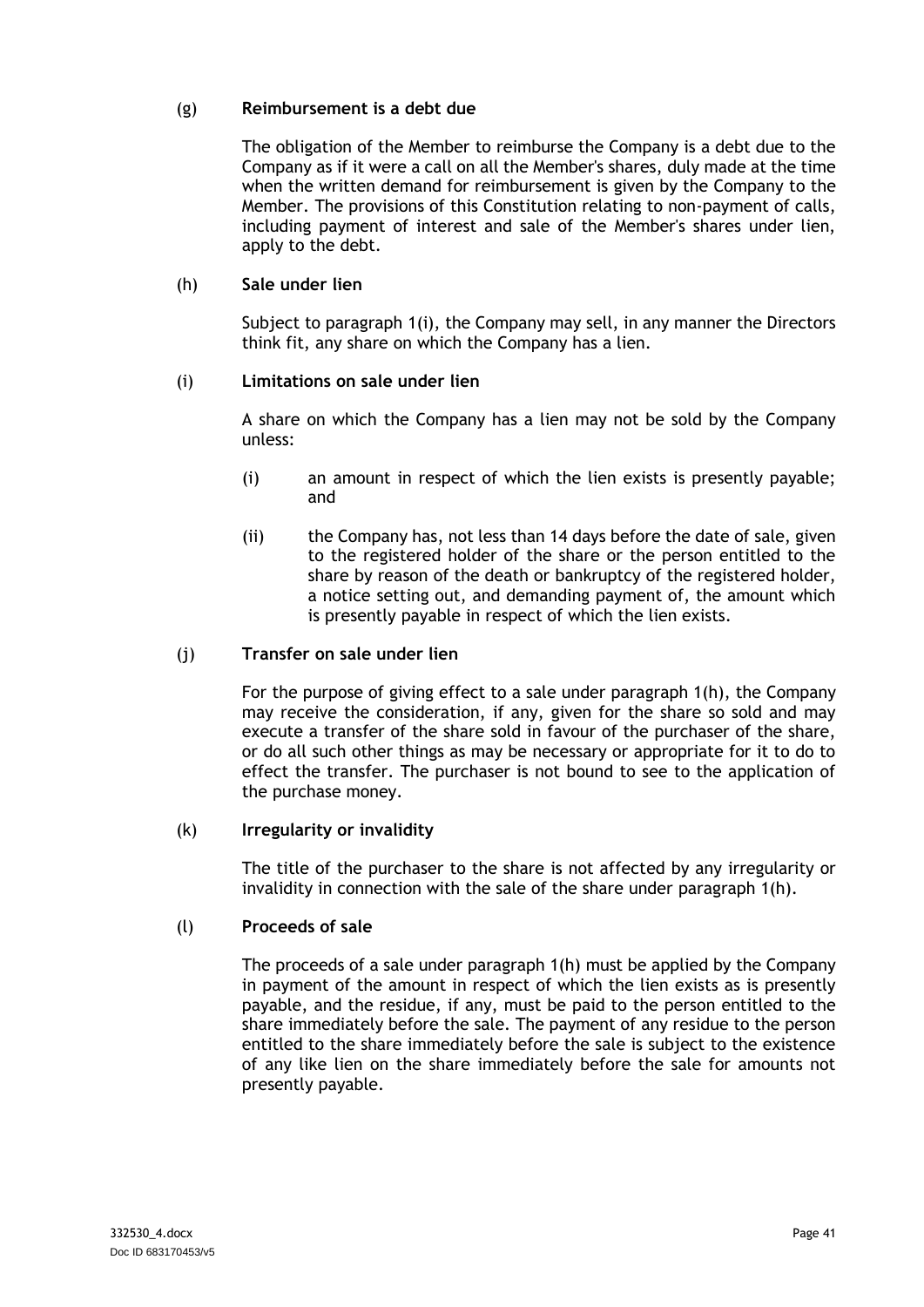#### **2. Calls on shares**

#### (a) **Directors to make calls**

The Directors may:

- (i) make calls on a Member in respect of any money unpaid on the shares of that Member, if the money is not by the terms of issue of those shares made payable at fixed times;
- (ii) make a call payable by instalments; and
- (iii) revoke or postpone a call.

### (b) **Time of call**

A call is taken to be made at the time when the resolution of the Directors authorising the call is passed.

### (c) **Members' liability**

On receiving not less than 10 business days' notice (or any other period required by the Listing Rules) specifying the time or times and place of payment, each Member must pay to the Company by the time or times, and at the place, specified in the notice the amount called on that Member's shares.

#### (d) **Joint holders' liability**

The joint holders of a share are jointly and individually liable to pay all calls in respect of the share.

#### (e) **Non-receipt of notice**

The non-receipt of a notice of any call by, or the accidental omission to give notice of a call to, a Member does not invalidate the call.

#### (f) **Interest on default**

If a sum called in respect of a share is not paid before or on the day appointed for payment of the sum, the person from whom the sum is due must pay interest on the sum from the day it is due to the time of actual payment at the Prescribed Interest Rate. The Directors may waive payment of that interest wholly or in part.

#### (g) **Fixed instalments**

Subject to any notice requirements under the Listing Rules, if the terms of a share make a sum payable on issue of the share or at a fixed date, this is taken to be a call duly made and payable on the date on which by the terms of issue the sum becomes payable. In the case of non-payment, all the relevant provisions of this Constitution as to payment of interest and expenses, forfeiture or otherwise apply as if the sum had become payable by virtue of a call duly made and notified.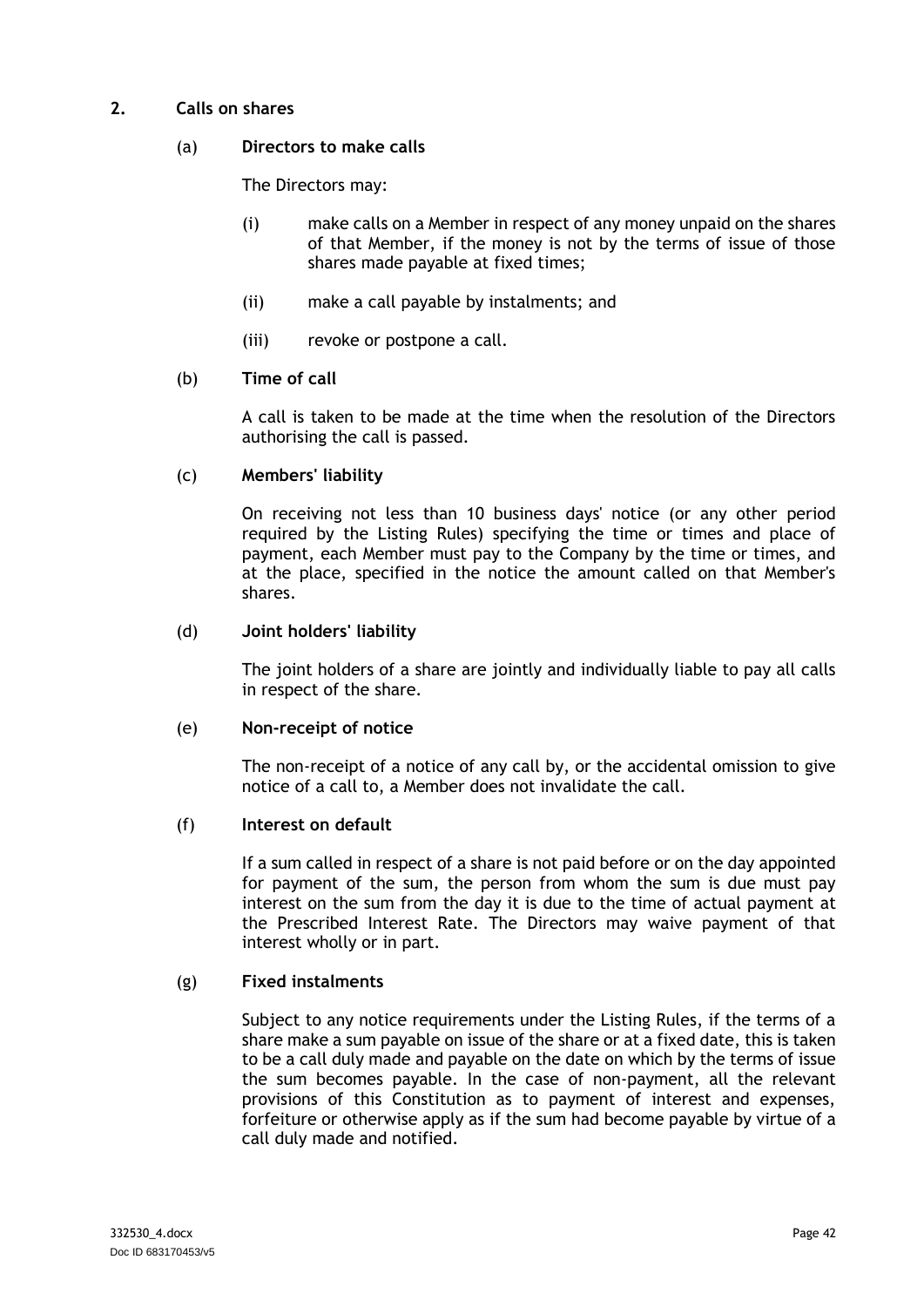#### (h) **Differentiation between holders as to calls**

The Directors may, on the issue of shares, differentiate between the holders of the shares as to the amount of calls to be paid and the times of payment.

#### (i) **Prepayment of calls and interest**

The Directors may:

- (i) accept from a Member the whole or a part of the amount unpaid on a share even if no part of that amount has been called; and
- (ii) authorise payment by the Company of interest on the whole or any part of an amount so accepted, until the amount becomes payable, at such rate, not exceeding the Prescribed Interest Rate, as is agreed between the Directors and the Member paying the sum.

#### <span id="page-46-0"></span>**3. Forfeiture of shares**

#### (a) **Notice requiring payment of call**

If a Member fails to pay a call, or instalment of a call, on the day appointed for payment of the call or instalment, the Directors may, at any time afterwards during such time as any part of the call or instalment remains unpaid, give a notice to the Member requiring payment of so much of the call or instalment as is unpaid, together with any interest that has accrued and all costs and expenses that may have been incurred by the Company by reason of that non-payment.

#### (b) **Contents of notice**

The notice must name a further day, which is at least 14 days from the date of service of the notice, on or before which the payment required by the notice is to be made and must state that, in the event of non-payment at or before the time appointed, the shares in respect of which the call was made will be liable to be forfeited.

#### <span id="page-46-1"></span>(c) **Forfeiture for failure to comply with notice**

If a notice under paragraph [3\(a\)](#page-46-0) has not been complied with, the Directors may by resolution forfeit the relevant shares, at any time before the payment required by the notice has been made.

#### (d) **Dividends and distributions included in forfeiture**

A forfeiture under paragraph [3\(c\)](#page-46-1) includes all dividends and other distributions to be made in respect of the forfeited shares which have not been paid or distributed before the forfeiture.

#### <span id="page-46-2"></span>(e) **Sale or re-issue of forfeited shares**

Subject to the Corporations Act, a share forfeited under paragraph  $3(c)$  may be sold, re-issued or otherwise disposed of to such person and on such terms as the Directors think fit.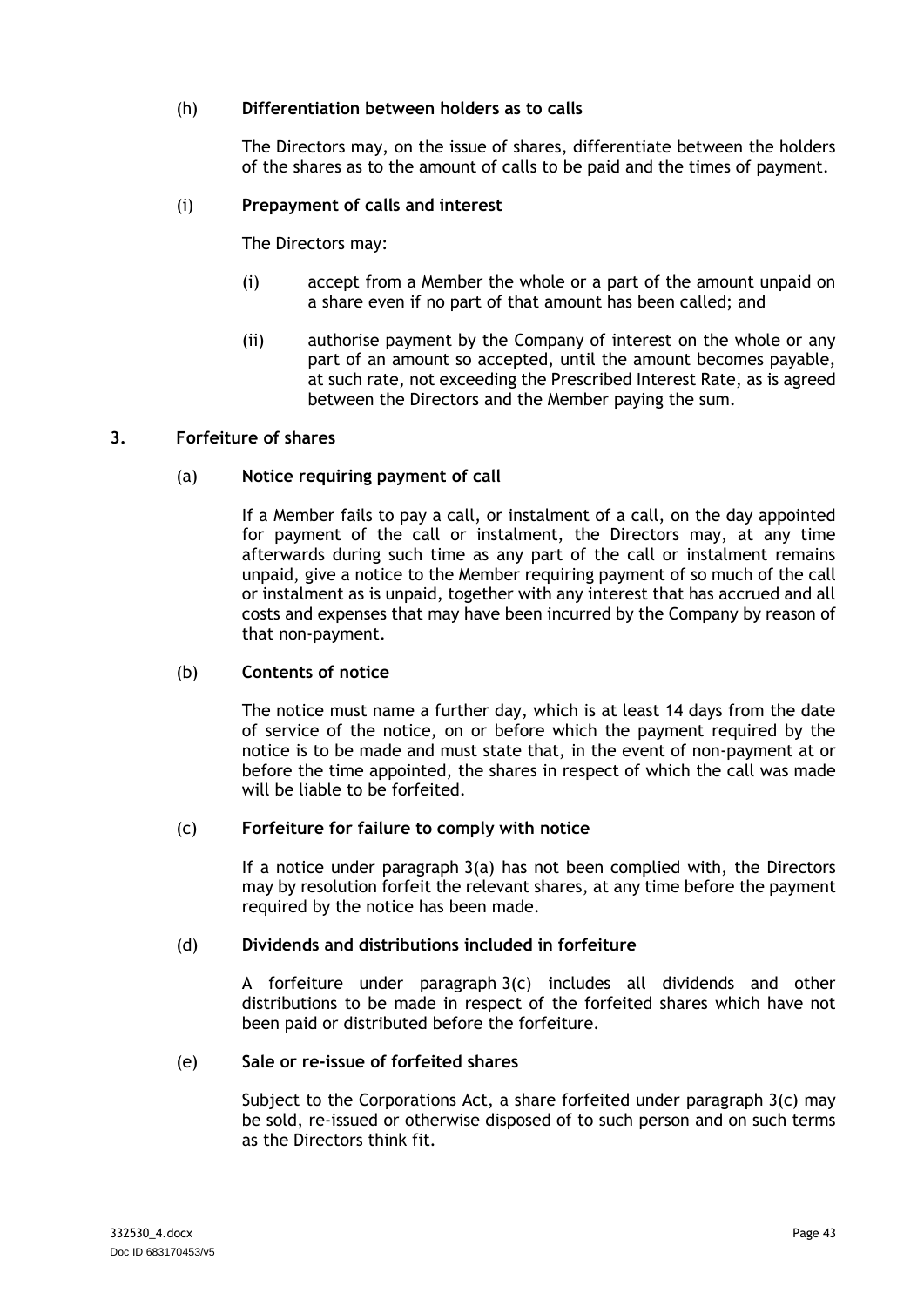# (f) **Notice of forfeiture**

If any share is forfeited under paragraph [3\(c\),](#page-46-1) notice of the forfeiture must be given to the Member holding the share immediately before the forfeiture and an entry of the forfeiture and its date must be made in the Register. Any failure to give notice or enter the forfeiture in the Register does not invalidate the forfeiture.

### (g) **Surrender instead of forfeiture**

The Directors may accept the surrender of any share which they are entitled to forfeit on any terms they think fit and any share so surrendered is taken to be a forfeited share.

#### (h) **Cancellation of forfeiture**

At any time before a sale, re-issue or disposal of a share under paragraph [3\(e\),](#page-46-2) the forfeiture of that share may be cancelled on such terms as the Directors think fit.

#### (i) **Effect of forfeiture on former holder's liability**

A person whose shares have been forfeited:

- (i) ceases to be a Member in respect of the forfeited shares;
- (ii) waives all claims and demands against the Company in respect of the forfeited shares; and
- (iii) remains liable to pay and will immediately pay to the Company all money that, at the date of forfeiture, was payable by that person to the Company in respect of the shares, plus interest at the Prescribed Interest Rate from the date of forfeiture and the reasonable expenses of the sale of the shares, until the Company receives payment in full of all money (including interest and expenses) so payable in respect of the shares.

#### (j) **Evidence of forfeiture**

A written statement declaring that the person making the statement is a Director or a Secretary, and that a share has been forfeited in accordance with this Constitution on the date declared in the statement, is evidence of the facts in the statement as against all persons claiming to be entitled to the share.

#### (k) **Transfer of forfeited share**

The Company may receive any consideration given for a forfeited share on any sale, re-issue or disposal of the share under paragraph [3\(e\)](#page-46-2) and may execute or effect a transfer of the share in favour of the person to whom the share is sold, re-issued or disposed.

#### (l) **Registration of transferee**

On the execution of the transfer, the transferee must be registered as the holder of the share and is not bound to see to the application of any money paid as consideration.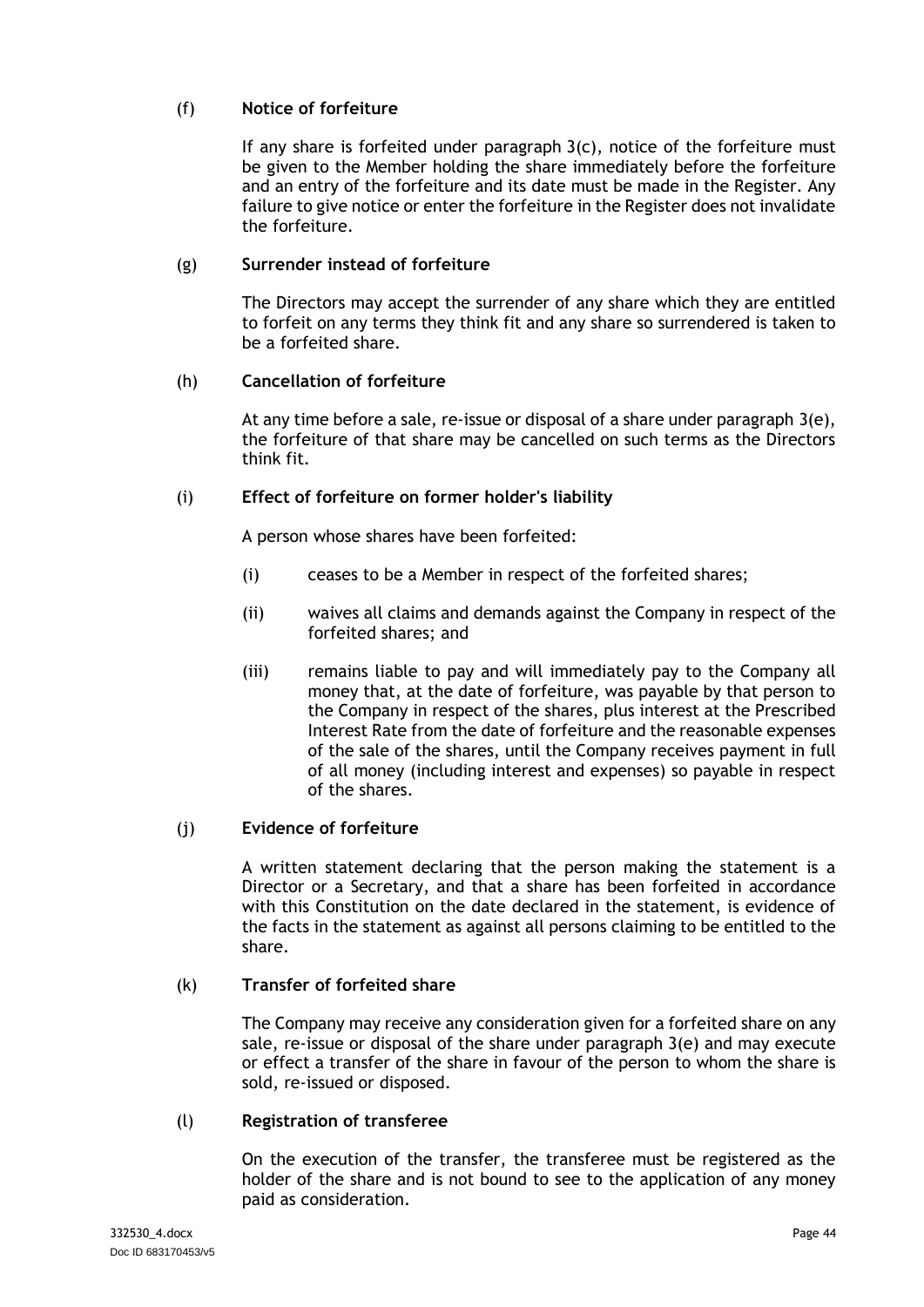# (m) **Irregularity or invalidity**

The title of the transferee to the share is not affected by any irregularity or invalidity in connection with the forfeiture, sale, re-issue or disposal of the share.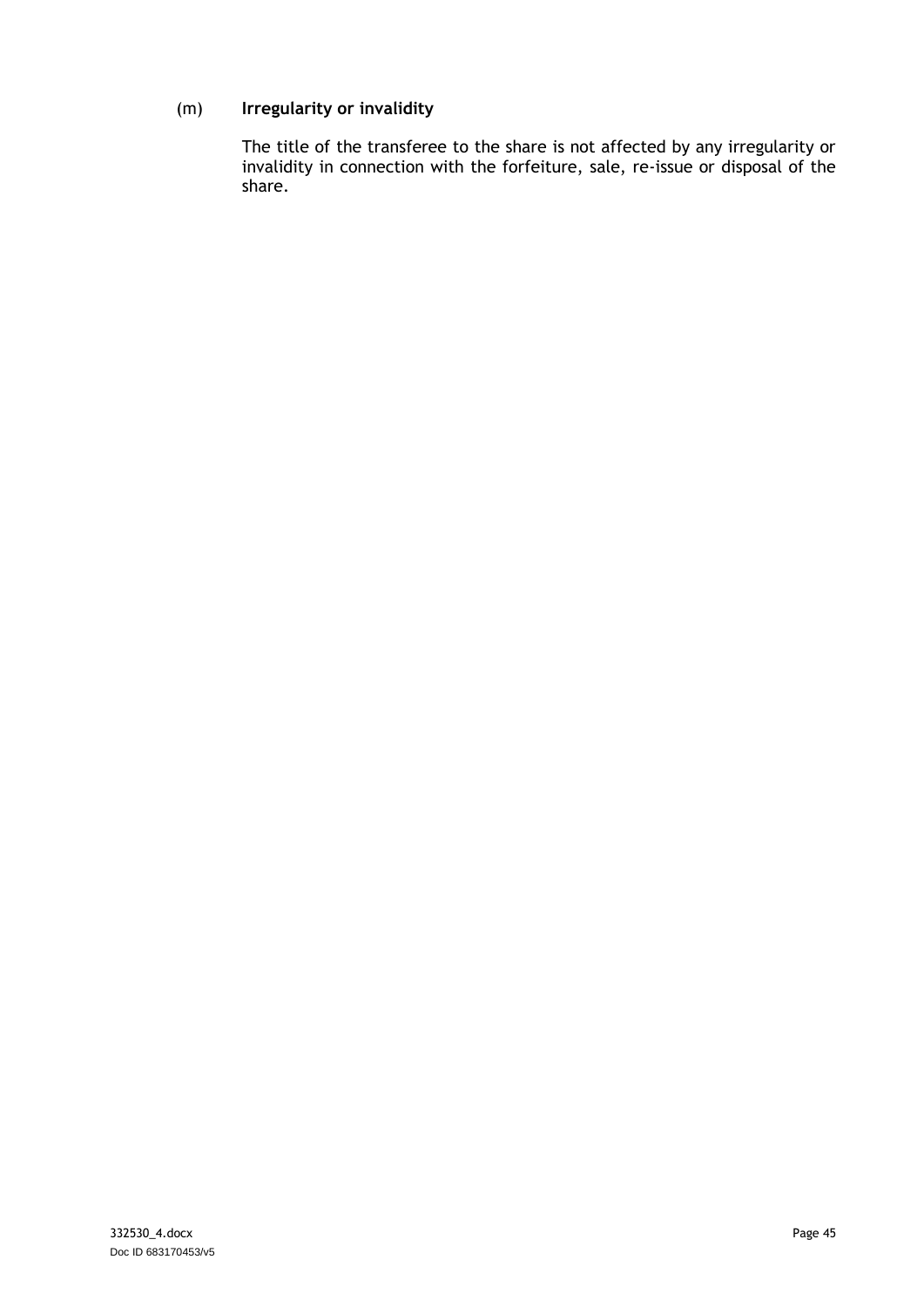# **Schedule 3 – Transmission of Shares**

#### <span id="page-49-1"></span><span id="page-49-0"></span>**1. Transmission of shares on death**

If a Member who does not hold shares jointly dies, the Company will recognise only the personal representative of the Member as being entitled to the Member's interest in the shares.

#### **2. Information given by personal representative**

If the personal representative of the member who has died gives the Directors the information they reasonably require to establish the representative's entitlement to be registered as a holder of the shares:

- (a) the personal representative may:
	- (i) by giving a signed notice to the Company, elect to be registered as the holder of the shares; or
	- (ii) by giving a completed transfer form to the Company, transfer the shares to another person; and
- (b) the personal representative is entitled, whether or not registered as the holder of the shares, to the same rights as the Member.

A transfer under this article is subject to the articles that apply to transfers generally.

#### **3. Death of joint owner**

If a Member who holds shares jointly dies, the Company will recognise only the survivor as being entitled to the Member's interest in the shares. The estate of the Member is not released from any liability in respect of the shares.

#### <span id="page-49-2"></span>**4. Transmission of shares on bankruptcy**

If a person entitled to shares because of the bankruptcy of a Member gives the Directors the information they reasonably require to establish the person's entitlement to be registered as the holder of the shares, the person may:

- (a) by giving a signed notice to the Company, elect to be registered as the holder of the shares; or
- (b) by giving a completed transfer form to the Company, transfer the shares to another person.

A transfer under this article is subject to the articles that apply to transfers generally.

This article has effect subject to the *Bankruptcy Act 1966.*

#### <span id="page-49-3"></span>**5. Transmission of shares on mental incapacity**

If a person entitled to shares because of the mental incapacity of a Member gives the Directors the information they reasonably require to establish the person's entitlement to be registered as the holder of the shares:

(a) the person may: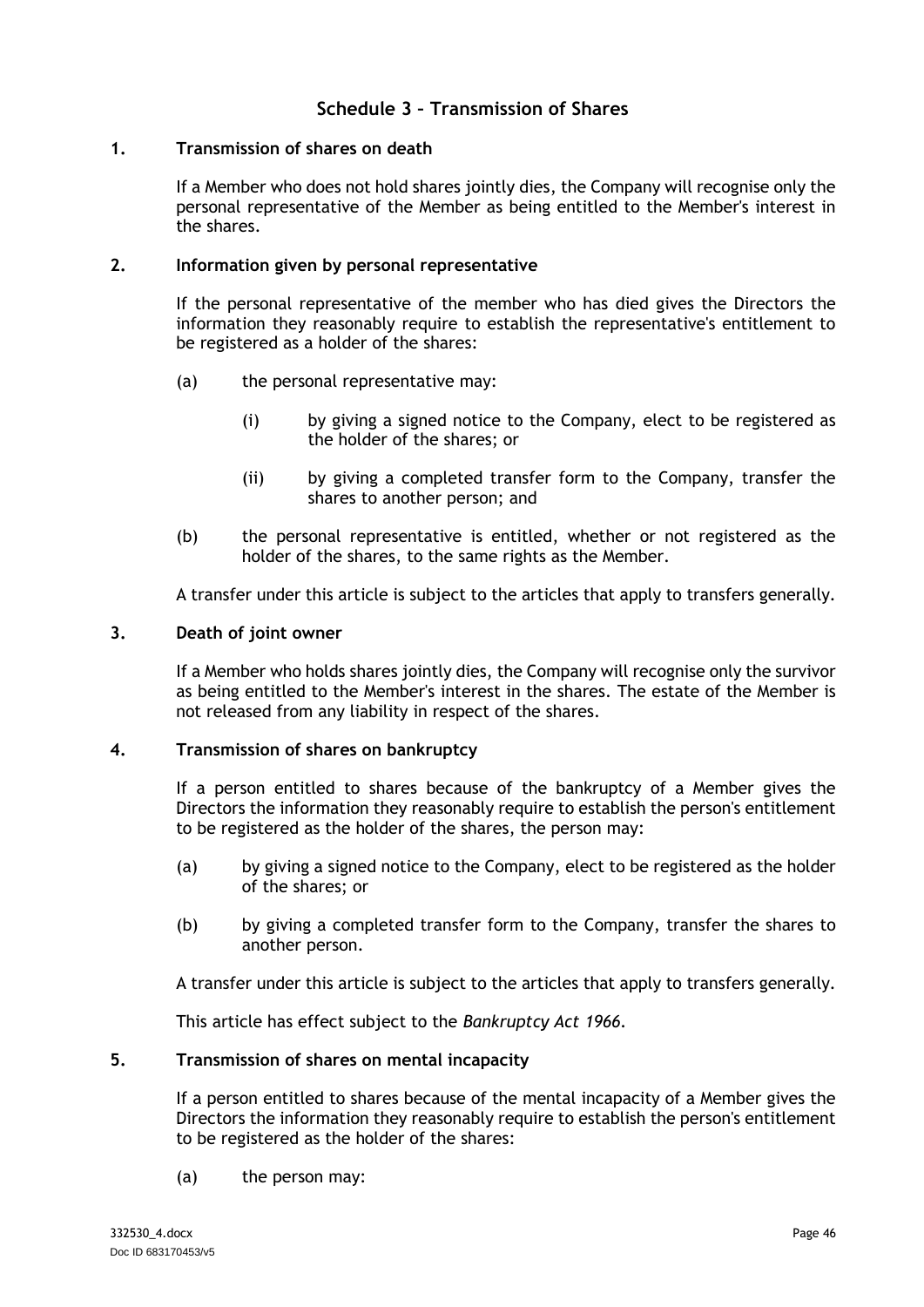- (i) by giving a signed notice to the Company, elect to be registered as the holder of the shares; or
- (ii) by giving a completed transfer form to the Company, transfer the shares to another person; and
- (b) the person is entitled, whether or not registered as the holder of the shares, to the same rights as the Member.

A transfer under this article is subject to the articles that apply to transfers generally.

#### **6. Transmission of shares to joint holders**

Where two or more persons are jointly entitled to be registered pursuant to paragraphs [1,](#page-49-1) [4](#page-49-2) or [5,](#page-49-3) they will, for the purposes of this Constitution, be deemed to be joint holders of the share.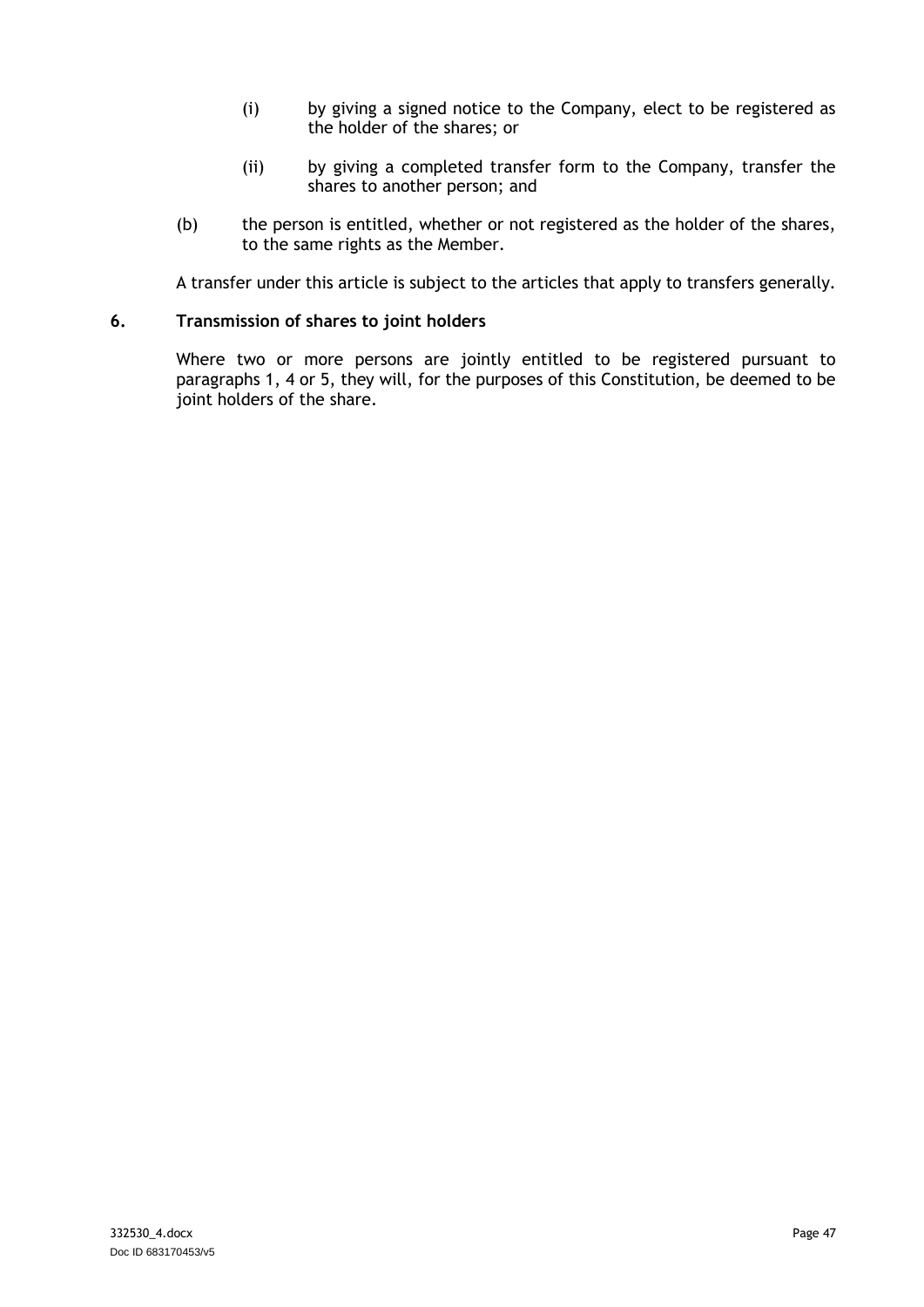# **Schedule 4 – Less than marketable parcels of Shares**

#### <span id="page-51-0"></span>**1. Definitions**

In this [Schedule](#page-51-0) 4:

**Divestment Notice** means a notice given under paragraph [2](#page-51-1) to a Holder or a New Holder.

**Holder** is a Member who is the holder or a joint holder of a Less than Marketable Parcel.

**Market Value** in relation to a Share means the closing price of the Share on a Trading Platform, excluding special crossings, overnight sales and exchange traded options.

**New Holder** is a Member who is the holder or a joint holder of a New Less than Marketable Parcel.

**New Less than Marketable Parcel** means a holding of Shares created after the date on which [Schedule](#page-51-0) 4 came into effect by the transfer of a parcel of Shares the aggregate Market Value of which at the time a proper transfer was initiated or a paper based transfer was lodged, was less than a marketable parcel of Shares as provided under the Listing Rules.

**Relevant Period** means the period specified in a Divestment Notice under paragraph [3.](#page-52-0)

**Relevant Shares** are the Shares specified in a Divestment Notice.

**Shares** for the purposes of [Schedule](#page-51-0) 4 are shares in the Company all of the same class.

**Less than Marketable Parcel** means a holding of Shares the aggregate Market Value of which at the relevant date is less than a marketable parcel of Shares as provided under the Listing Rules.

#### <span id="page-51-1"></span>**2. Divestment Notice**

If the Directors determine that a Member is a Holder or a New Holder, the Company may give the Member a Divestment Notice to notify the Member:

- (a) that the Member is a Holder or a New Holder, the number of Shares making up and the Market Value of the Less than Marketable Parcel or New Less than Marketable Parcel and the date on which the Market Value was determined;
- (b) that the Company intends to sell the Relevant Shares in accordance with this article after the end of the Relevant Period specified in the Divestment Notice;
- (c) if the Member is a Holder, that the Member may at any time before the end of the Relevant Period notify the Company in writing that the Member desires to retain the Relevant Shares and that if the Member does so the Company will not be entitled to sell the Relevant Shares under that Divestment Notice; and
- (d) after the end of the Relevant Period the Company may for the purpose of selling the Relevant Shares that are in a CS Facility holding initiate a holding adjustment to move those Shares from that CS Facility holding to an Issuer Sponsored Holding or certificated holding.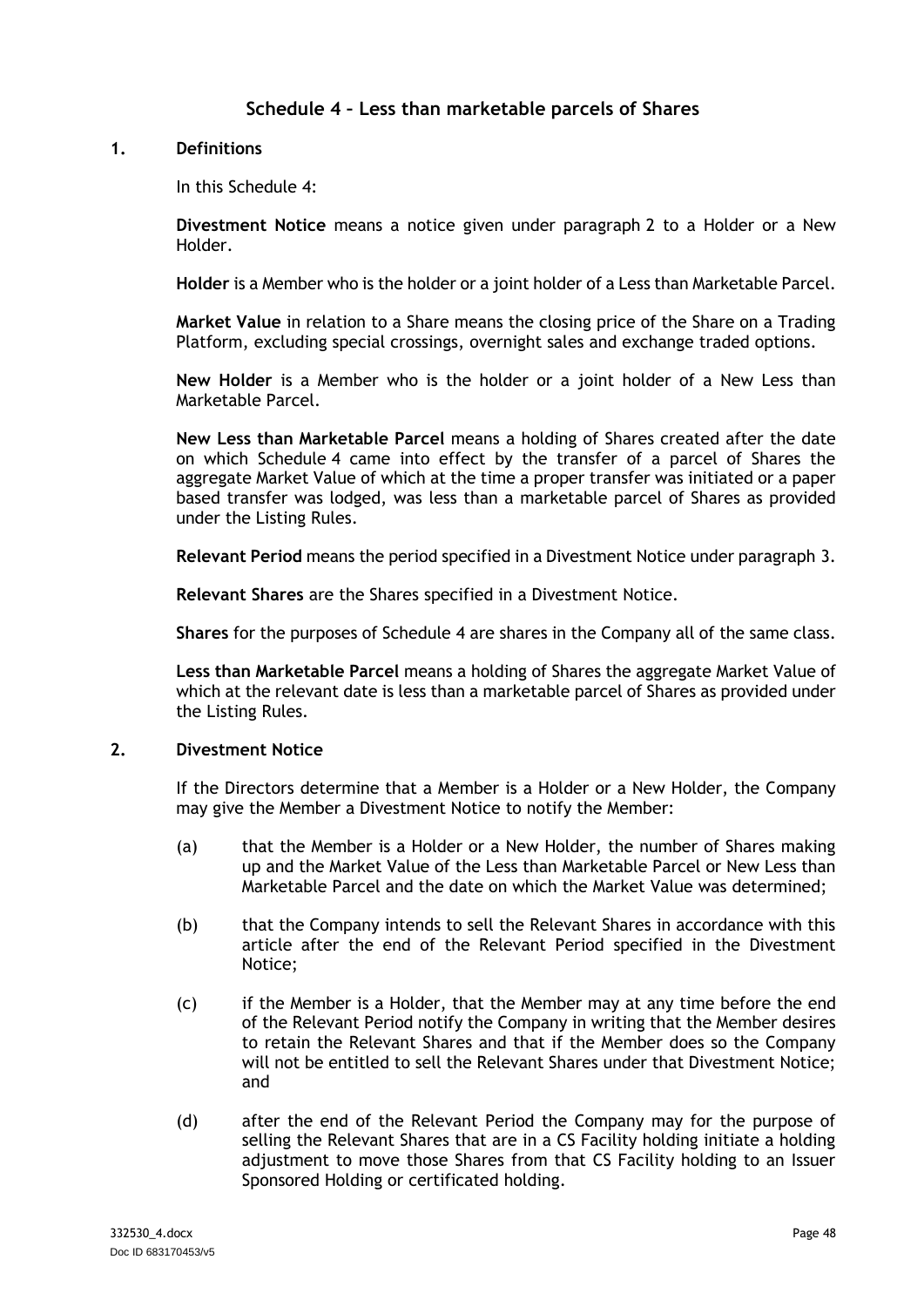If the Operating Rules of a CS Facility apply to the Relevant Shares, the Divestment Notice must comply with those Operating Rules.

#### <span id="page-52-0"></span>**3. Relevant Period**

For a Divestment Notice given to a Holder, the Relevant Period must be at least 6 weeks from the date the Divestment Notice was given. For a Divestment Notice given to a New Holder, the Relevant Period must be at least 7 days from the date the Divestment Notice was given.

#### **4. Company can sell Relevant Shares**

At the end of the Relevant Period the Company is entitled to sell on-market or in any other way determined by the Directors:

- (a) the Relevant Shares of a Member who is a Holder, unless that Member has notified the Company in writing before the end of the Relevant Period that the Member desires to retain the Relevant Shares, in which event the Company must not sell those Relevant Shares under that Divestment Notice; and
- (b) the Relevant Shares of a Member who is a New Holder.

#### **5. No obligation to sell**

The Company is not bound to sell any Relevant Shares which it is entitled to sell under this [Schedule](#page-51-0) 4.

#### **6. Company as Member's attorney**

To effect the sale and transfer by the Company of Relevant Shares of a Member, the Member appoints the Company and each Director and Secretary jointly and severally as the Member's attorney in the Member's name and on the Member's behalf to do all acts and things which the Company considers necessary or appropriate to effect the sale or transfer of the Relevant Shares and, in particular:

- (a) to initiate a holding adjustment to move the Relevant Shares from a CS Facility holding to an Issuer Sponsored Holding or a certificated holding; and
- (b) to execute on behalf of the Member all deeds instruments or other documents necessary to transfer the Relevant Shares and to deliver any such deeds, instruments or other documents to the purchaser.

#### **7. Conclusive evidence**

A statement in writing by or on behalf of the Company under this [Schedule](#page-51-0) 4 is (in the absence of manifest error) binding on and conclusive against a Member. In particular, a statement that the Relevant Shares specified in the statement have been sold in accordance with this article is conclusive against all persons claiming to be entitled to the Relevant Shares and discharges the purchaser from all liability in respect of the Relevant Shares.

#### **8. Registering the purchaser**

The Company must register the purchaser of Relevant Shares as the holder of the Relevant Shares transferred to the purchaser under this article. The purchaser is not bound to see to the application of any money paid as consideration. The title of the purchaser to the Relevant Shares transferred to the purchaser is not affected by any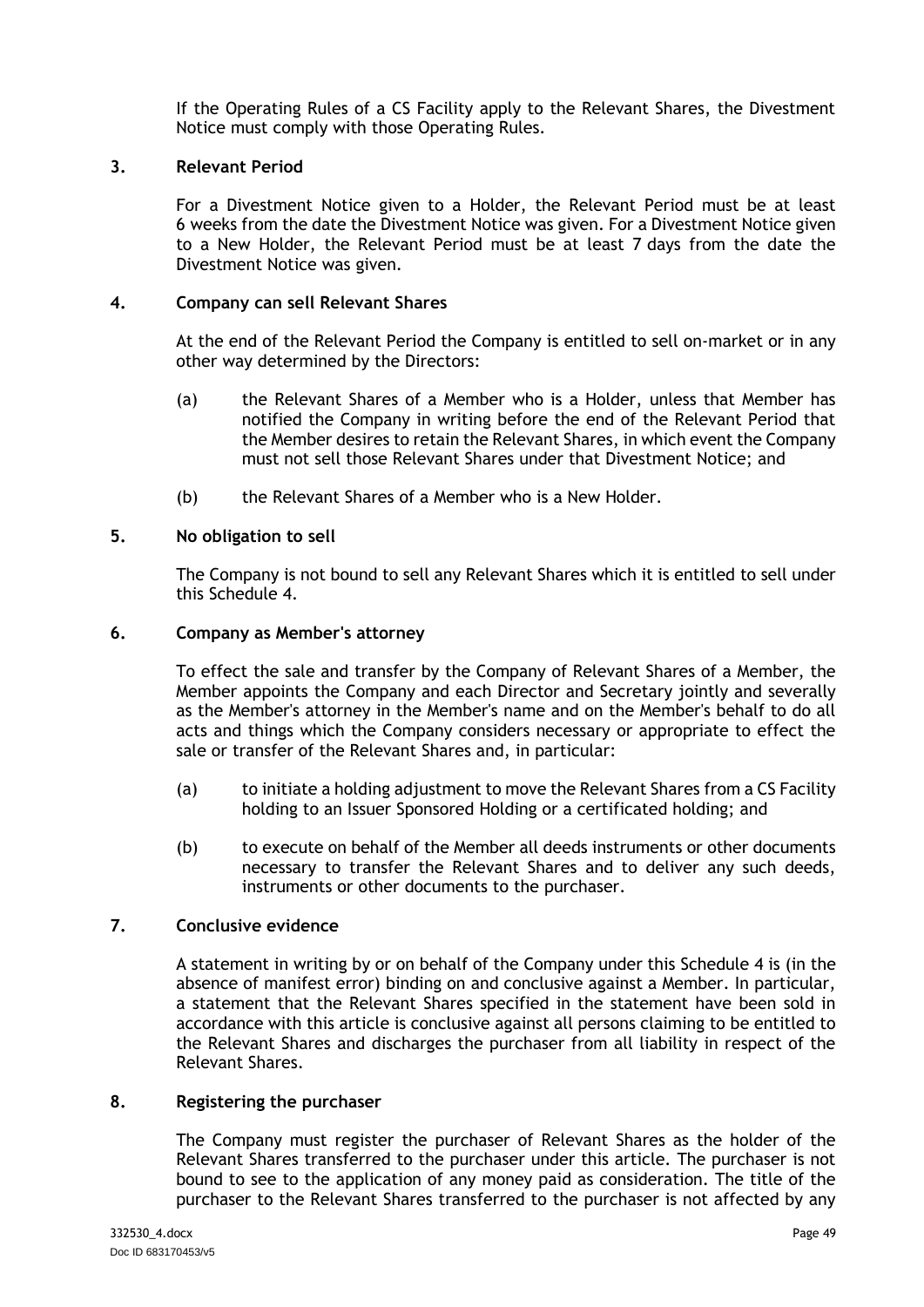irregularity or invalidity in connection with the actions of the Company under this article.

#### **9. Payment of proceeds**

Subject to paragraph [10,](#page-53-0) where:

- (a) Relevant Shares of a Member are sold by the Company on behalf of the Member under this article; and
- (b) the certificate for the Relevant Shares (unless the Company is satisfied that the certificate has been lost or destroyed or the Relevant Shares are on the Issuer Sponsored subregister) has been received by the Company,

the Company must, within 60 days of the completion of the sale, send the proceeds of sale to the Member using any payment method chosen by the Company including under paragraph [13.8.](#page-34-0) Payment of any money under this article is at the risk of the Member to whom it is sent.

#### <span id="page-53-0"></span>**10. Costs**

In the case of a sale of the Relevant Shares of a New Holder in accordance with this article, the Company is entitled to deduct and retain from the proceeds of sale, the costs of the sale as determined by the Company. In any other case, the Company or a purchaser must bear the costs of sale of the Relevant Shares. The costs of sale include all stamp duty, brokerage and government taxes and charges (except for tax on income or capital gains of the Member) payable by the Company in connection with the sale and transfer of the Relevant Shares.

#### **11. Remedy limited to damages**

The remedy of a Member to whom this article applies, in respect of the sale of the Relevant Shares of that Member is expressly limited to a right of action in damages against the Company to the exclusion of any other right, remedy or relief against any other person.

#### **12. Dividends and voting suspended**

Unless the Directors determine otherwise, where a Divestment Notice is given to a New Holder in accordance with this article, then despite any other provision in this Constitution, the rights to receive payment of dividends and to vote attached to the Relevant Shares of that Member are suspended until the Relevant Shares are transferred to a new holder or that Member ceases to be a New Holder. Any dividends that would, but for this article, have been paid to that Member must be held by the Company and paid to that Member within 60 days after the earlier of:

- (a) the date the Relevant Shares of that Member are transferred; and
- (b) the date that the Relevant Shares of that Member cease to be subject to a Divestment Notice.

#### <span id="page-53-1"></span>**13. Twelve month limit**

If it is a requirement of the Listing Rules, the Company must not give a Holder more than one Divestment Notice in any 12 month period (except as contemplated by paragraph [14\)](#page-54-0).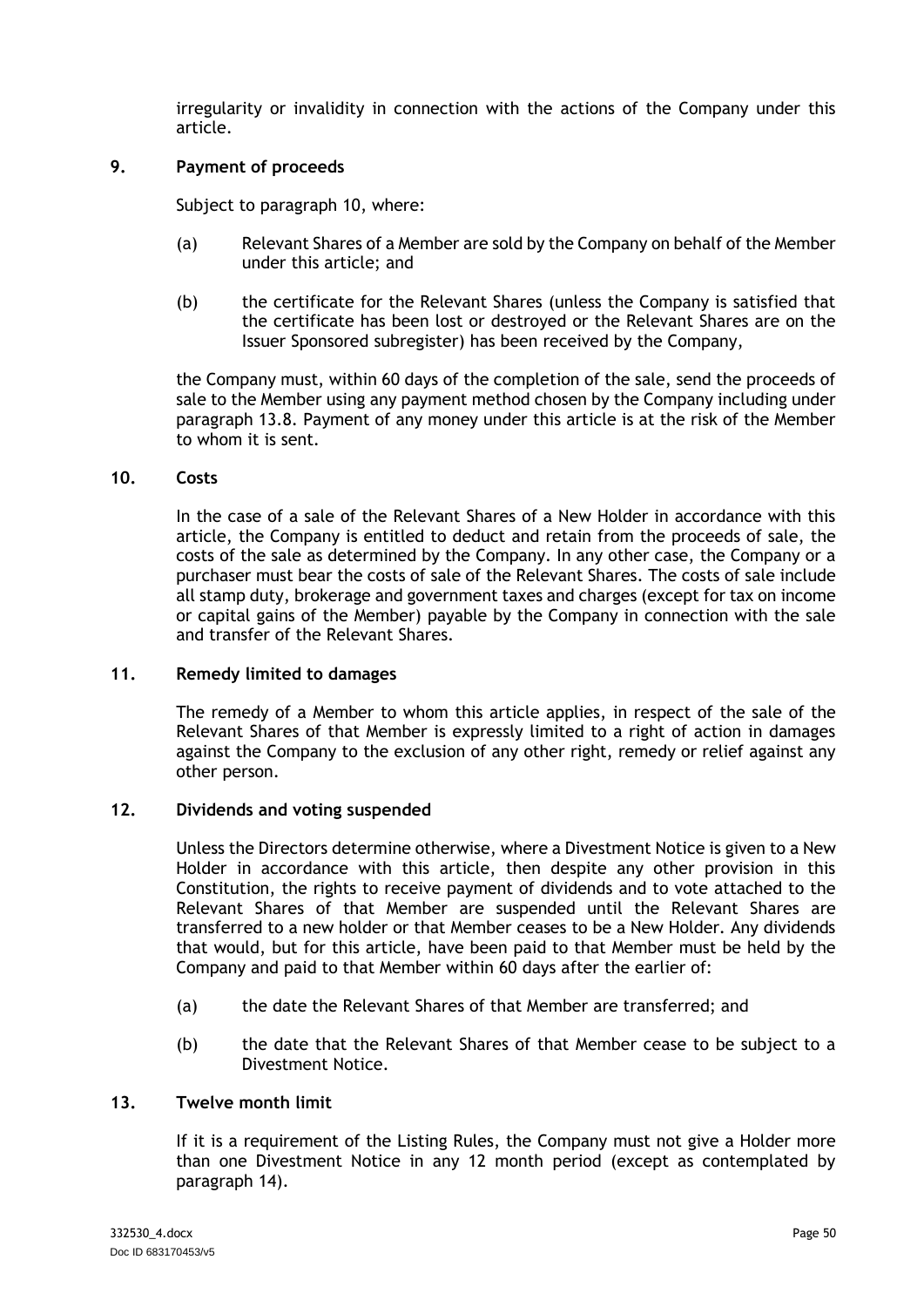#### <span id="page-54-0"></span>**14. Effect of a takeover bid**

From the date of the announcement of a takeover bid for the Shares until the close of the offers made under the takeover bid, the Company's powers under this article to sell Relevant Shares of a Member cease. After the close of the offers under the takeover bid, the Company may give a Divestment Notice to a Member who is a Holder or a New Holder, despite paragraph [13](#page-53-1) and the fact that it may be less than 12 months since the Company gave a Divestment Notice to that Member.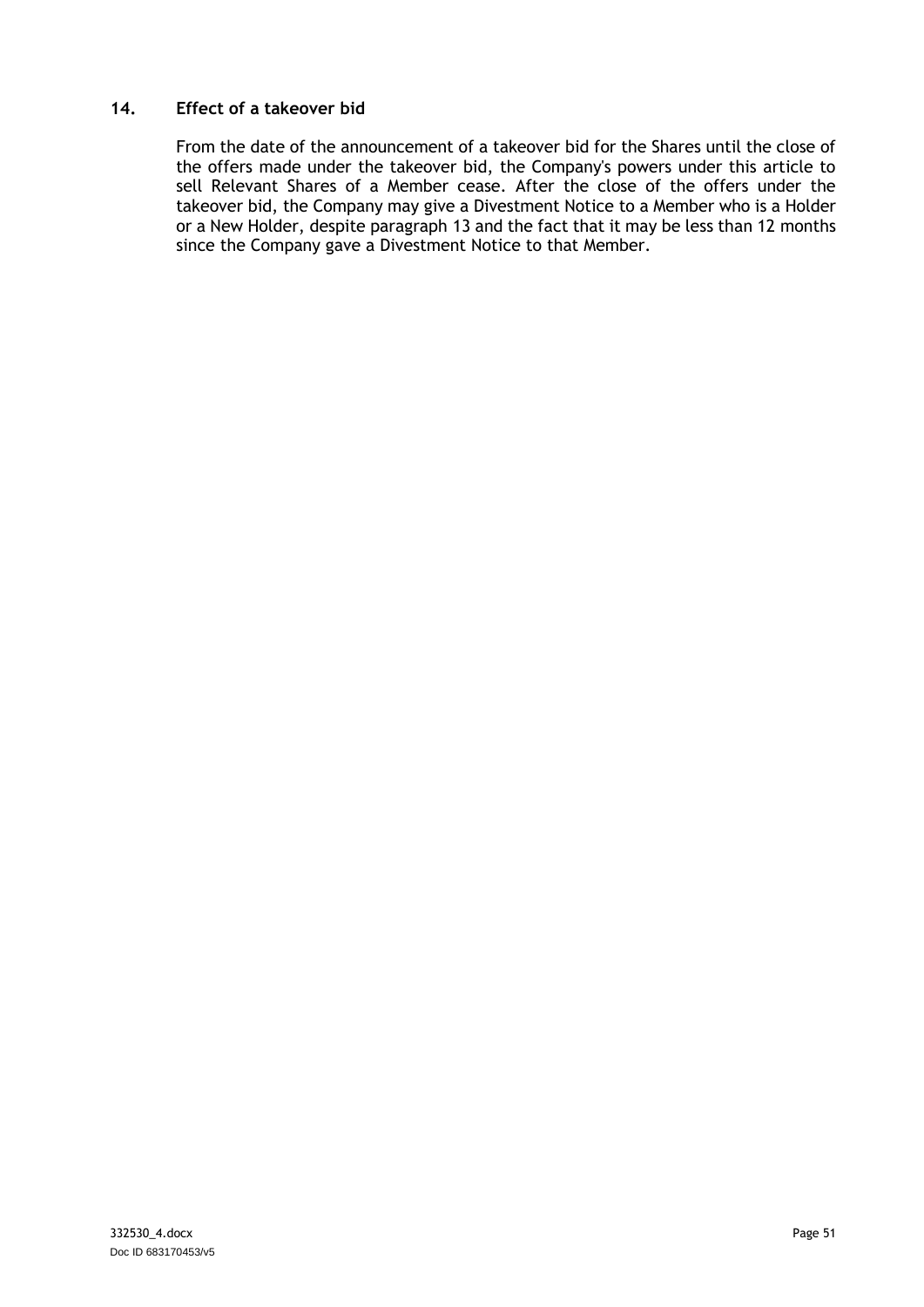# **Schedule 5 – Proportional Takeover Bid Approval**

#### <span id="page-55-2"></span><span id="page-55-0"></span>**1. Resolution required for proportional takeover provisions**

Despite articles [4.1,](#page-10-2) [4.2](#page-10-3) and [4.3,](#page-10-4) if offers are made under a proportional takeover bid for securities of the Company in accordance with the Corporations Act:

- (a) this [Schedule](#page-55-0) 5 applies;
- (b) the registration of a transfer giving effect to a takeover contract resulting from acceptance of an offer made under the takeover bid is prohibited unless and until a resolution (an "approving resolution") to approve the bid is passed or taken to be passed in accordance with paragraph [4](#page-56-0) or [5;](#page-56-1) and
- (c) the Directors must ensure that an approving resolution is voted on in accordance with paragraphs [2](#page-55-1) to [3](#page-56-2) before the 14th day before the last day of the bid period.

#### <span id="page-55-1"></span>**2. Procedure for resolution**

The Directors may determine whether the approving resolution is voted on:

- (a) at a meeting of persons entitled to vote on the resolution convened and conducted, subject to the provisions of paragraph [3,](#page-56-2) as if it were a general meeting of the Company convened and conducted in accordance with this Constitution and the Corporations Act with such modifications as the Directors determine the circumstances require; or
- (b) by means of a postal ballot conducted in accordance with the following procedure:
	- (i) a notice of postal ballot and ballot paper must be sent to all persons entitled to vote on the resolution not less than 14 days before the date specified in the notice for closing of the postal ballot, or such lesser period as the Directors determine the circumstances require;
	- (ii) the non-receipt of a notice of postal ballot or ballot paper by, or the accidental omission to give a notice of postal ballot or ballot paper to, a person entitled to receive them does not invalidate the postal ballot or any resolution passed under the postal ballot;
	- (iii) the notice of postal ballot must contain the text of the resolution and the date for closing of the ballot and may contain any other information the Directors consider appropriate;
	- (iv) each ballot paper must specify the name of the person entitled to vote;
	- (v) a postal ballot is only valid if the ballot paper is duly completed and:
		- (A) if the person entitled to vote is an individual, signed by the individual or a duly authorised attorney; or
		- (B) if the person entitled to vote is a corporation, executed under seal or as permitted by the Corporations Act or under the hand of a duly authorised officer or duly authorised attorney;